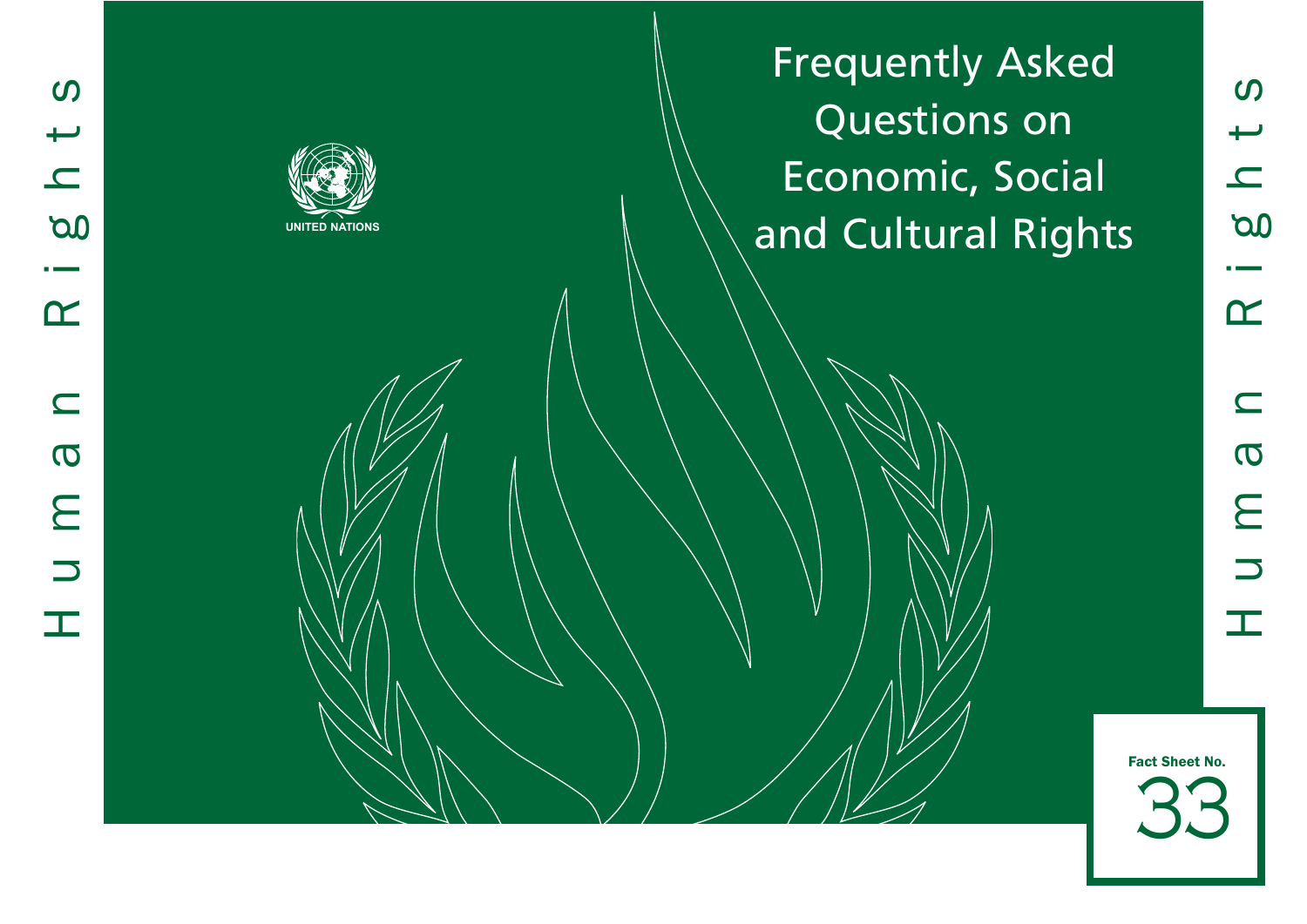**Office of the United Nations High Commissioner for Human Rights**



# **Frequently Asked Questions on Economic, Social and Cultural Rights**

**Fact Sheet No. 33**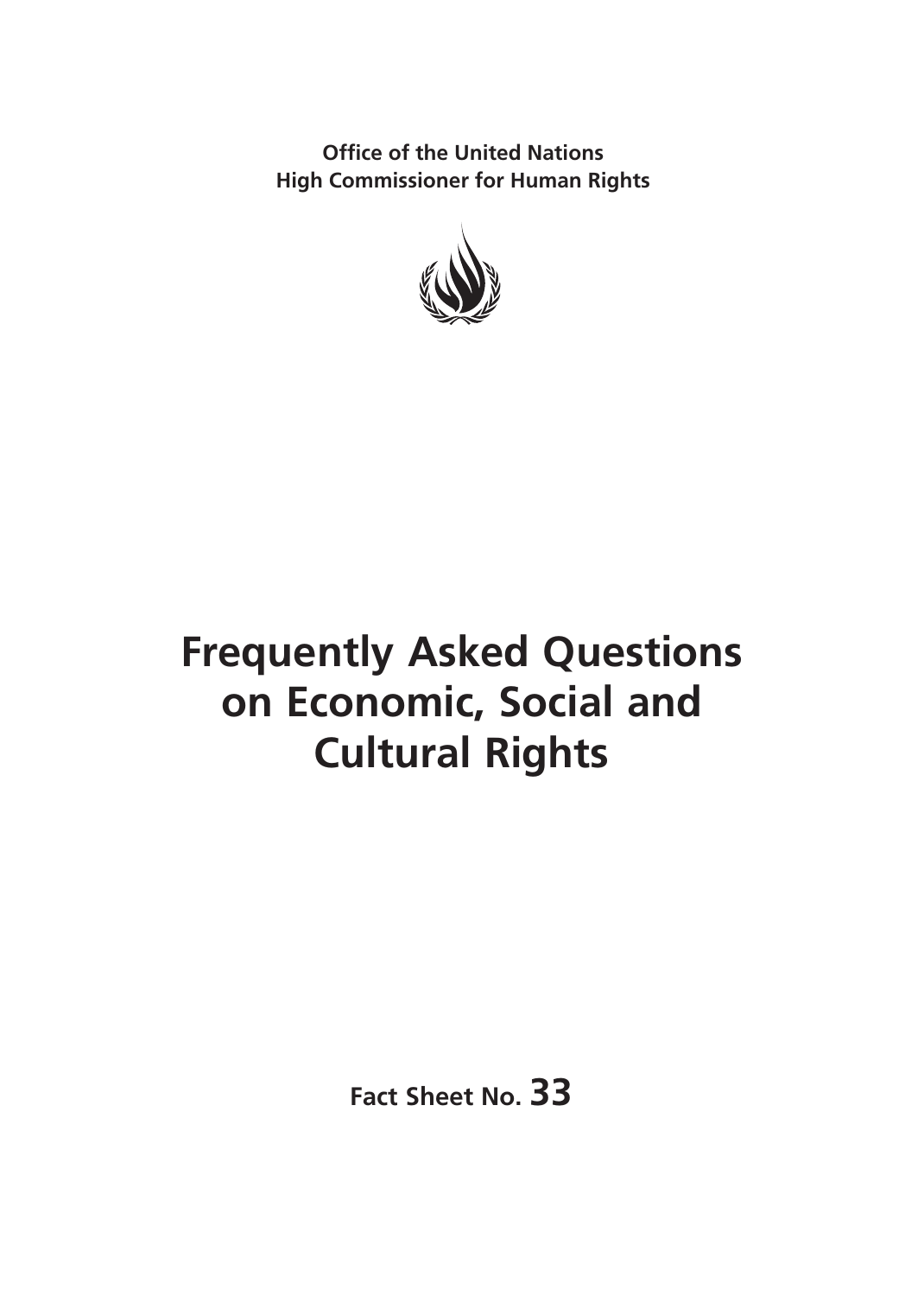# **NOTE**

The designations employed and the presentation of the material in this publication do not imply the expression of any opinion whatsoever on the part of the Secretariat of the United Nations concerning the legal status of any country, territory, city or area, or of its authorities, or concerning the delimitation of its frontiers or boundaries.

Material contained in this publication may be freely quoted or reprinted, provided credit is given and a copy of the publication containing the reprinted material is sent to the Office of the United Nations High Commissioner for Human Rights, Palais des Nations, 8-14 avenue de la Paix, CH-1211 Geneva 10, Switzerland.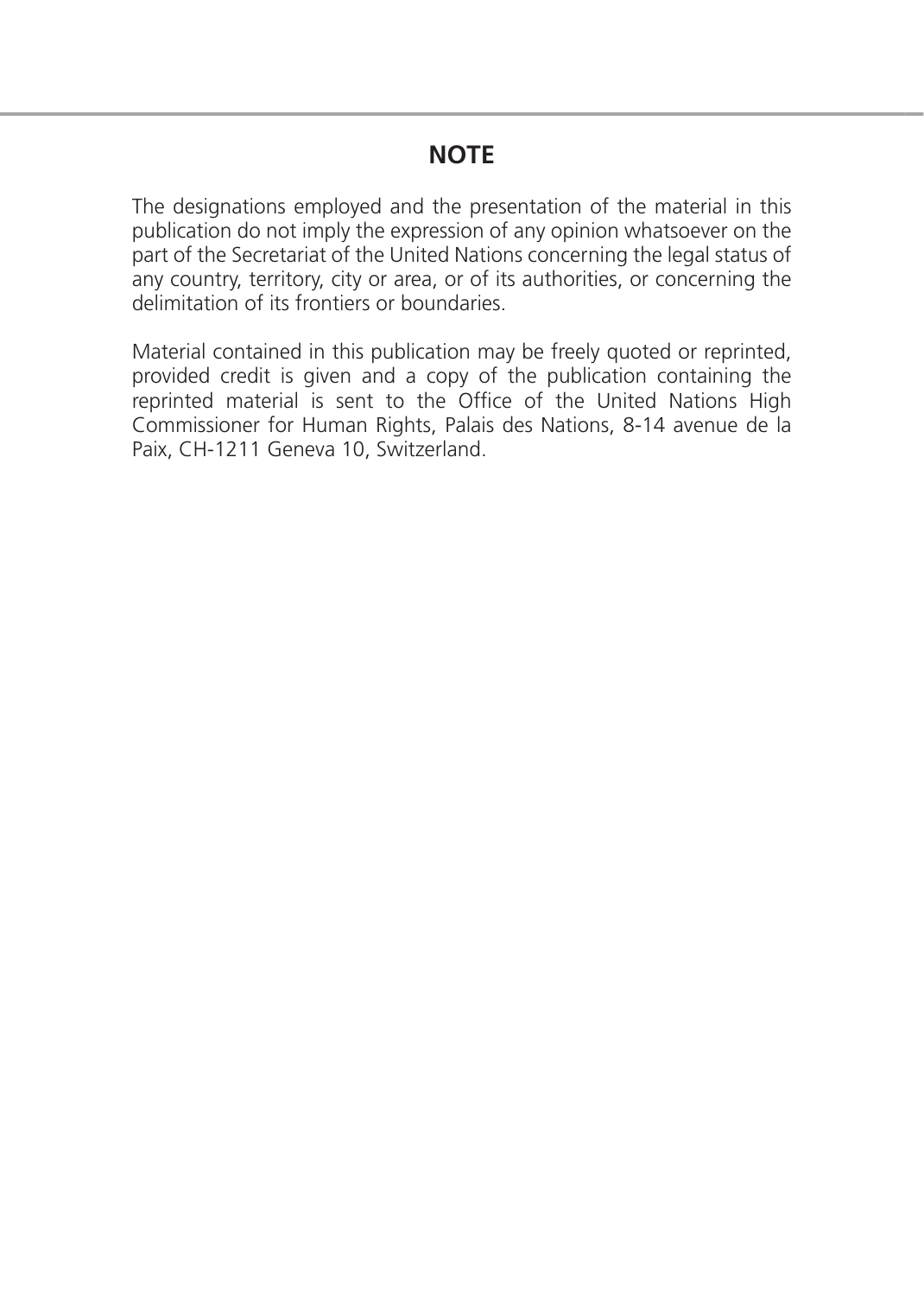# **CONTENTS**

|     |                                                                                                                  | Page           |
|-----|------------------------------------------------------------------------------------------------------------------|----------------|
|     |                                                                                                                  | 1              |
|     | 1. What are economic, social and cultural rights?                                                                | 1              |
|     | 2. Why is protecting economic, social and cultural rights important?                                             | $\overline{4}$ |
|     | 3. Are economic, social and cultural rights new rights?                                                          | 5              |
|     | 4. Are economic, social and cultural rights individual rights?                                                   | 8              |
|     | 5. Are economic, social and cultural rights fundamentally different                                              | 8              |
|     | 6. What are the obligations of States on economic, social and                                                    | 11             |
|     | 7. What is the "progressive realization" of economic, social and                                                 | 13             |
|     | 8. What kind of obligations towards economic, social and cultural                                                | 15             |
|     | 9. What are some examples of violations of economic, social and                                                  | 17             |
|     | 10. Is gender relevant to economic, social and cultural rights?                                                  | 18             |
| 11. | Do economic, social and cultural rights oblige Governments to                                                    | 20             |
|     | 12. Do economic, social and cultural rights make people dependent                                                | 21             |
|     | 13. Do economic, social and cultural rights flow naturally from                                                  | 22             |
|     | 14. Do economic, social and cultural rights prohibit the private                                                 | 23             |
|     | 15. Is achieving the Millennium Development Goals the same as<br>realizing economic, social and cultural rights? | 24             |
|     | 16. Do economic, social and cultural rights apply during emergencies,                                            | 25             |
|     | 17. Who has a role to play in promoting and protecting economic,                                                 | 27             |
|     | 18. Are economic, social and cultural rights «justiciable»?                                                      | 30             |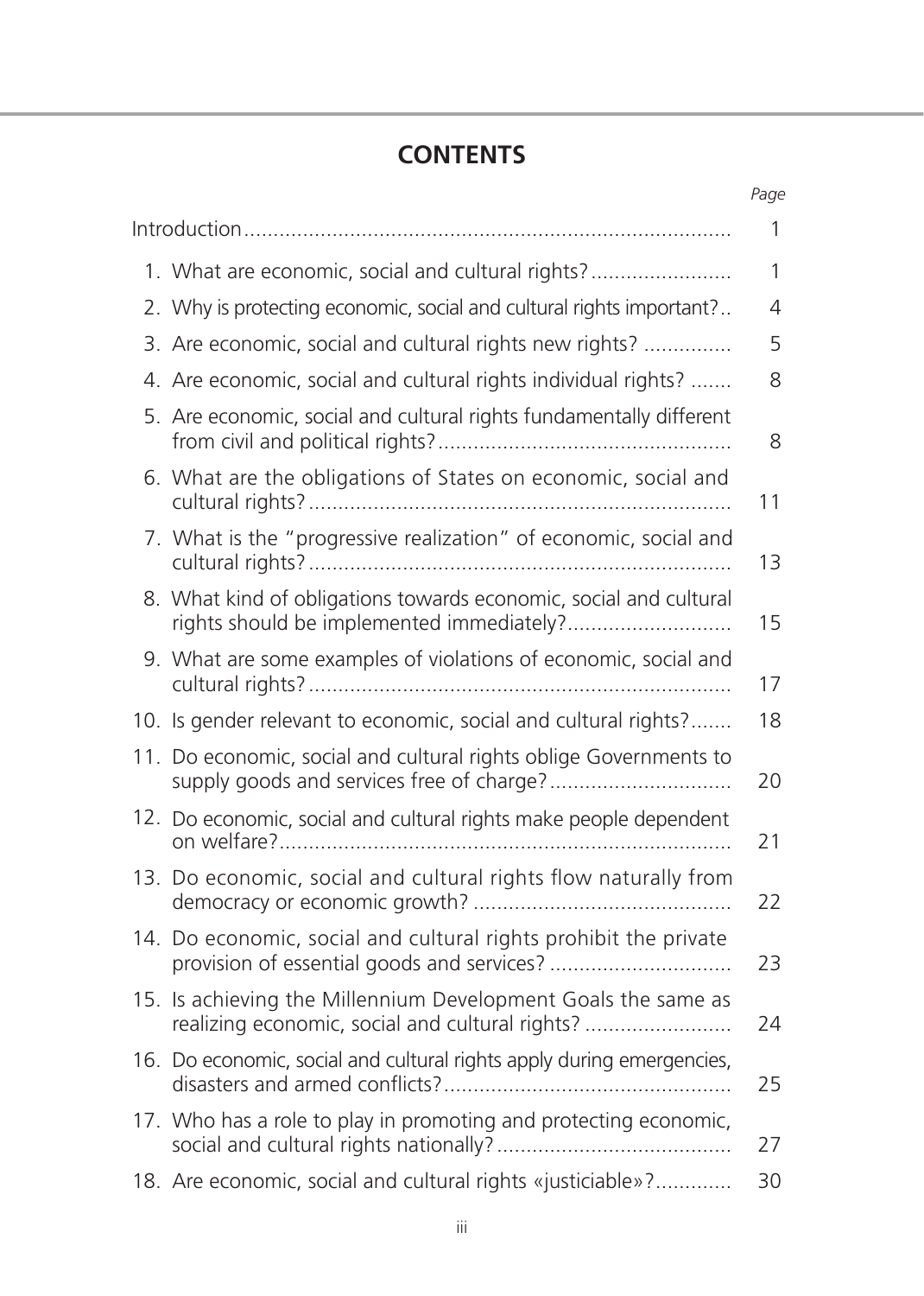### *Page*

| 19. How can we monitor the progressive realization of economic, |     |
|-----------------------------------------------------------------|-----|
|                                                                 | 32  |
|                                                                 |     |
|                                                                 | -39 |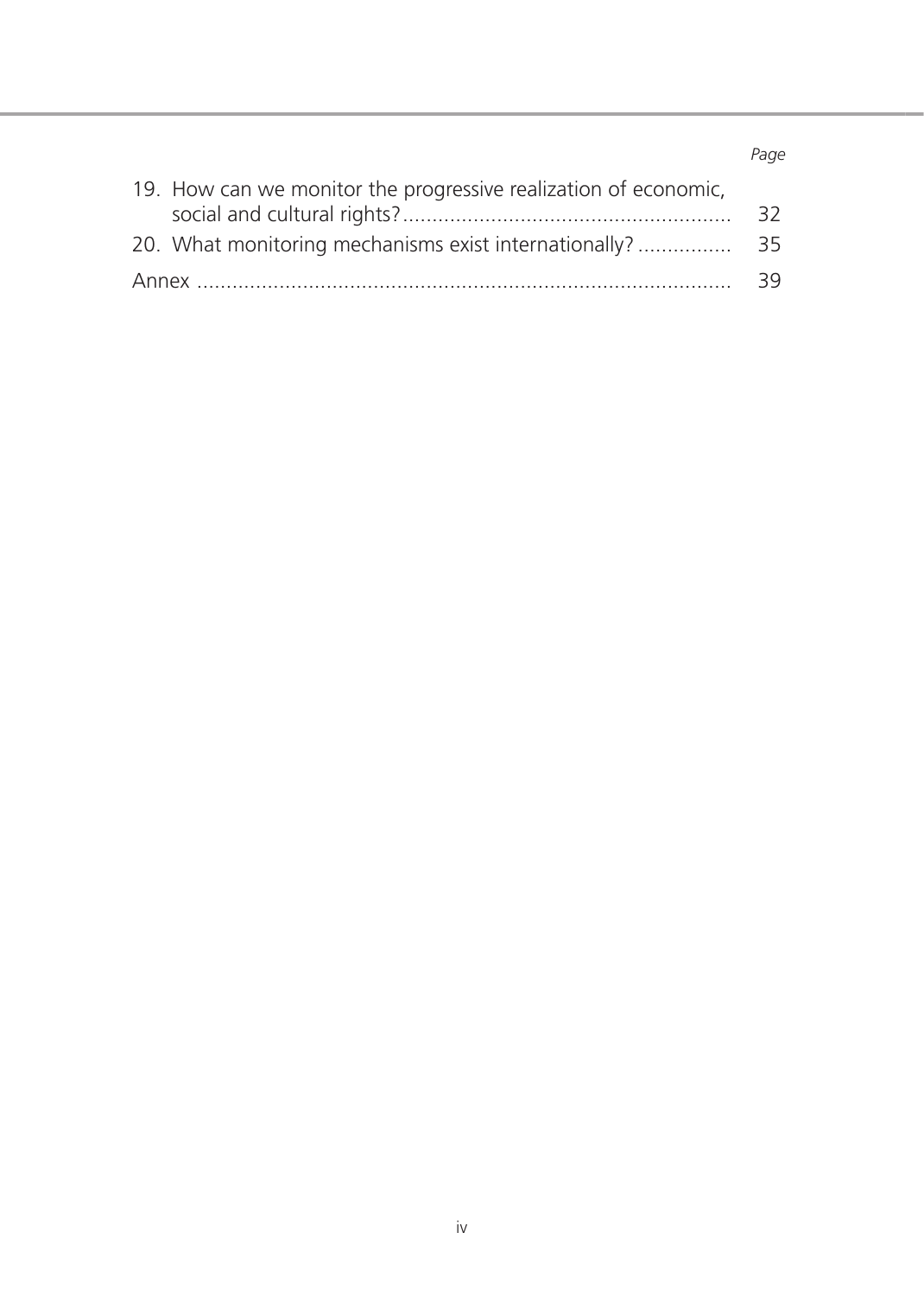# **Introduction**

In the past 15 years interest in promoting and protecting economic, social and cultural rights has grown. Non-governmental organizations (NGOs), academia, Governments and the judiciary are paying increasing attention to the protection of these rights in their programmes, policies and case law, and highlighting the need to respect them as a key to ensuring greater overall enjoyment of human rights. The Optional Protocol to the International Covenant on Economic, Social and Cultural Rights raises the hope of a renaissance for the protection of these rights, both nationally and internationally. This is timely, particularly given that the denial of economic, social and cultural rights continues and is even intensifying, in wealthy and poor countries alike.

The relative neglect of these rights on the human rights agenda has, unfortunately, fostered a host of misunderstandings and misconceptions about them. And while many of the reasons for this neglect—cold war tensions, academic neglect, lack of clarity on substance, lack of civil society engagement—have disappeared, many of the misunderstandings persist. This Fact Sheet therefore seeks to demystify economic, social and cultural rights, and answer some of the most common questions put to practitioners. While it assumes a certain basic knowledge about human rights, it should be useful for a wider public.

The publication of a separate fact sheet on economic, social and cultural rights should not, however, give the impression that they are somehow a distinct category of rights that can be dealt with in isolation. On the contrary, strengthening the protection of economic, social and cultural rights is an integral part of strengthening the protection of *all* the rights recognized in the Universal Declaration of Human Rights. Dispelling the myths specifically surrounding economic, social and cultural rights is crucial to dismantling unworkable categorizations of rights as we move towards a human rights agenda that treats civil, cultural, economic, political and social rights as truly universal, indivisible, interdependent and interrelated.

# **1. What are economic, social and cultural rights?**

Economic, social and cultural rights are those human rights relating to the workplace, social security, family life, participation in cultural life, and access to housing, food, water, health care and education.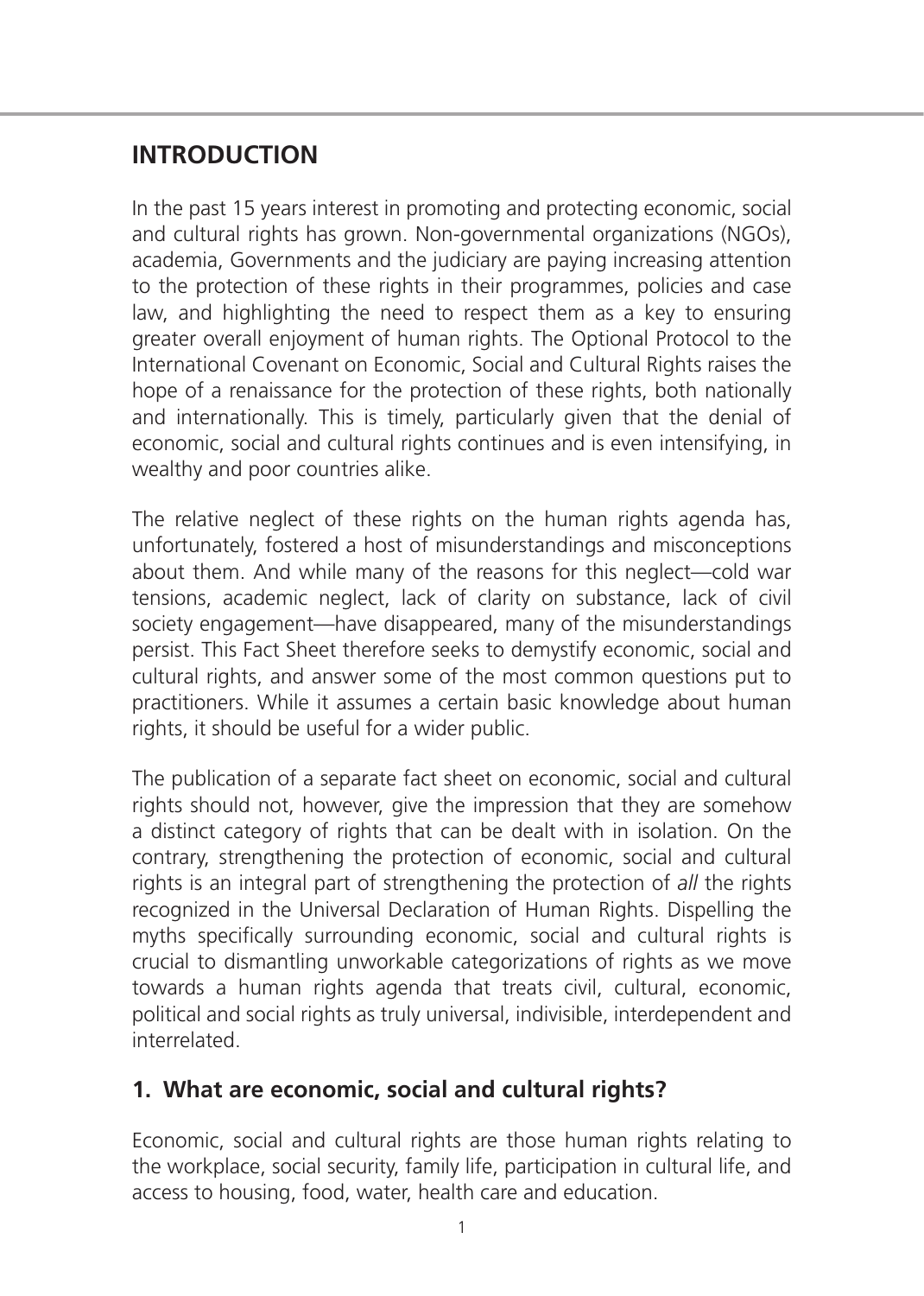Although economic, social and cultural rights may be expressed differently from country to country or from one instrument to another, here is a basic list:

- Workers' rights, including freedom from forced labour, the rights to decide freely to accept or choose work, to fair wages and equal pay for equal work, to leisure and reasonable limitation of working hours, to safe and healthy working conditions, to join and form trade unions, and to strike;
- **The right to social security and social protection**, including the right not to be denied social security coverage arbitrarily or unreasonably, and the right to equal enjoyment of adequate protection in the event of unemployment, sickness, old age or other lack of livelihood in circumstances beyond one's control;
- • **Protection of and assistance to the family**, including the rights to marriage by free consent, to maternity and paternity protection, and to protection of children from economic and social exploitation;
- The right to an adequate standard of living, including the rights to **food** and to be free from hunger, to **adequate housing**, to **water** and to **clothing**;
- The right to health, including the right to access to health facilities, goods and services, to healthy occupational and environmental conditions, and protection against epidemic diseases, and rights relevant to sexual and reproductive health;
- The right to education, including the right to free and compulsory primary education and to available and accessible secondary and higher education, progressively made free of charge; and the liberty of parents to choose schools for their children;
- **Cultural rights**, including the right to participate in cultural life and to share in and benefit from scientific advancement, and protection of authors' moral and material interests from scientific, literary or artistic production.

These rights are human rights. Like other human rights, they contain dual freedoms: *freedom from the State* and *freedom through the State*. For example, the right to adequate housing covers a right to be free from forced evictions carried out by State agents (freedom *from* the State) as well as a right to receive assistance to access adequate housing in certain situations (freedom *through* the State).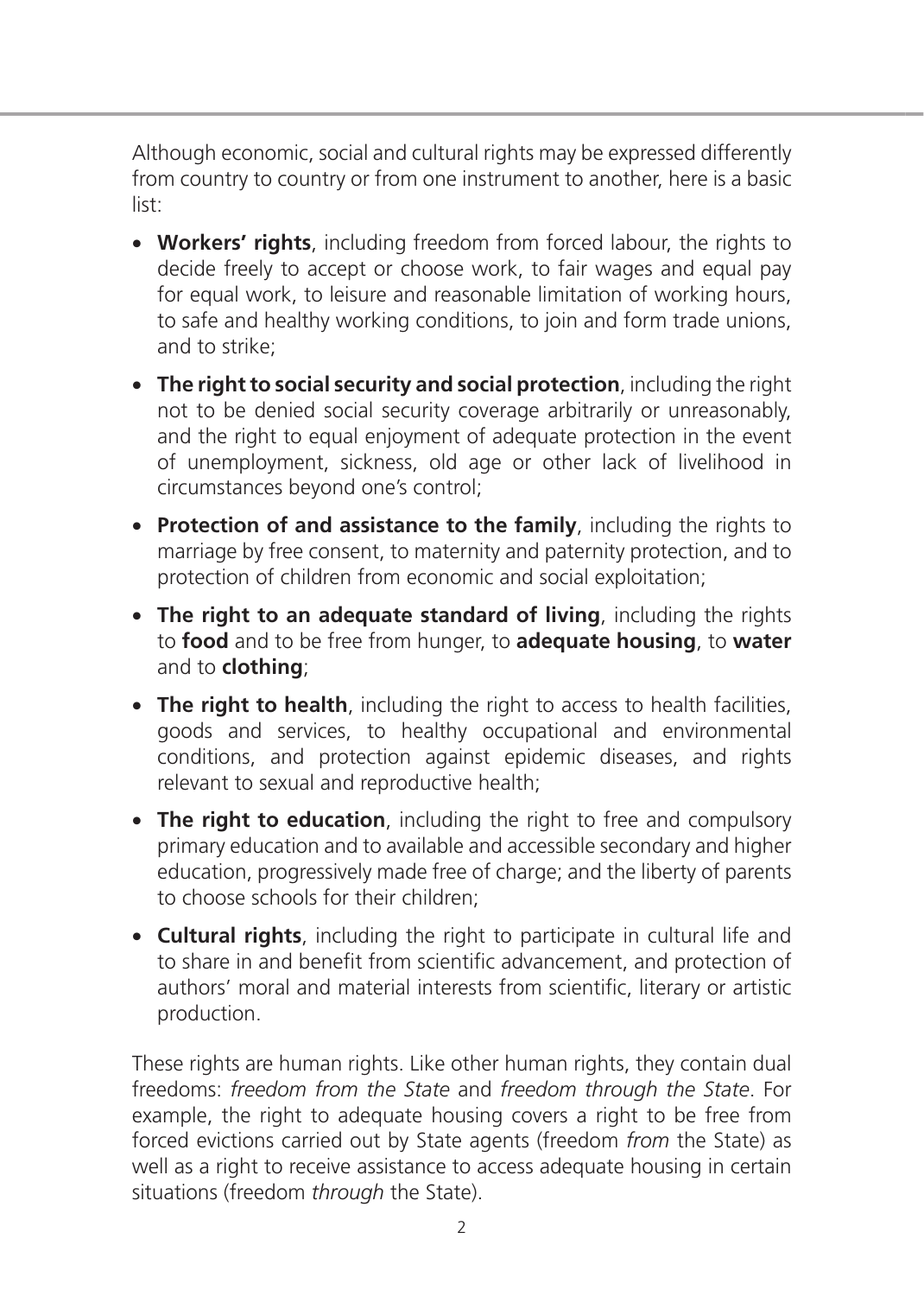They have become increasingly well defined in national, regional and global legal systems, in laws and regulations, in national constitutions, and in international treaties. Accepting them as human rights creates legal obligations on States to ensure everyone in the country can enjoy these rights and to provide remedies if they are violated. As with other human rights, recognizing economic, social and cultural rights together with the principle of non-discrimination puts the focus on the most excluded, discriminated and marginalized groups in society.

### **Box 1 Principal international instruments including economic, social and cultural rights**

### **Universal Declaration of Human Rights (1948)**

### *United Nations human rights treaties*

- International Convention on the Elimination of All Forms of Racial Discrimination (1965)
- International Covenant on Economic, Social and Cultural Rights (1966)
- Convention on the Elimination of All Forms of Discrimination against Women (1979)
- Convention on the Rights of the Child (1989)
- International Convention on the Protection of the Rights of All Migrant Workers and Members of Their Families (1990)
- Convention on the Rights of Persons with Disabilities (2006)

### *Regional treaties*

- European Convention for the Protection of Human Rights and Fundamental Freedoms (1950), its First Protocol (1952), European Social Charter (1961) and Revised European Social Charter (1996)
- American Convention on Human Rights (1969), and Additional Protocol to the American Convention on Human Rights in the Area of Economic, Social and Cultural Rights (Protocol of San Salvador) (1988)
- African Charter on Human and Peoples' Rights (1981), African Charter on the Rights and Welfare of the Child (1990), and Protocol to the African Charter on Human and Peoples' Rights on the Rights of Women in Africa (2003)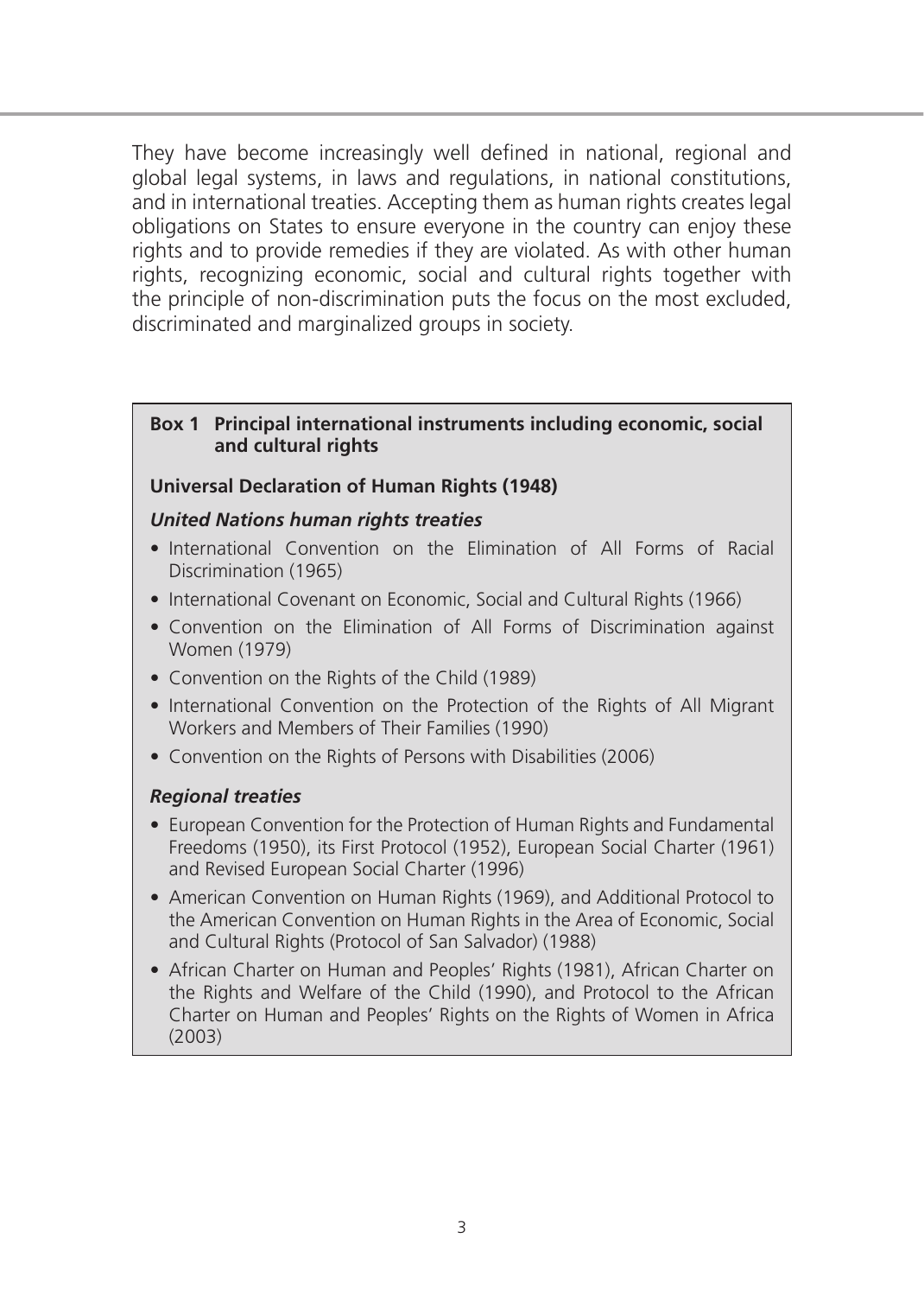## **2. Why is protecting economic, social and cultural rights important?**

Failing to protect economic, social and cultural rights can have very serious consequences. For instance:

- The denial of economic, social and cultural rights can have devastating effects. Forced displacement or eviction can result in homelessness, the loss of livelihood and the destruction of social networks, and have devastating psychological effects. Malnutrition has a clear health impact, particularly on children under 5; it affects all their organs for life, including their developing brain, liver and heart, as well as their immune system.
- Denying economic, social and cultural rights can affect large numbers of people. For example, diarrhoeal dehydration caused by a lack of safe drinking water claims the lives of nearly 2 million children every year and has killed more children in the past 10 years than all the people lost to armed conflict since the Second World  $Mar<sup>1</sup>$
- Gross violations of economic, social and cultural rights have been among the root causes of conflicts, and failure to address systematic discrimination and inequities in the enjoyment of these rights can undermine the recovery from conflict. For example, discriminating in access to employment, using education as a tool for propaganda, forcibly evicting communities from their homes, withholding food aid from political opponents and poisoning water sources are all abuses of economic, social and cultural rights that have fed conflict in the past.
- The denial of economic, social and cultural rights can lead to violations of other human rights. For example, it is often harder for individuals who cannot read and write to find work, to take part in political activity or to exercise their freedom of expression. Failing to protect a woman's right to adequate housing (such as lack of secure tenure) can make her more vulnerable to domestic violence, as she might have to choose between remaining in an abusive relationship or becoming homeless.

<sup>1</sup> United Nations Children's Fund, *Sanitation for All* (January 2000).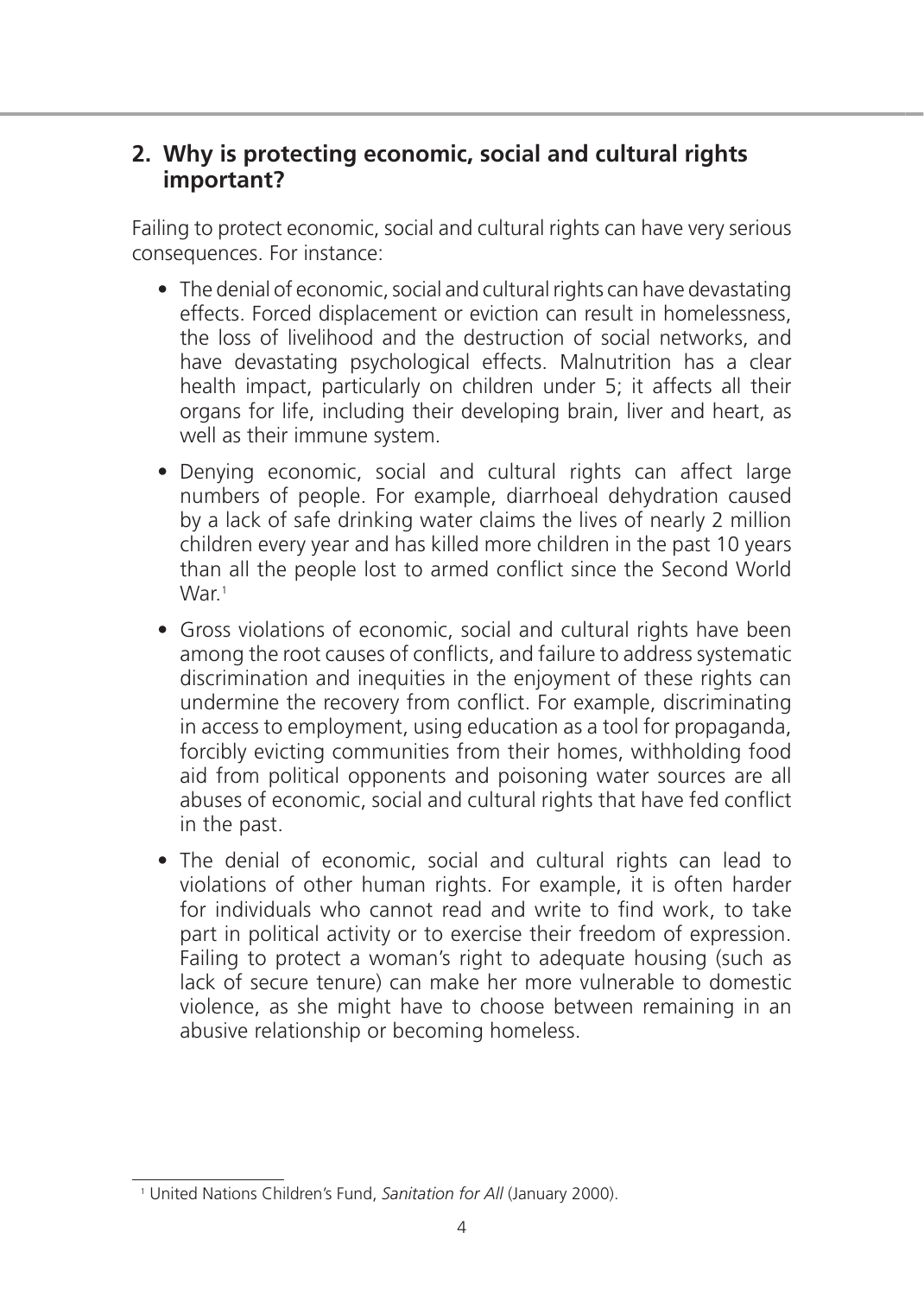*The importance of economic, social and cultural rights cannot be overstated. Poverty and exclusion lie behind many of the security threats that we continue to face both within and across borders and can thus place at risk the promotion and protection of all human rights. Even in the most prosperous economies, poverty and gross inequalities persist and many individuals and groups live under conditions that amount to a denial of economic, social, civil, political and cultural human rights. Social and economic inequalities affect access to public life and to justice. Globalization has generated higher rates of economic growth, but too many of its benefits have been enjoyed unequally, within and across different societies. Such fundamental challenges to human security require action at home as well as international cooperation.*

Louise Arbour, United Nations High Commissioner for Human Rights (Geneva, 14 January 2005)

Despite these facts, the protection of economic, social and cultural rights is not always given sufficient priority, as the Committee on Economic, Social and Cultural Rights observed in a statement to the World Conference on Human Rights in Vienna (A/CONF.157/PC/62/Add.5, annex I, paras. 6–7):

*Denial of the right to vote or of the right to freedom of speech, solely on the grounds of race or sex, is loudly and rightly condemned by the international community. Yet deep-rooted forms of discrimination in the enjoyment of economic, social and cultural rights against women, the elderly, the disabled and other vulnerable and disadvantaged groups are all too often tolerated as unfortunate realities. Thus, for example, many human rights advocates have little to say in response to the fact that women in many countries "are generally rewarded [for the disproportionate work burden they bear] with less food, less health care, less education, less training, less leisure, less income, less rights and less protection". Statistical indicators of the extent of deprivation, or breaches, of economic, social and cultural rights have been cited so often that they tended to lose their impact. The magnitude, severity and constancy of that deprivation have provoked attitudes of resignation, feelings of helplessness and compassion fatigue.*

# **3. Are economic, social and cultural rights new rights?**

No. National laws and international treaties had already codified many of the human rights we now call economic, social and cultural rights prior to the adoption of the Universal Declaration of Human Rights in 1948.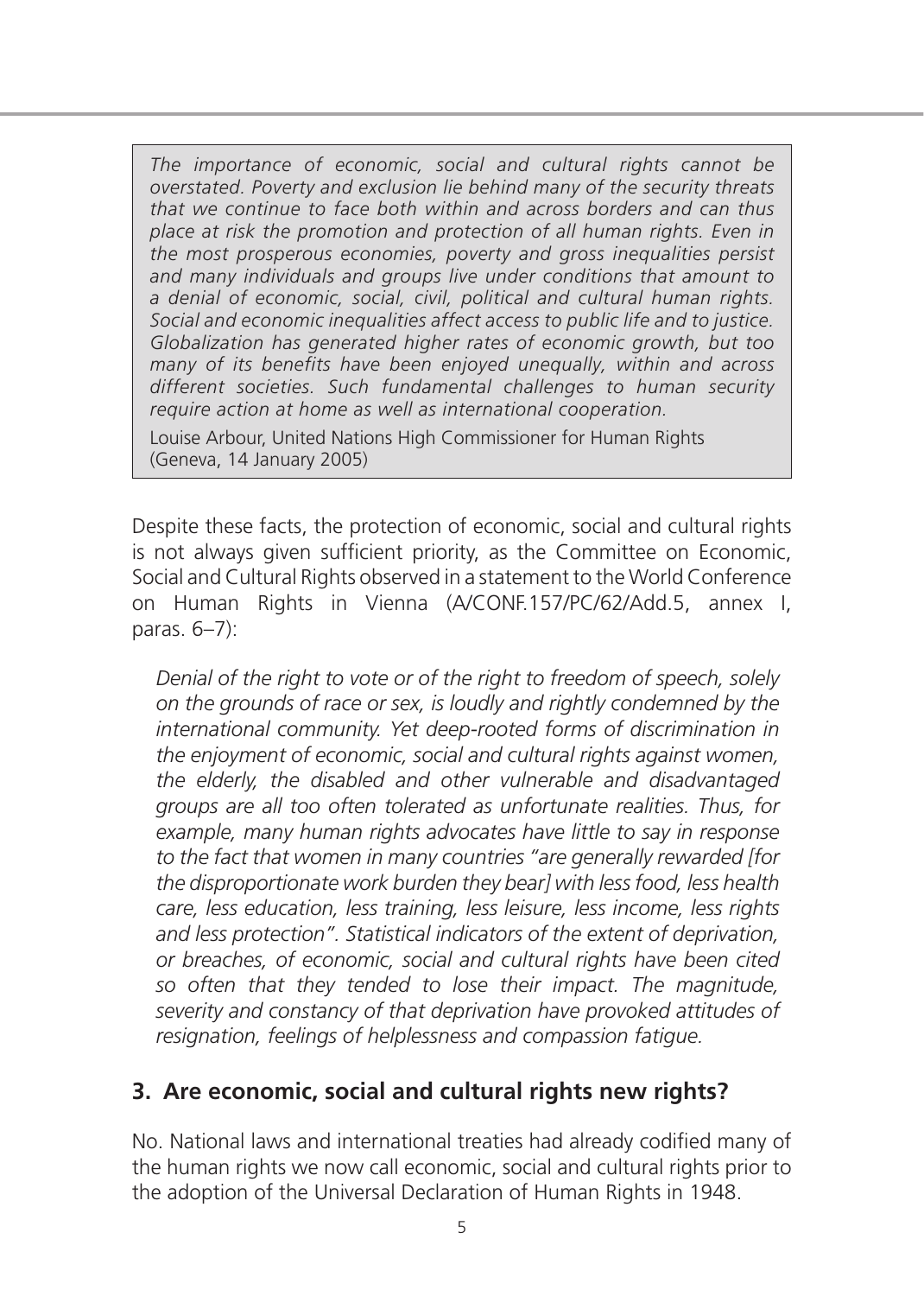### **Box 2: Early international recognition of economic and social rights**

The International Labour Organization (ILO) and the World Health Organization (WHO) spearheaded the international recognition of economic and social rights. ILO recognized a range of workers' rights in its Declaration of Philadelphia (1944), affirming that "all human beings… have the right to pursue both their material well-being and their spiritual development in conditions of freedom and dignity, of economic security and equal opportunity." Similarly, just after the Second World War, the Constitution of WHO (1946) declared that "the enjoyment of the highest attainable standard of health is one of the fundamental rights of every human being."

Countries such as Costa Rica recognized the right to education from the 1840s and late nineteenth century welfare reforms in some European countries introduced protection for some economic, social and cultural rights such as the right to work. Early twentieth century constitutions of some Latin American countries, such as the 1917 Constitution of Mexico, were among the first to guarantee economic, social and cultural rights as human rights—including labour rights, the right to health and the right to social security.

In the 1930s measures taken in the United States of America and other countries introduced stronger protection of workers' rights and recognized the State's responsibility to ensure access to basic social services, including social security, health care and housing. In 1941, United States President Franklin D. Roosevelt mentioned "four essential human freedoms" which should be guaranteed to all persons everywhere in the world: freedom of speech and expression, freedom of worship, freedom from want, and freedom from fear.

These were an important source of inspiration for the 1948 Universal Declaration of Human Rights and are reflected in the second paragraph of its preamble: "the advent of a world in which human beings shall enjoy freedom of speech and belief and freedom from fear and want has been proclaimed as the highest aspiration of the common people."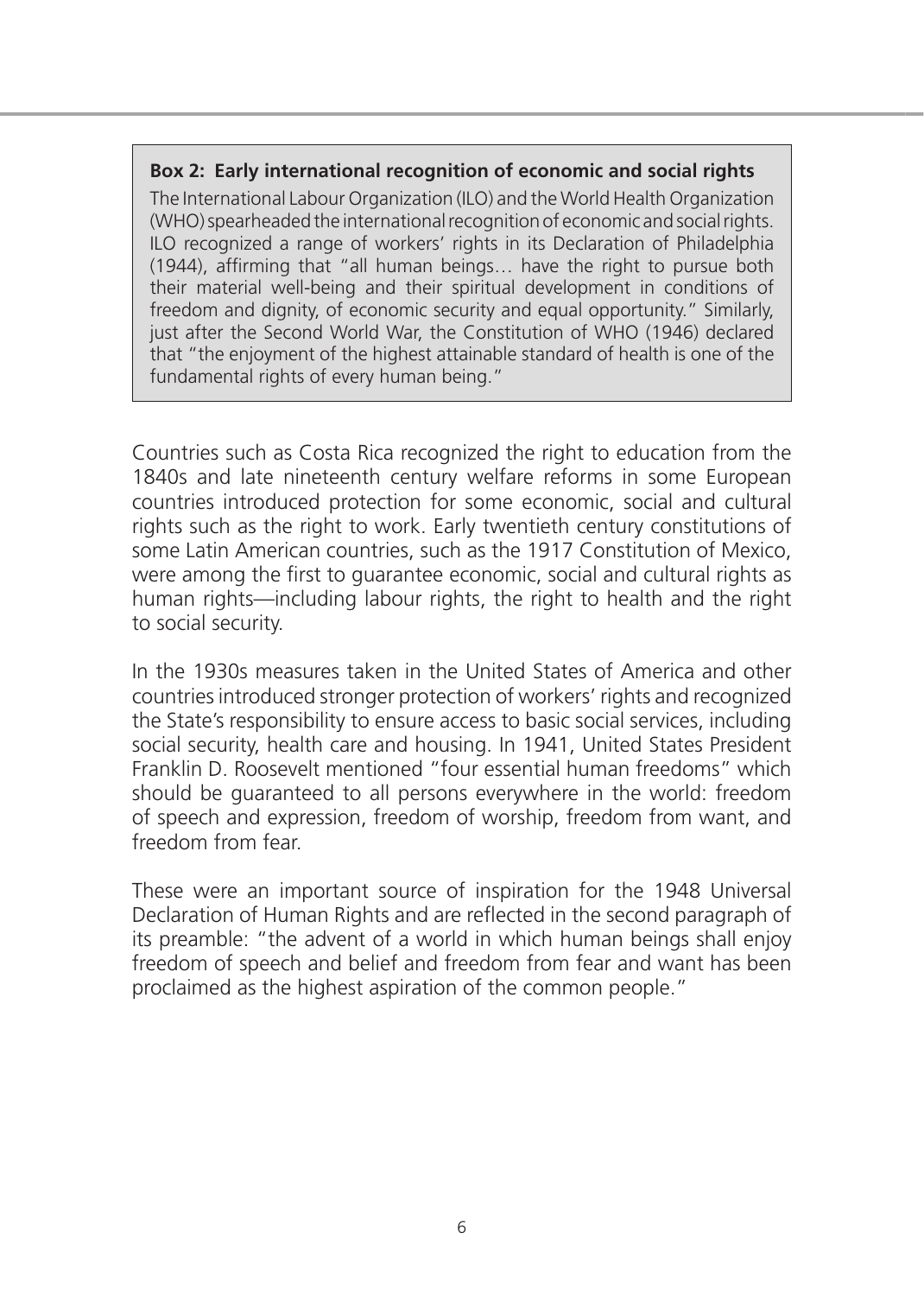#### **President Roosevelt's four freedoms**

*In the future days, which we seek to make secure, we look forward to a world founded upon four essential human freedoms.* 

*The first is freedom of speech and expression—everywhere in the world.*

*The second is freedom of every person to worship God in his own way everywhere in the world.*

*The third is freedom from want—which, translated into world terms, means economic understandings which will secure to every nation a healthy peacetime life for its inhabitants—everywhere in the world.*

*The fourth is freedom from fear—which, translated into world terms, means a worldwide reduction of armaments to such a point and in such a thorough*  fashion that no nation will be in a position to commit an act of physical *aggression against any neighbor—anywhere in the world.*

That is no vision of a distant millennium. It is a definite basis for a kind of *world attainable in our own time and generation.*

> Annual message to Congress (6 January 1941)

The Universal Declaration of Human Rights includes a comprehensive range of civil, cultural, economic, political and social rights in a single international human rights instrument, without making any distinction between them. This was probably the first comprehensive recognition of economic, social and cultural rights. In 1966, States adopted the International Covenant on Economic, Social and Cultural Rights, legally binding States parties to promote and protect economic, social and cultural rights. Many other human rights treaties enshrine all civil, cultural, economic, political and social rights in an integrated manner.

The World Conference on Human Rights in Vienna in 1993 affirmed that "all human rights are universal, indivisible and interdependent and interrelated" and that "the international community must treat human rights globally in a fair and equal manner, on the same footing, and with the same emphasis." Since then, significant progress has been made in clarifying the legal content of internationally recognized economic, social and cultural rights, as well as in developing mechanisms and methodologies to implement them.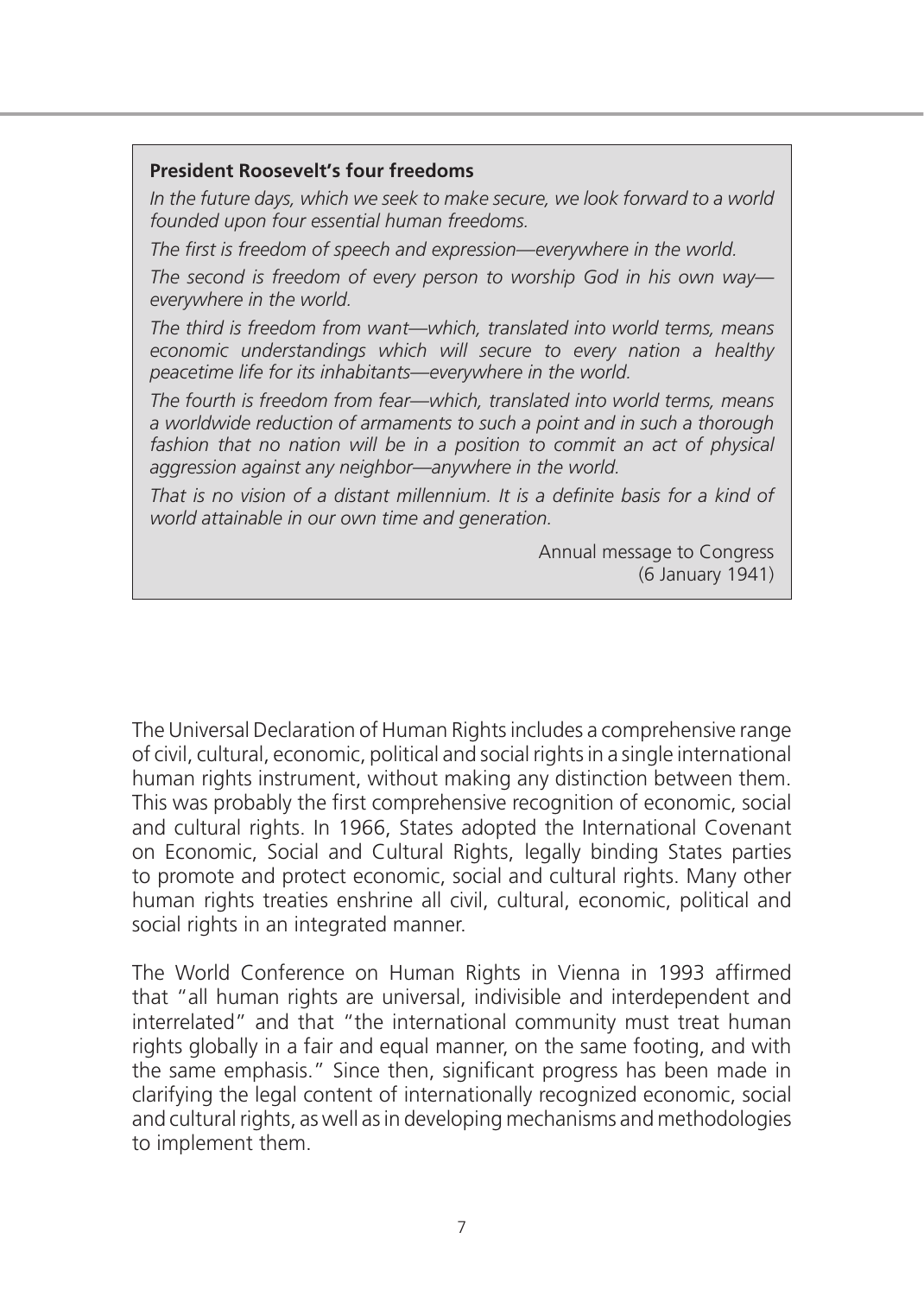# **4. Are economic, social and cultural rights individual rights?**

Yes. Economic, social and cultural rights, like other human rights, are the birthright of every human being. A child excluded from primary school because of school fees, a woman paid less than her male colleague for the same work, a person in a wheelchair unable to enter a theatre because there is no ramp, a pregnant woman refused entry to a hospital to give birth because she is unable to pay, an artist whose work is publicly altered, distorted or mutilated, a man refused emergency medical care on account of his migrant status, a woman forcibly evicted from her home, a man left to starve when food stocks lie unused*—*these are all examples of individuals denied their economic, social and cultural rights.

Nonetheless, economic, social and cultural rights are sometimes wrongly interpreted as being only collective in nature. While these rights can affect many people and may have a collective dimension, they are also individual rights. For example, forced evictions often concern whole communities, yet individuals suffer from the denial of their right to adequate housing. The confusion about the individual or collective nature derives in part from the fact that redressing economic, social and cultural rights often requires a collective public effort through the provision of resources and the development of rights-based policies. To prevent children being denied primary education because they are unable to pay school fees, a State would need to set up a system to ensure free primary education for all children. Again, however, this feature does not prevent individual children from claiming the right to education.

There are some important exceptions to the individual nature of economic, social and cultural rights. Importantly, certain rights, such as the rights of trade unions to establish national federations and to function freely, are essentially collective.

# **5. Are economic, social and cultural rights fundamentally different from civil and political rights?**

No. In the past, there has been a tendency to speak of economic, social and cultural rights as if they were fundamentally different from civil and political rights. However, this categorization is artificial and even selfdefeating. Why then do we often speak of "civil and political rights" and "economic, social and cultural rights" as separate categories of rights? Several reasons have led to this categorization, which has tended to obscure the elements that all rights have in common.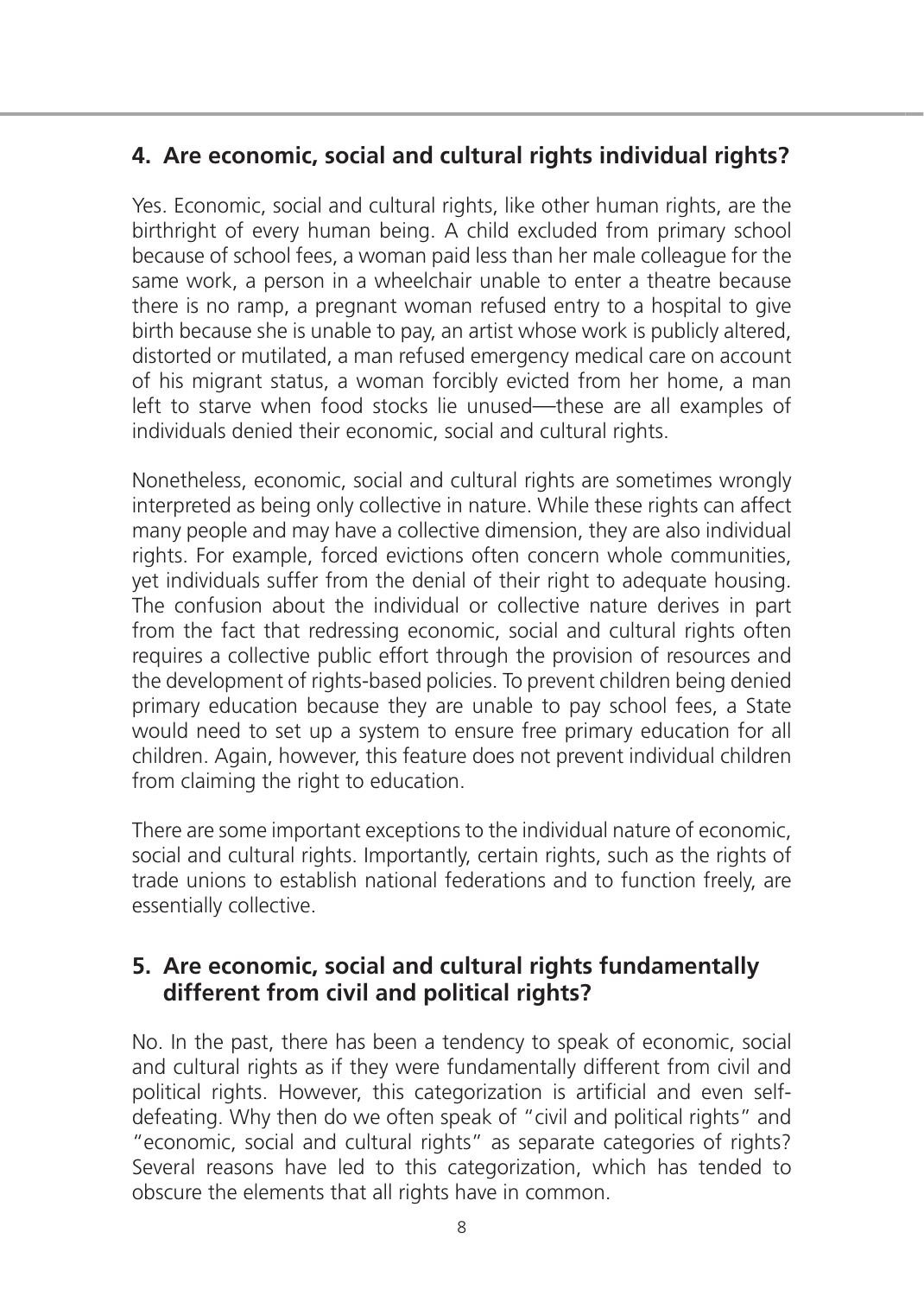First, the distinction was initially drawn for historical reasons. While the Universal Declaration of Human Rights made no distinction between rights, the distinction appeared in the context of the deepening cold war tensions between East and West. The market economies of the West tended to put greater emphasis on civil and political rights, while the centrally planned economies of the Eastern bloc highlighted the importance of economic, social and cultural rights. This led to the negotiation and adoption of two separate Covenants—one on civil and political rights, and another on economic, social and cultural rights. However, this strict separation has since been abandoned and there has been a return to the original architecture of the Universal Declaration. In recent decades, human rights treaties such as the Convention on the Rights of the Child or the Convention on the Rights of Persons with Disabilities have integrated all rights.

Second, economic, social and cultural rights have been seen as requiring high levels of investment, while civil and political rights are said simply to require the State to refrain from interfering with individual freedoms. It is true that many economic, social and cultural rights sometimes require high levels of investment—both financial and human—to ensure their full enjoyment. However, economic, social and cultural rights also require the State to refrain from interfering with individual freedoms, for instance trade union freedoms or the right to seek work of one's choosing. Similarly, civil and political rights, although comprising individual freedoms, also require investment for their full realization. For example, civil and political rights require infrastructures such as a functioning court system, prisons respecting minimum living conditions for prisoners, legal aid, free and fair elections, and so on.

Third, economic, social and cultural rights are sometimes said to be vague or unclear compared to civil and political rights. While not all economic, social and cultural rights are equally clearly defined in human rights treaties, the same applies to civil and political rights. Consider the following examples:

| Economic, social and cultural rights    | Civil and political rights                                                                               |
|-----------------------------------------|----------------------------------------------------------------------------------------------------------|
| The right to take part in cultural life | The right to take part in the<br>conduct of public affairs                                               |
| The right to be free from hunger        | The right not to be subjected<br>to torture or cruel, inhuman<br>or degrading treatment or<br>punishment |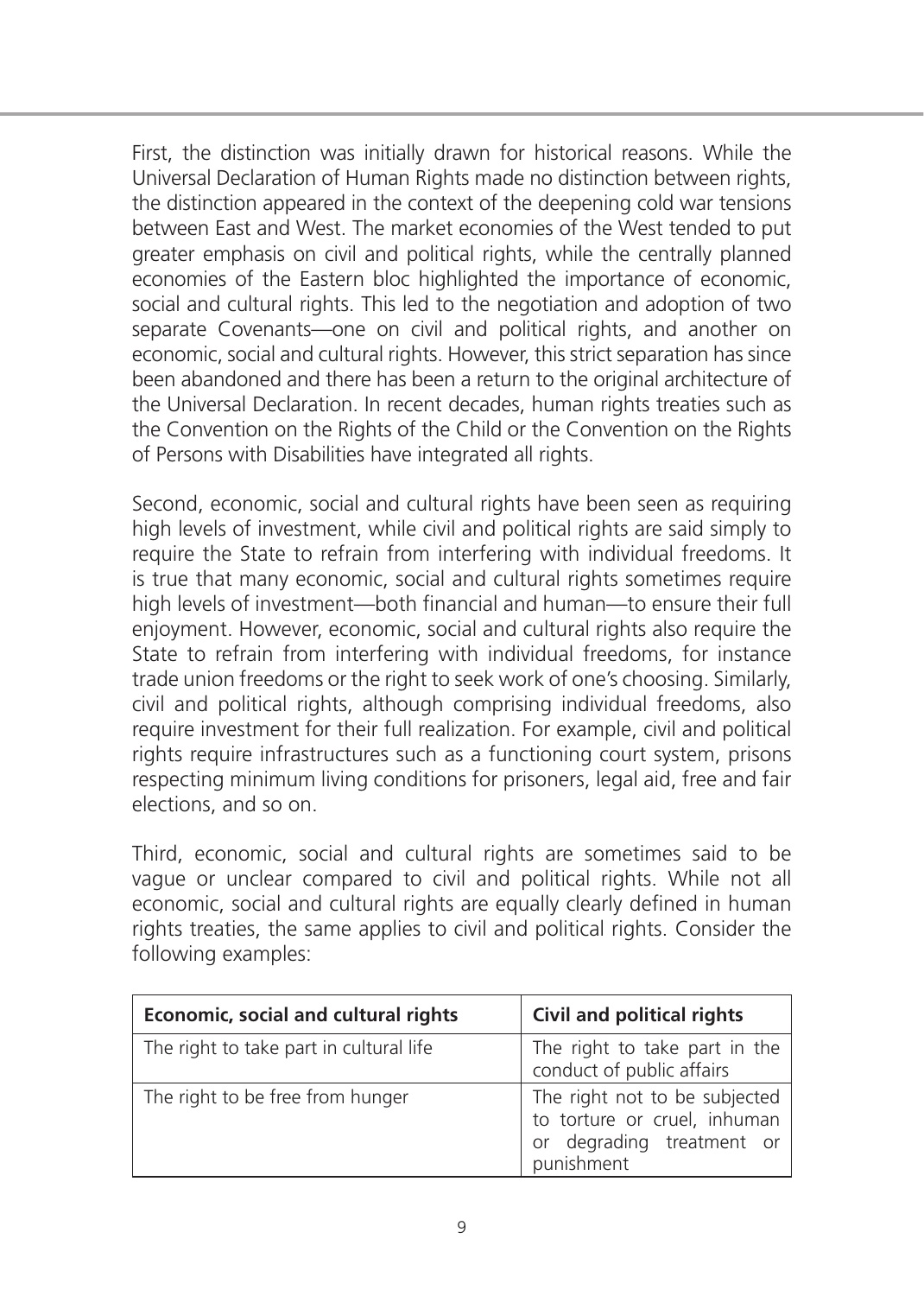Finally, in reality, the enjoyment of all human rights is interlinked. For example, it is often harder for individuals who cannot read and write to find work, to take part in political activity or to exercise their freedom of expression. Similarly, famines are less likely to occur where individuals can exercise political rights, such as the right to vote. Consequently, when closely scrutinized, categories of rights such as "civil and political rights" or "economic, social and cultural rights" make little sense. For this reason, it is increasingly common to refer to civil, cultural, economic, political and social rights.

### **Box 3: An example of the clarification of economic, social and cultural rights**

The Committee on Economic, Social and Cultural Rights, through its series of general comments, has articulated the contents of each economic, social and cultural right. For example, reflecting the work of the Special Rapporteur on the right to education, it set out the essential features of the right to education in its general comment No. 13 (1999):

Education in all its forms and at all levels shall exhibit the following interrelated and essential features:

(a) *Availability*: functioning educational institutions and programmes have to be available in sufficient quantity;

(b) *Accessibility*: educational institutions and programmes have to be accessible to everyone.

Accessibility has three overlapping dimensions:

- Non-discrimination: education must be accessible to all, especially the most vulnerable groups, in law and fact, without discrimination;
- Physical accessibility: education has to be within safe physical reach, either by attendance at some reasonably convenient geographic location (e.g., a neighbourhood school) or via modern technology (e.g., access to a "distance learning" programme);
- Economic accessibility: education has to be affordable to all: whereas primary education shall be available "free to all", States parties are required to progressively introduce free secondary and higher education;

(c) *Acceptability:* the form and substance of education, including curricula and teaching methods, have to be acceptable (e.g., relevant, culturally appropriate and of good quality) to students and, in appropriate cases, parents;

(d) *Adaptability:* education has to be flexible so it can adapt to the needs of changing societies and communities and respond to the needs of students within their diverse social and cultural settings.

When considering the appropriate application of these "interrelated and essential features" the best interests of the student shall be a primary consideration.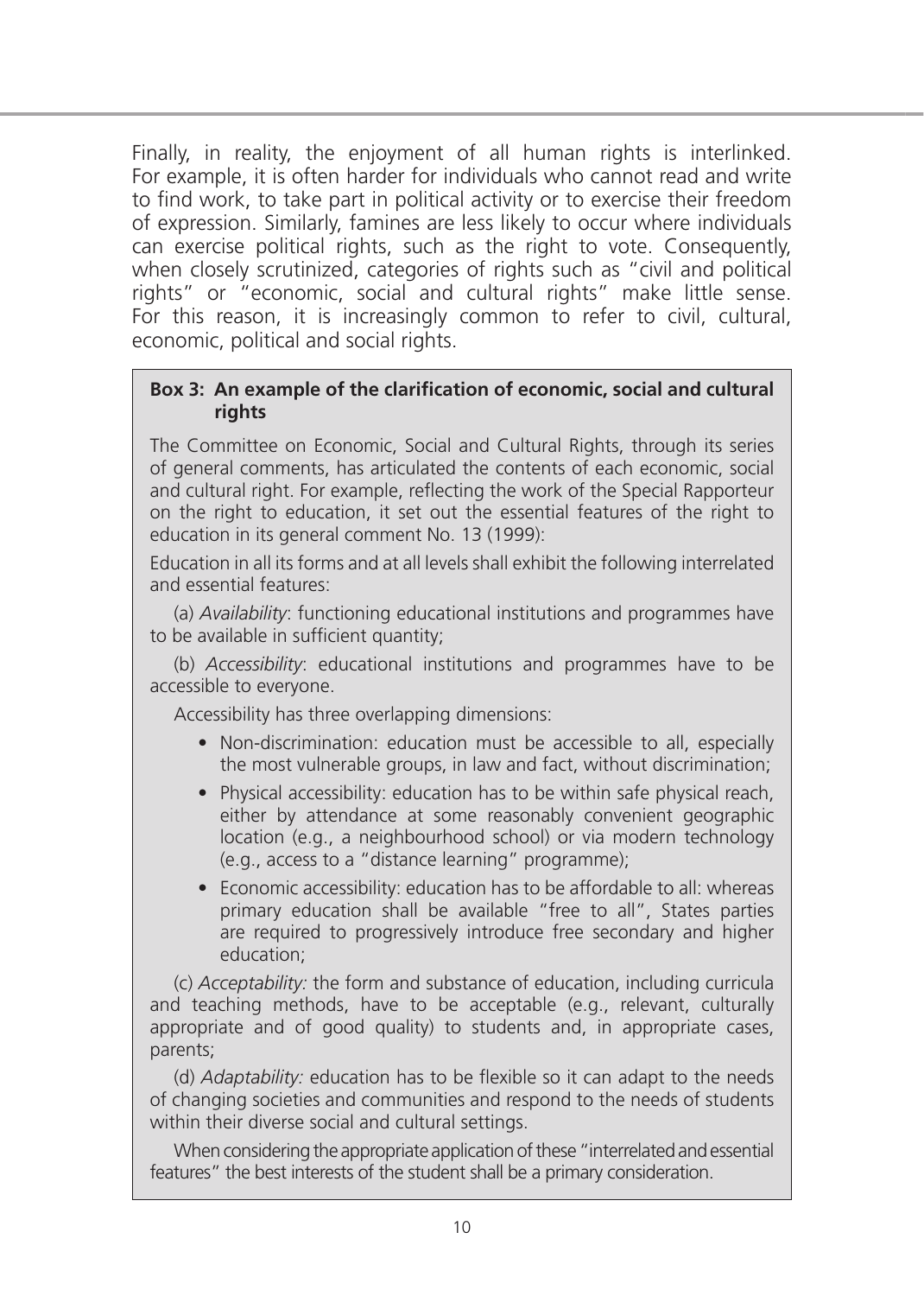# **6. What are the obligations of States on economic, social and cultural rights?**

The obligations of States in relation to economic, social and cultural rights are expressed differently from treaty to treaty. For example, the International Covenant on Economic, Social and Cultural Rights requires States "to take steps" to the maximum of their available resources to achieve progressively the full realization of economic, social and cultural rights. The Covenant also requires States to guarantee the enjoyment of economic, social and cultural rights without discrimination and to ensure the equal right of men and women to the enjoyment of these rights. Other treaties or constitutions word obligations differently and even include specific actions that States must take, such as the adoption of legislation or the promotion of these rights in public policies.

In order to clarify the meaning of States' obligations, they are sometimes put under three headings: to **respect**, to **protect** and to **fulfil** economic, social and cultural rights.

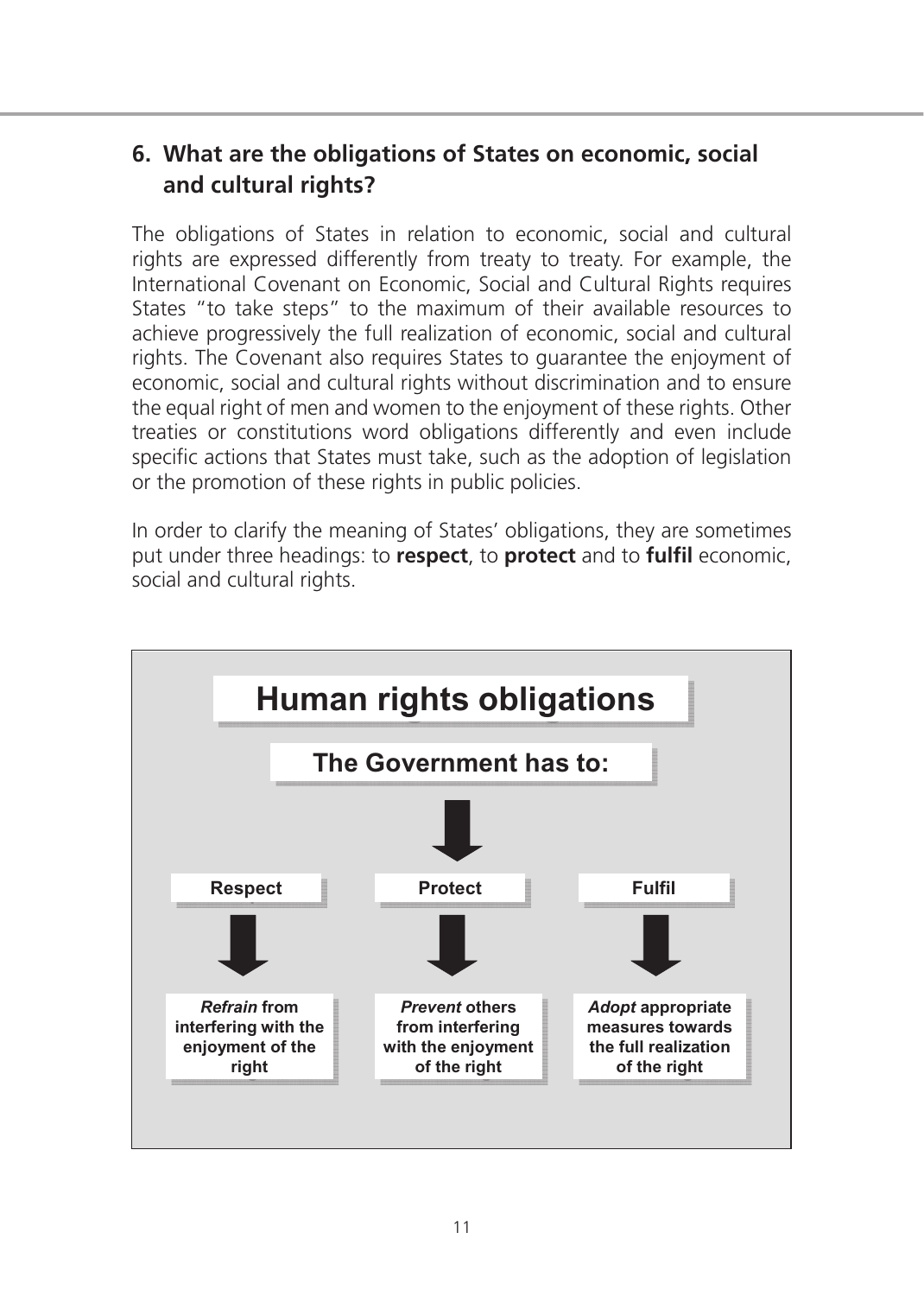### **Box 4: Examples of the obligations to respect, protect and fulfil**

#### **The right to work**

**Respect:** the State must not use forced labour or deny political opponents work opportunities.

**Protect:** the State must ensure that employers, both in the public and in the private sectors, pay the minimum wage.

**Fulfil:** the State must promote the enjoyment of the right to work by, for instance, undertaking educational and informational programmes to instil public awareness of it.

### **The right to water**

**Respect:** the State must not disconnect an individual's water supply without respecting due process.

**Protect:** where water services are operated or controlled by the private sector, the State must ensure adequate pricing regulation so that water rates, if any, are affordable.

**Fulfil:** the State must take steps to ensure that all persons are progressively connected to a safe drinking water supply.

### **The right to health**

**Respect:** the State must not deny access to health facilities on a discriminatory basis.

**Protect:** the State must control the quality of medicines marketed in the country by either public or private suppliers.

**Fulfil:** the State must facilitate the enjoyment of the right to health by, for example, establishing universal vaccination campaigns for children.

### **The right to education**

**Respect:** the State must respect the liberty of parents to choose schools for their children.

**Protect:** the State must ensure that third parties, including parents, do not prevent girls from going to school.

**Fulfil:** the State must take positive measures to ensure that education is culturally appropriate for minorities and indigenous peoples, and of good quality for all.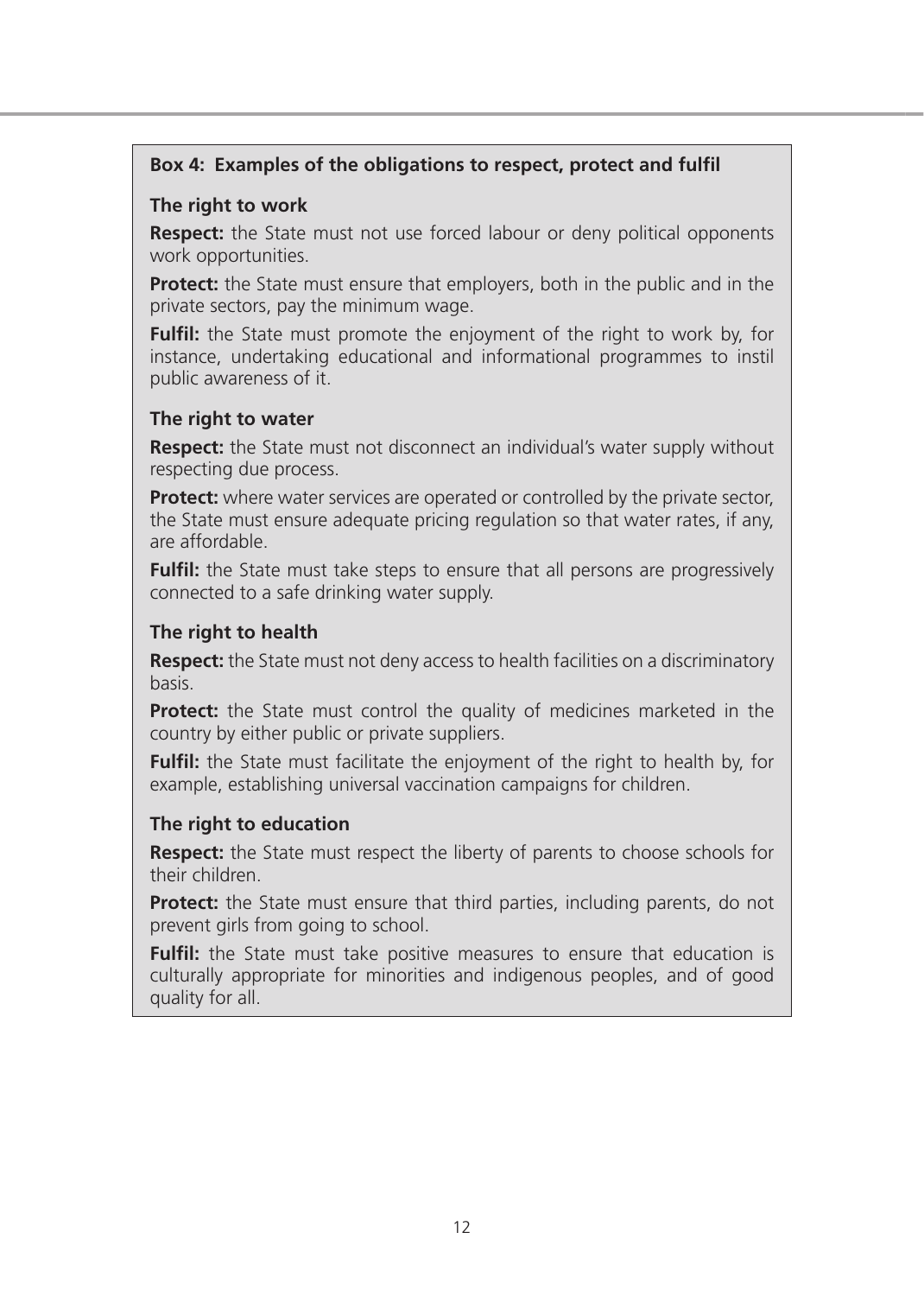### **7. What is the "progressive realization" of economic, social and cultural rights?**

The concept of "progressive realization" describes a central aspect of States' obligations in connection with economic, social and cultural rights under international human rights treaties. At its core is the obligation to take appropriate measures towards the full realization of economic, social and cultural rights to the maximum of their available resources (see box 5). The reference to "resource availability" reflects a recognition that the realization of these rights can be hampered by a lack of resources and can be achieved only over a period of time. Equally, it means that a State's compliance with its obligation to take appropriate measures is assessed in the light of the resources—financial and others—available to it. Many national constitutions also allow for the progressive realization of some economic, social and cultural rights.

### **Box 5: "Progressive realization" clauses in United Nations human rights treaties**

### **International Covenant on Economic, Social and Cultural Rights (art. 2 (1))**

Each State Party to the present Covenant undertakes to take steps, individually and through international assistance and cooperation, especially economic and technical, to the maximum of its available resources, with a view to achieving progressively the full realization of the rights recognized in the present Covenant by all appropriate means, including particularly the adoption of legislative measures.

### **Convention on the Rights of the Child (art. 4)**

States Parties shall undertake all appropriate legislative, administrative, and other measures for the implementation of the rights recognized in the present Convention. With regard to economic, social and cultural rights, States Parties shall undertake such measures to the maximum extent of their available resources and, where needed, within the framework of international cooperation.

### **Convention on the Rights of Persons with Disabilities (art. 4 (2))**

With regard to economic, social and cultural rights, each State Party undertakes to take measures to the maximum of its available resources and, where needed, within the framework of international cooperation, with a view to achieving progressively the full realization of these rights, without prejudice to those obligations contained in the present Convention that are immediately applicable according to international law.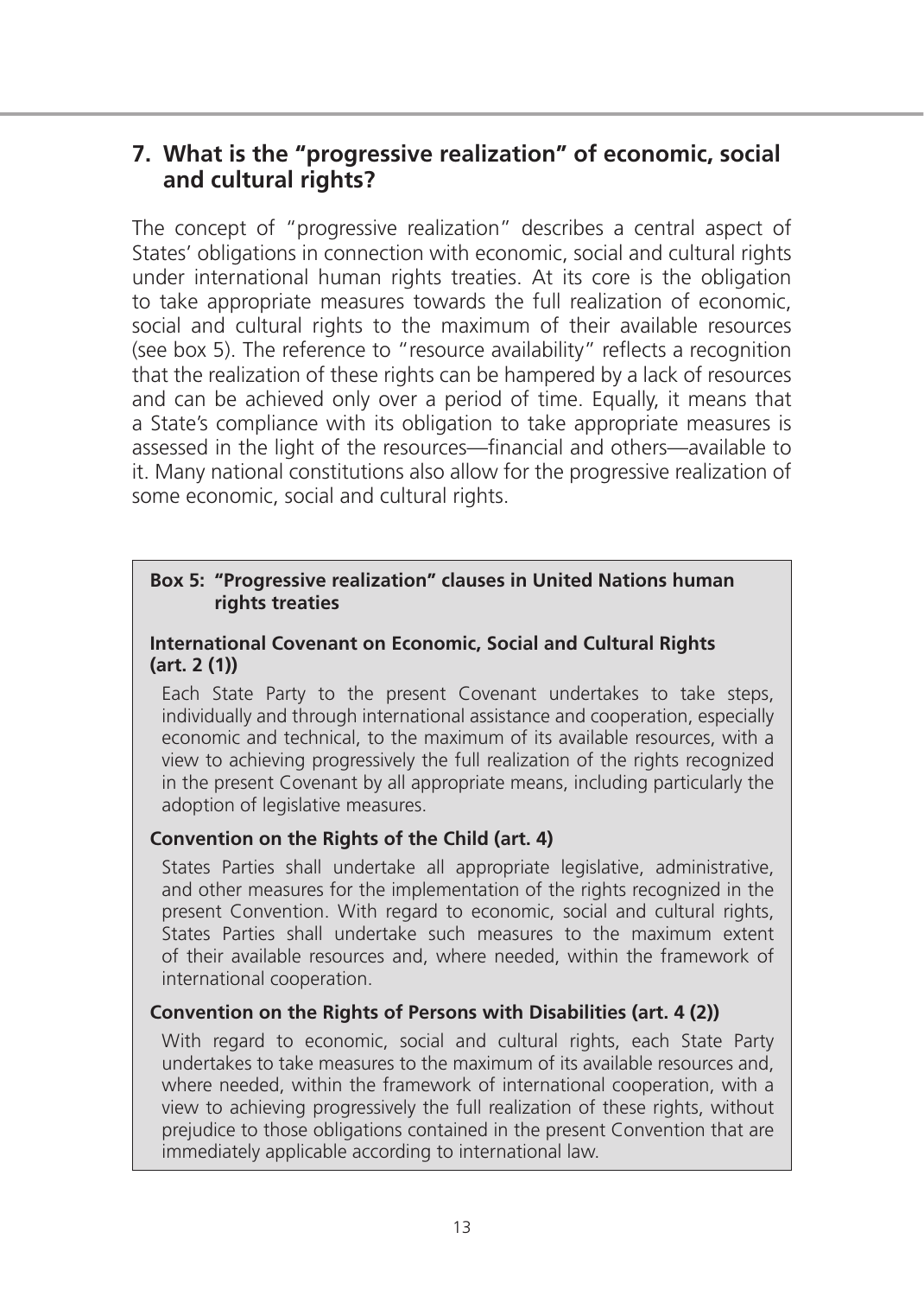The concept of progressive realization is sometimes misinterpreted as if States did not have to protect economic, social and cultural rights until they have sufficient resources. On the contrary, the treaties impose an immediate obligation to take appropriate steps towards the full realization of economic, social and cultural rights. A lack of resources cannot justify inaction or indefinite postponement of measures to implement these rights. States must demonstrate that they are making every effort to improve the enjoyment of economic, social and cultural rights, even when resources are scarce. For example, irrespective of the resources available to it, a State should, as a matter of priority, seek to ensure that everyone has access to, at the very least, minimum levels of rights, and target programmes to protect the poor, the marginalized and the disadvantaged.

### **Box 6: Progressive realization of a legally enforceable right to housing**

Laws enacted in Scotland (local government) and France (national Government) are examples of efforts to progressively implement the right to adequate housing.

In 2003 the Scottish Parliament passed the landmark *Homelessness etc. (Scotland) Act 2003*, which fundamentally changes Scotland's homelessness legislation by progressively introducing a fully justiciable right to housing. While at first applicable only to persons that have a "priority need", the Act is intended to ensure that over a period of ten years—between 2003 and 2012—these groups are expanded to include everyone without a home. In 2012 every unintentionally homeless person in Scotland will have a legally challengeable right to permanent accommodation.

Since 2003 the Scottish law has become a model for other States. In France, similar legislation has been under discussion. The French law, too, would create a legally challengeable right to housing (*droit opposable au logement*) that would be progressively realized. When gaining legal force, in 2008, the French law will apply only to homeless persons and those living in poverty. By 2012, it will include anyone eligible for social housing.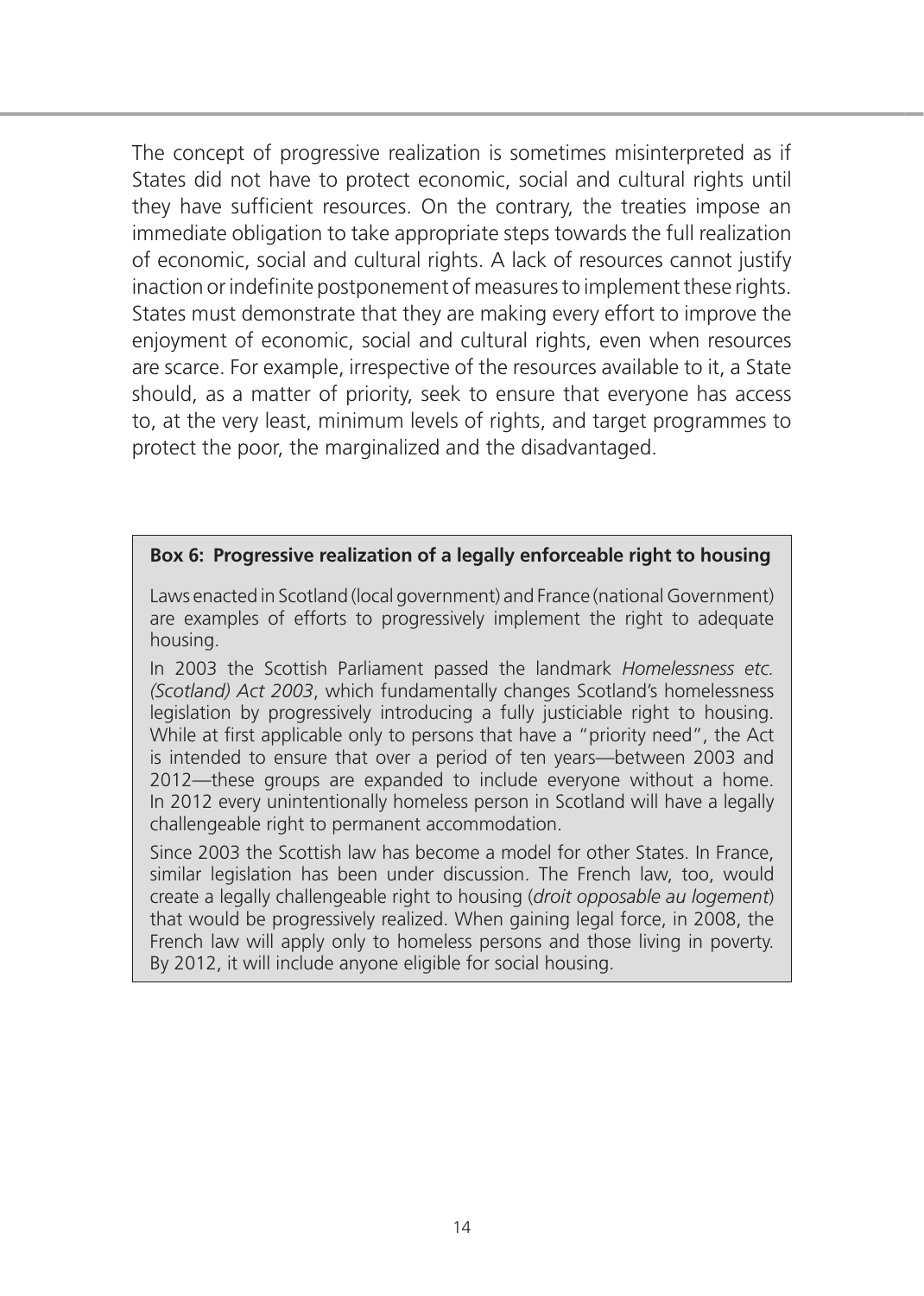# **8. What kind of obligations towards economic, social and cultural rights should be implemented immediately?**

Even though States may realize economic, social and cultural rights progressively, they must also take immediate action, irrespective of the resources they have, in five areas:

1. **The elimination of discrimination.** States must prohibit discrimination in, for instance, health care, education and the workplace immediately. Discrimination on the basis of race, colour, sex, language, religion, political or other opinion, national or social origin, property, birth, disability or other status must be prohibited.

2. **Economic, social and cultural rights not subject to progressive realization.** Some economic, social and cultural rights do not require significant resources. For example, obligations to ensure the right to form and join trade unions and to strike, and the obligation to protect children and young persons from economic and social exploitation, do not require significant resources and should be respected immediately. Others do require resources but are formulated in such a way as not to be subject to progressive realization. For example, States parties to the International Covenant have a strict limit of two years to develop a plan of action to ensure the provision of free and compulsory primary education for all.

### **Box 7: Examples of rights under the International Covenant on Economic, Social and Cultural Rights (part III) subject to immediate protection**

- The right to form and join trade unions and to strike (art. 8);
- The obligation to protect children and young persons from economic and social exploitation (art. 10 (3));
- Equal remuneration for work of equal value without distinction of any kind (art. 7 (*a*) (i));
- The provision of free and compulsory primary education for all (art. 13 (2) (*a*));
- The obligation to respect the liberty of parents to choose for their children schools, other than those established by the public authorities, which conform to minimum educational standards (art. 13 (3));
- The obligation to protect the liberty of individuals and bodies to establish and direct educational institutions which conform to minimum standards (art. 13 (4));
- The obligation to respect the freedom indispensable for scientific research and creative activity (art. 15 (3)).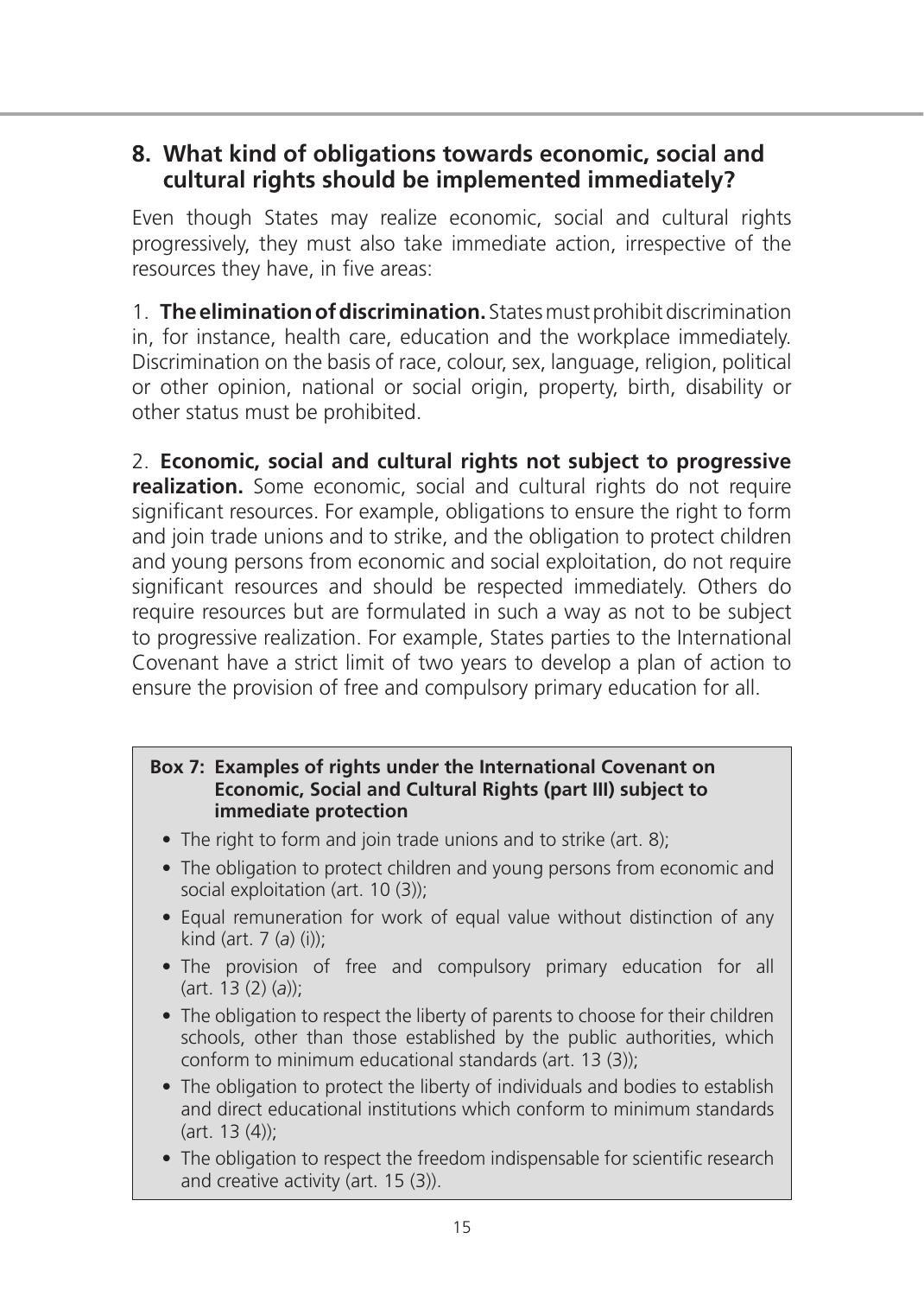3. **Obligation to "take steps".** As mentioned above, even under the obligation of progressive realization, States have to make constant efforts to improve the enjoyment of economic, social and cultural rights. This means that, while their full realization may be achieved progressively, steps towards that goal must be taken within a reasonably short time. Such steps should be deliberate, concrete and targeted as clearly as possible, using all appropriate means, including particularly but not only the adoption of legislative measures.

Here are examples of steps that States should take towards progressive realization:

- Assessing the state of enjoyment of economic, social and cultural rights, including ensuring adequate mechanisms to collect and assess relevant and suitably disaggregated data;
- Formulating strategies and plans, incorporating indicators and timebound targets, which should be realistic, achievable and designed to assess progress in the realization of these rights;
- Adopting the necessary laws and policies, and making adequate funds available to put the plans and strategies into practice;
- Regularly monitoring and assessing the progress made in the implementation of the plans and strategies;
- Establishing grievance mechanisms so that individuals can complain if the State is not meeting its responsibilities.

4. **Non-retrogressive measures.** States should not allow the existing protection of economic, social and cultural rights to deteriorate unless there are strong justifications for a retrogressive measure. For example, introducing school fees in secondary education which had formerly been free of charge would constitute a deliberate retrogressive measure. To justify it, a State would have to demonstrate that it adopted the measure only after carefully considering all the options, assessing the impact and fully using its maximum available resources.

5. **Minimum core obligations.** Under the International Covenant on Economic, Social and Cultural Rights, there are obligations considered to be of immediate effect to meet the *minimum essential levels of each of the rights*. They are called *minimum core obligations*. If a State fails to meet these because it does not have the resources, it must demonstrate that it has made every effort to use all available resources to satisfy, as a matter of priority, these core obligations. Even if a State has clearly inadequate resources at its disposal, the Government must still introduce low-cost and targeted programmes to assist those most in need so that its limited resources are used efficiently and effectively.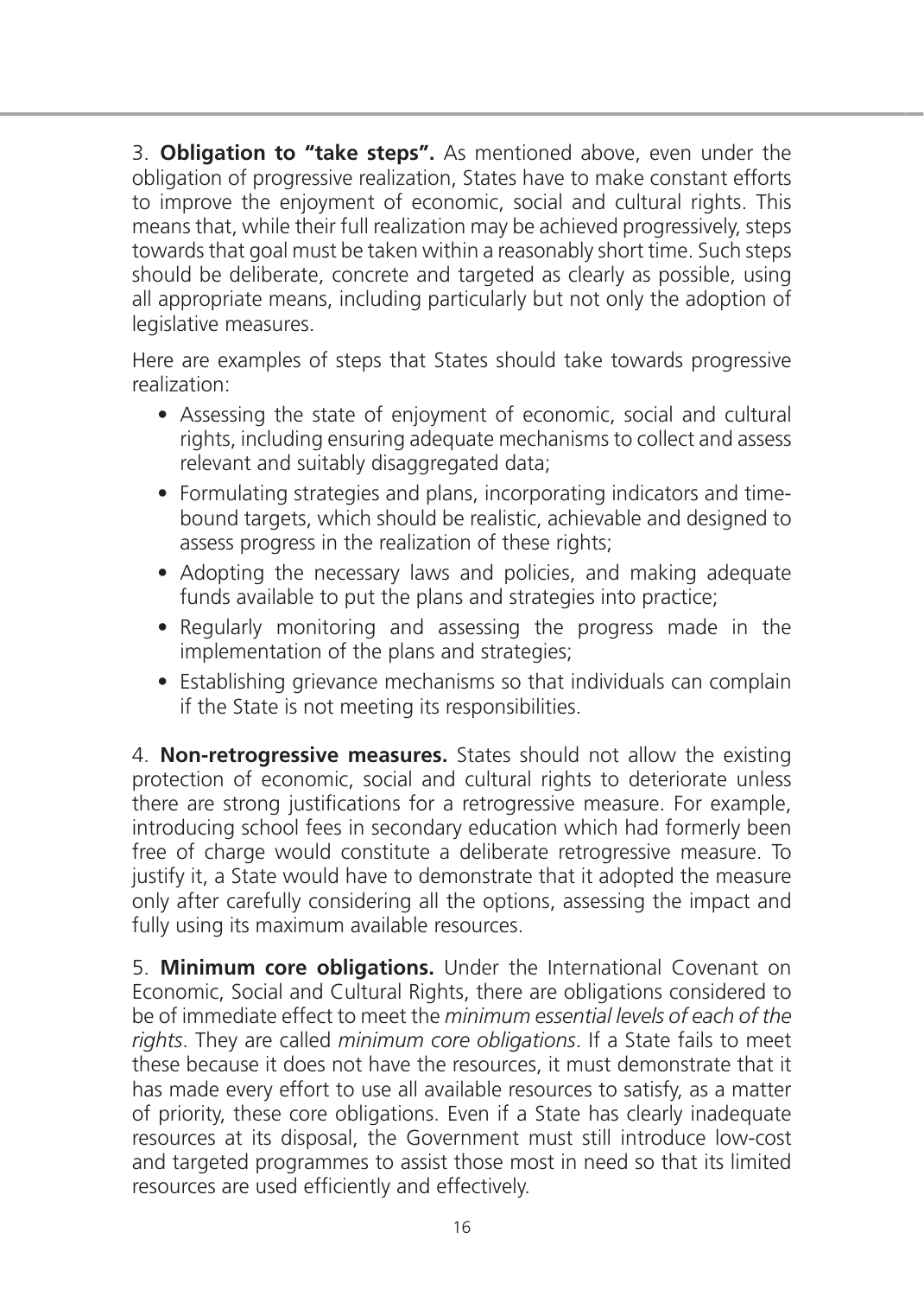### **Box 8: Examples of minimum core obligations in relation to economic, social and cultural rights**

Minimum core obligations, highlighted by the Committee on Economic, Social and Cultural Rights in its general comments, require States to:

- Ensure the right of access to employment, especially for disadvantaged and marginalized individuals and groups, enabling them to live a life of dianity:
- Ensure access to the minimum essential food which is nutritionally adequate and safe, to ensure freedom from hunger to everyone;
- Ensure access to basic shelter, housing and sanitation, and an adequate supply of safe drinking water;
- Provide essential drugs as defined under the WHO Action Programme on Essential Drugs;
- Ensure free and compulsory primary education to all;
- Ensure access to a social security scheme that provides a minimum essential level of benefits that cover at least essential health care, basic shelter and housing, water and sanitation, foodstuffs, and the most basic forms of education.

For more information on core obligations, see the general comments adopted by the Committee on Economic, Social and Cultural Rights listed in the annex below.

# **9. What are some examples of violations of economic, social and cultural rights?**

A violation of economic, social and cultural rights occurs when a State fails in its obligations to ensure that they are enjoyed without discrimination or in its obligation to respect, protect and fulfil them. Often a violation of one of the rights is linked to a violation of other rights.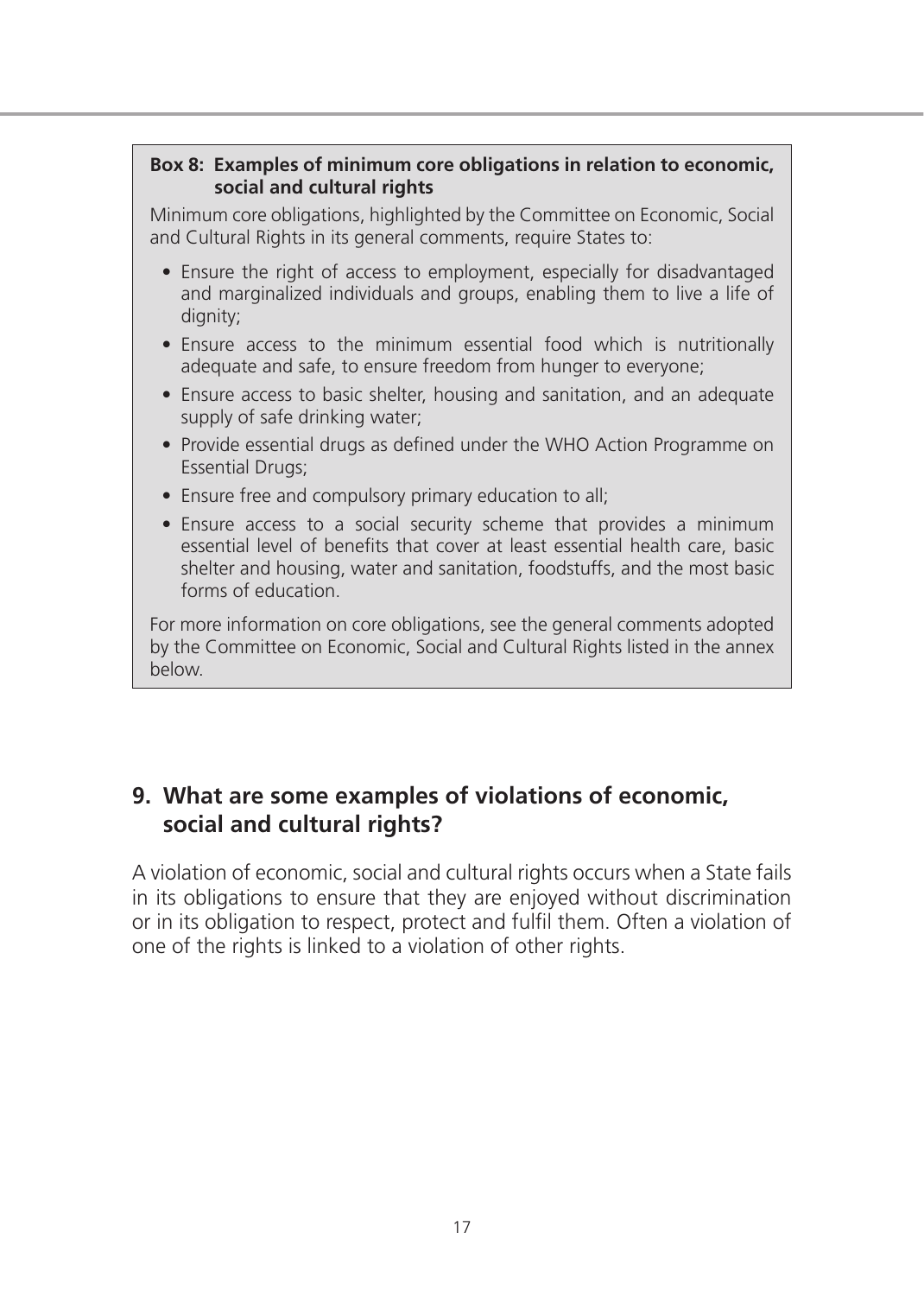### **Box 9: Examples of violations of economic, social and cultural rights**

- Forcibly evicting people from their homes (the right to adequate housing)
- Contaminating water, for example, with waste from State-owned facilities (the right to health)
- Failure to ensure a minimum wage sufficient for a decent living (rights at work)
- Failure to prevent starvation in all areas and communities in the country (freedom from hunger)
- Denying access to information and services related to sexual and reproductive health (the right to health)
- Systematically segregating children with disabilities from mainstream schools (the right to education)
- Failure to prevent employers from discriminating in recruitment (based on sex, disability, race, political opinion, social origin, HIV status, etc.) (the right to work)
- Failure to prohibit public and private entities from destroying or contaminating food and its source, such as arable land and water (the right to food)
- Failure to provide for a reasonable limitation of working hours in the public and private sector (rights at work)
- Banning the use of minority or indigenous languages (the right to participate in cultural life)
- Denying social assistance to people because of their status (e.g., people without a fixed domicile, asylum-seekers) (the right to social security)
- Failure to ensure maternity leave for working mothers (protection of and assistance to the family)
- Arbitrary and illegal disconnection of water for personal and domestic use (the right to water)

# **10. Is gender relevant to economic, social and cultural rights?**

Yes, gender is relevant to many aspects of economic, social and cultural rights.

First, women and men may experience economic, social and cultural rights differently. Lack of regulation of working conditions for hard manual work, such as in mines or on construction sites, traditionally affects more men than women, while neglect of protection of workers' rights in the informal sector, including domestic work, affects more women than men.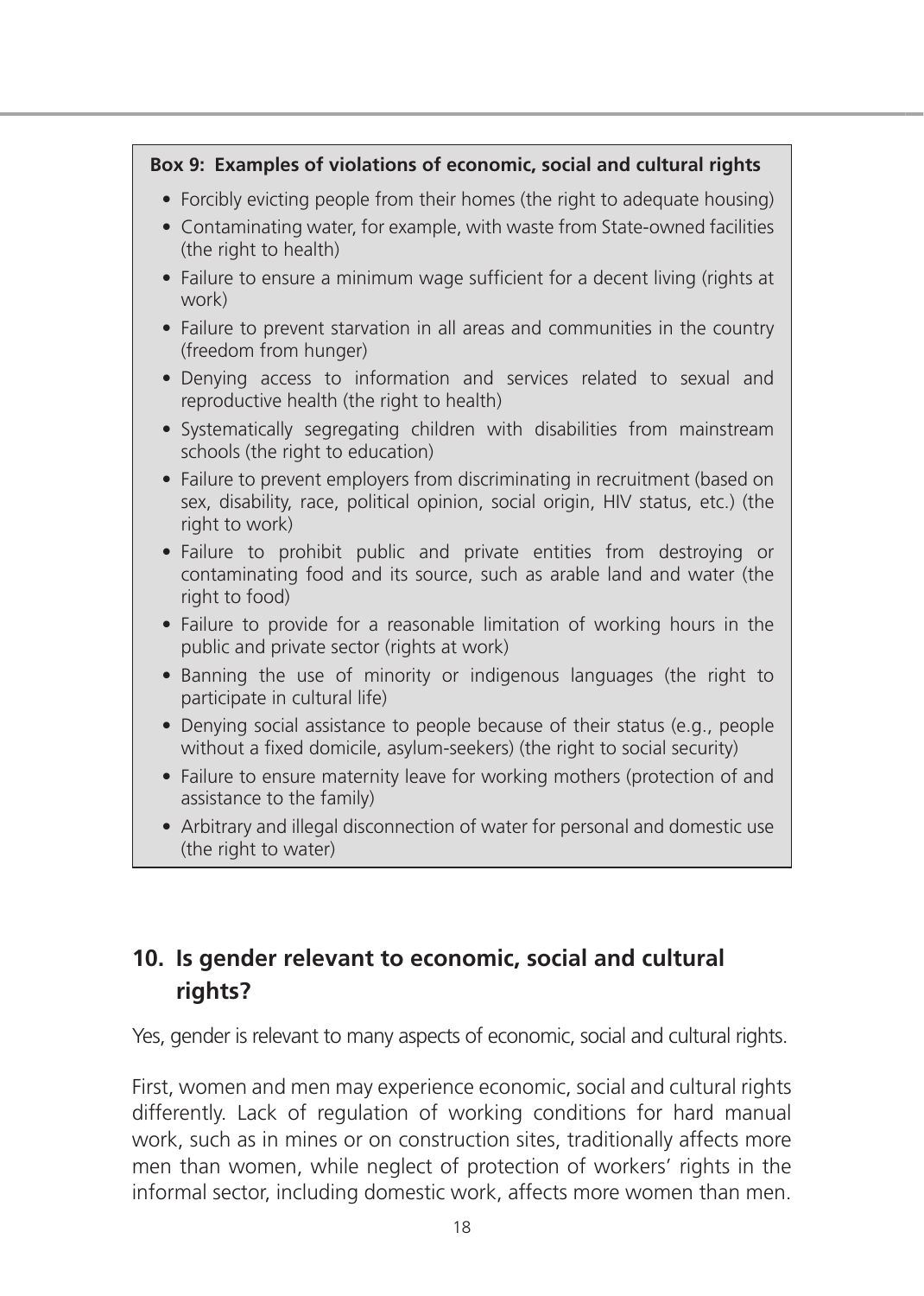In some countries, school dropout rates are higher among boys than girls as parents expect boys to help the family economically. Sometimes, more girls give up school than boys owing to early marriage and pregnancy, violence and sexual abuse at school, or parents expecting them to help in the home. When strategies, legislation, policies, programmes and monitoring mechanisms overlook these differences, they may lead to an unequal enjoyment of economic, social and cultural rights.

Second, where discrimination against women and girls is deeply rooted, the enjoyment of economic, social and cultural rights is also affected. In many countries, preference for boys over girls in the family results in girls receiving less food or education. In most countries, there is a tendency to pay lower salaries to women for work of equal value. Inequality in marriage, inheritance or recognition under the law deprives many women of resources, such as credit, land tenure and housing, and thus undermines their capacity to enjoy economic, social and cultural rights independently. Lack of full participation of women in economic, social and cultural decision-making, including rural development and post-crisis recovery, results not only in failure to reflect women's views and experiences in efforts to realize economic, social and cultural rights, but may also result in the development of programmes and policies that are not fully relevant to them.

### **Box 10: What is gender?**

Gender is **relevant to both women and men**.

Gender refers to the **socially constructed differences** between women and men that are:

- Attributed throughout the life cycle
- Learned, not innate
- Changeable for any given society over time
- Manifested with wide variations both within and between cultures

Gender **influences the roles, power and resources** for women and men in any culture.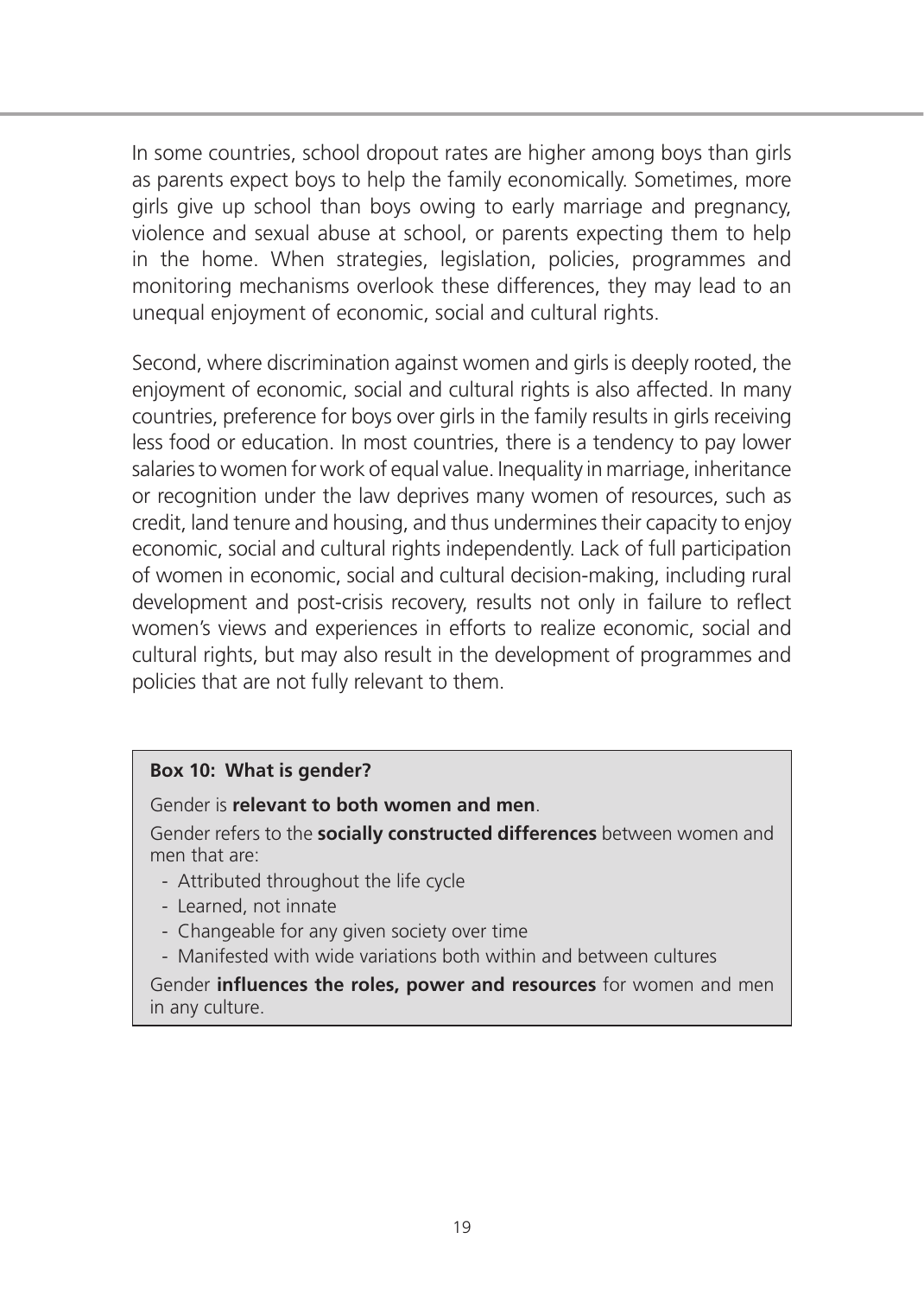### **11. Do economic, social and cultural rights oblige Governments to supply goods and services free of charge?**

As a general rule, no. There is a common misconception that economic, social and cultural rights require the Government to provide free health care, water, education, food and other goods and services. States have a responsibility to ensure that facilities, goods and services required for the enjoyment of economic, social and cultural rights are available at *affordable prices*. This means that the direct and indirect costs of housing, food, water, sanitation, health or education should not prevent a person from accessing these services and should not compromise his or her ability to enjoy other rights.

This statement is subject to two provisos. First, in some instances, ensuring equal enjoyment of rights may involve providing subsidized or free services to those who would otherwise not be able to enjoy certain rights. For example, in a severe drought, if the shortage of food contributes to increased prices, States may be required to provide food and water to ensure that no one goes hungry.

Second, some services necessary for realizing certain economic, social and cultural rights must be provided free of charge. For example, under international law, primary education must be free and compulsory for all, and secondary education should be available and accessible to all, in particular by the progressive introduction of free education. Services relevant to pregnancy should be free to women where necessary. Some national legislation might also require other services relevant to other economic, social and cultural rights to be provided free of charge.

### **Box 11: Cash transfers to empower people in poverty to realize their economic, social and cultural rights**

*Bolsa Família* is an innovative social initiative by the Brazilian Government. It reaches 11 million families, more than 46 million people, a major portion of the country's low-income population.

Poor families with children receive an average of R\$ 70 (about US\$ 35) in direct cash transfers. In return, they commit to keeping their children in school and taking them for regular health checks. *Bolsa Família* has two important results: it helps to reduce current poverty and gets families to invest in their children, thus breaking the cycle of intergenerational transmission of poverty and reducing future poverty.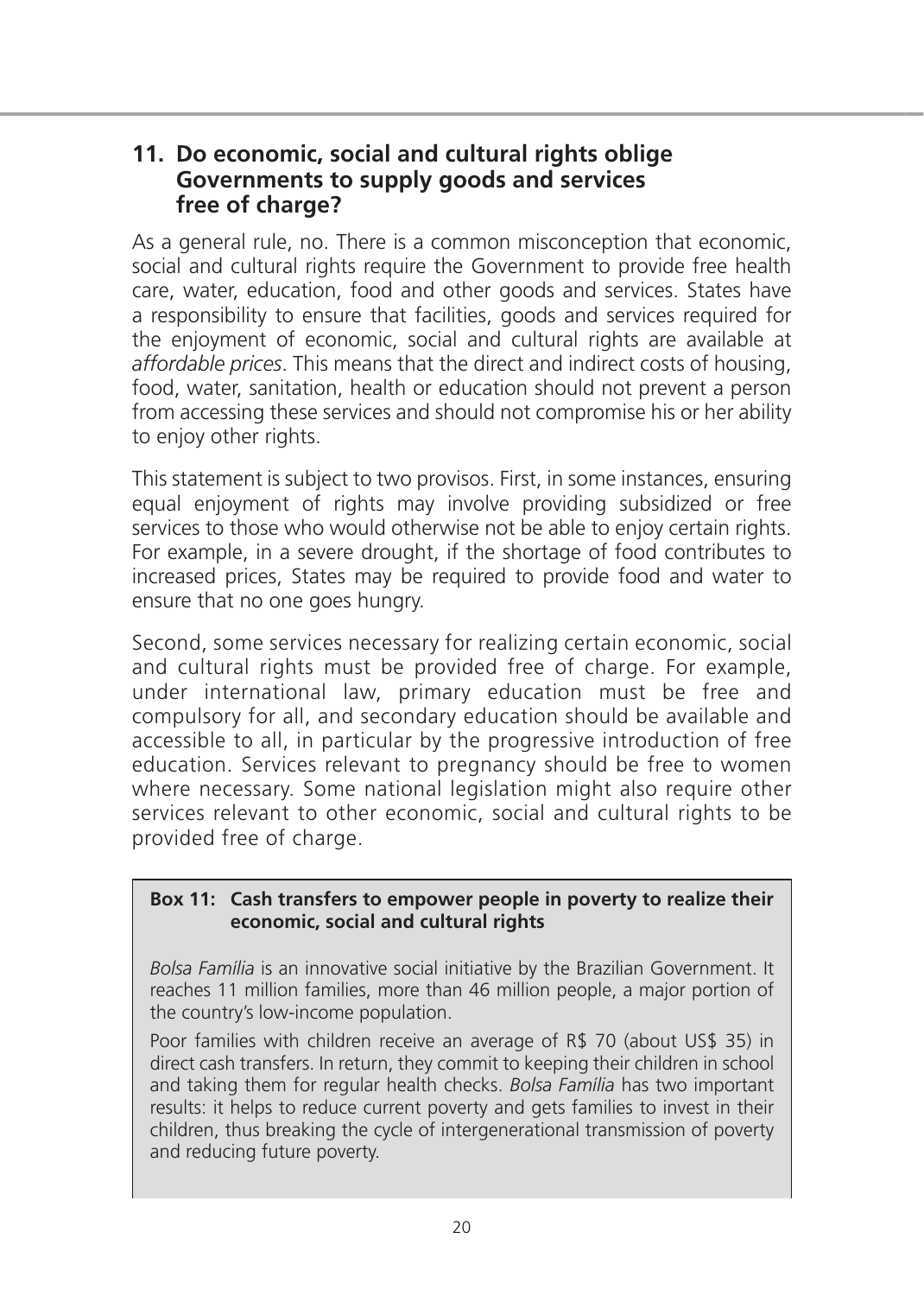The virtue of *Bolsa Família* is that it reaches a signification portion of Brazilian society that has never benefited from social programmes. Ninety-four per cent of the funds reach the poorest 40 per cent of the population. Studies prove that most of the money is used to buy food, school supplies and clothes for the children.

Its success has sparked adaptations in almost 20 countries, including Chile, Indonesia, Mexico, Morocco, South Africa and Turkey. More recently, New York City announced its *Opportunity NYC* conditional transfer of income programme, modelled on *Bolsa Família* and its Mexican equivalent. This is an example of a developed country adopting and learning from the experiences of the so-called developing world.

*Source*: World Bank, *Bolsa Família: changing the lives of millions in Brazil* (22 August 2007)

### **12. Do economic, social and cultural rights make people dependent on welfare?**

It is sometimes claimed that the protection of economic, social and cultural rights makes people dependent on welfare or on State intervention. Such a result would tend to work against human rights objectives. Indeed, one of the principal objectives of human rights law is to empower individuals so that they have the capacity and the freedom to live a life in dignity. If State assistance in fact disempowers recipients, the question arises whether the right policies are in place. Similarly, economic, social and cultural rights require much more than the provision of social assistance, including the dismantling of social barriers that obstruct the full participation of everyone in economic and social life.

It is an unfortunate reality that economic recession, relocation of industry and other economic and social factors sometimes lead to a situation where individuals are unable to enjoy a decent standard of living. When this is the case, access to social security is necessary, including welfare payments. As the Universal Declaration of Human Rights states, everyone has the right to social security in the event of unemployment, sickness, old age or other lack of livelihood in circumstances beyond his or her control. However, this does not always mean an entitlement to a handout. Social security should prevent people from living in desperate situations and help them get back on their feet with a view to giving them opportunities to be free, contributing members of society. Government provision of goods and services when necessary is therefore a means to ensure the enjoyment of economic, social and cultural rights, but not an end in itself.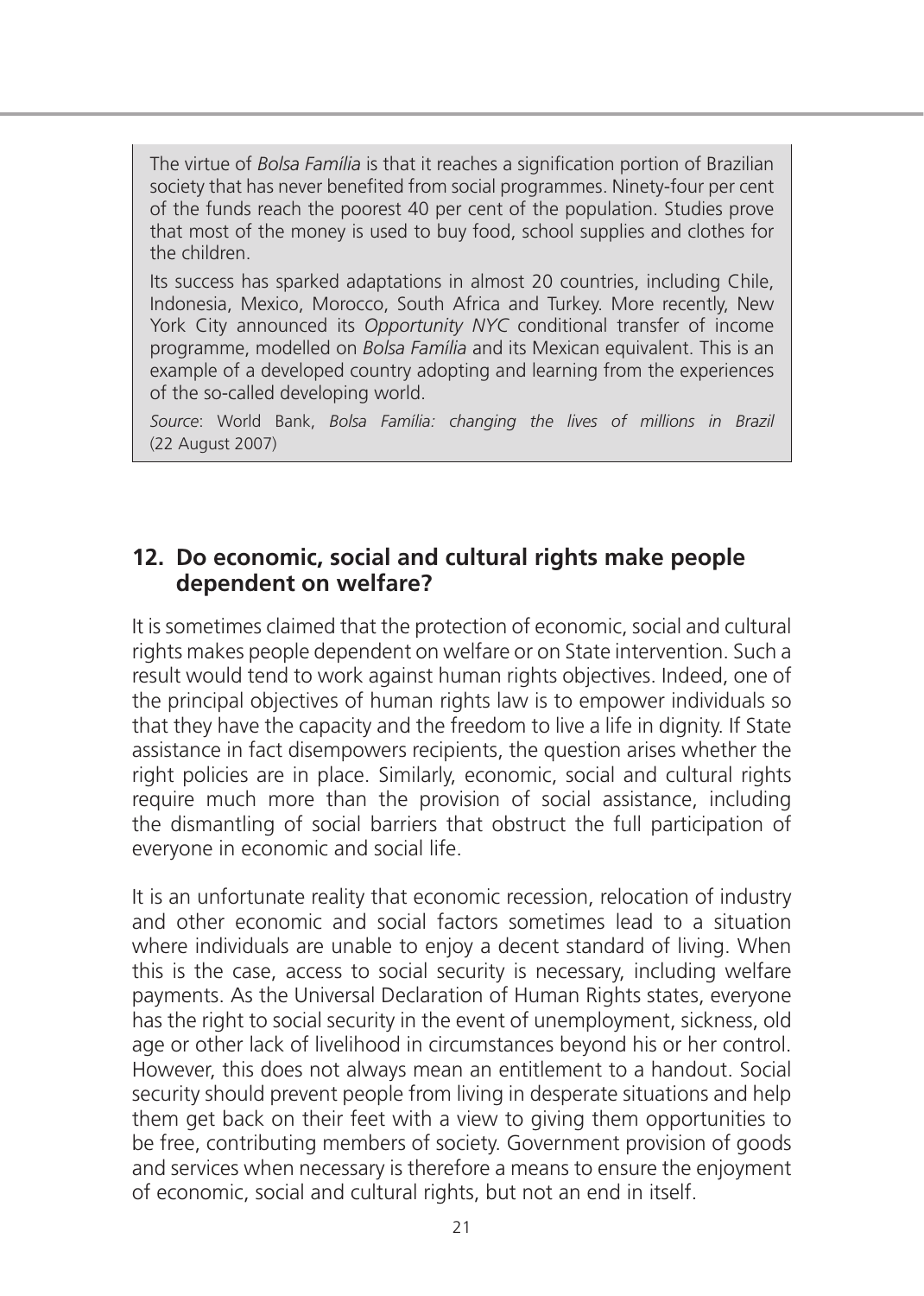# **13. Do economic, social and cultural rights flow naturally from democracy or economic growth?**

No, not necessarily. There is a misconception that the realization of economic, social and cultural rights will flow automatically from the enjoyment of democracy, and that any imbalance in the full realization of economic, social and cultural rights will in the long term be corrected by the market forces in open economies. The truth is that, unless specific action is taken towards the full realization of economic, social and cultural rights, these rights can rarely, if ever, be realized, even in the long term.

The Committee on Economic, Social and Cultural Rights has pointed out that the full realization of economic, social and cultural rights is rarely achieved as a mere by-product, or fortuitous consequence, of some other programmes or developments—be it transition to a system of democracy or economic growth. Economic growth, for instance, does not automatically translate into an improvement of the standard of living of the most excluded and marginalized groups, unless special measures or policies are directed to those ends. If growth leads to improved resources for free and compulsory education but there are no specific policies to ensure that persons with disabilities have physical access to schools, this would widen the gaps between sectors of the population and result in a denial of economic, social and cultural rights.

Similarly, democracy alone is often insufficient to realize economic, social and cultural rights for the poorest and most marginalized. People living in poverty and at the margins of society often find it harder to get their views reflected in laws, public policies or development efforts, because they lack a voice in parliaments and ministries. There can be a tendency for public policies to focus on the needs of those who have greater sway in political processes, particularly at election time. Social benefits may focus on the needs of middle-class swing voters, or economic or trade policy may be shaped to meet the needs of powerful industries. This may divert attention from the most marginalized to those who are more visible and have more power and more access to decision makers in a democracy. At the same time, it is hard to imagine democracy surviving for long in the face of chronic poverty, neglect and denial of economic, social and cultural rights.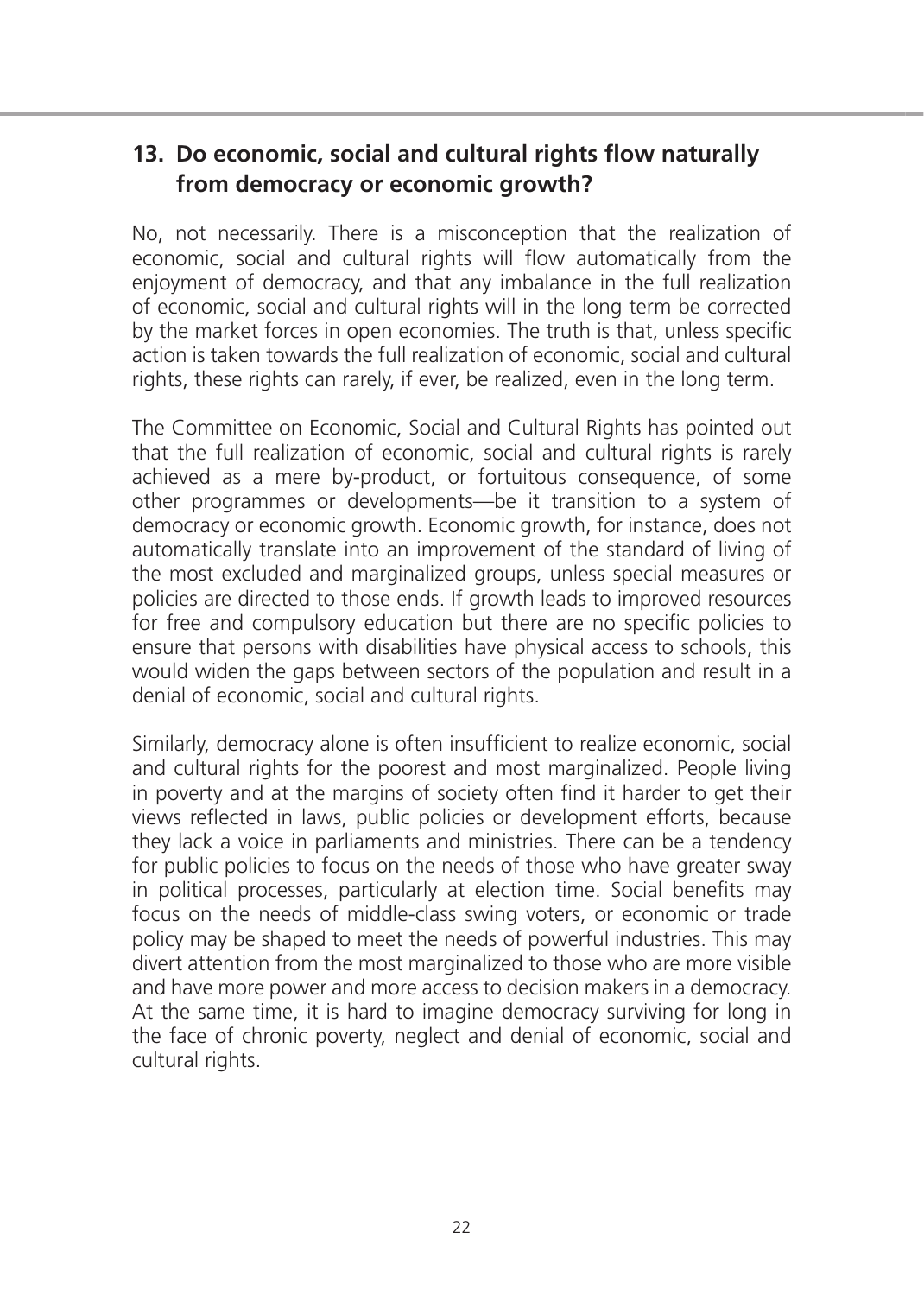# **14. Do economic, social and cultural rights prohibit the private provision of essential goods and services?**

No. The human rights framework does not dictate a particular form of service delivery or pricing policy. International human rights law does not prescribe whether services should be delivered by public or private service providers, or by a combination of the two.

However, States are responsible for regulating and ensuring that any given form of service provision respects human rights, for example ensuring free primary education and services relevant to health care, food, water and sanitation or housing, are available, accessible (physically as well as economically), and adequate for all, including vulnerable and marginalized groups. States must therefore regulate and, where the service is not provided by the public sector, control private providers through an efficient and effective regulatory system which includes independent monitoring and penalties for non-compliance.

For example, the right to water may be ensured through a system of privatized water supply. However, the State is ultimately accountable under international human rights law if a privatized water supply denies particular people access to safe drinking water. Similarly, the Government has a responsibility to regulate the prices imposed by the private sector so that safe drinking water is affordable for all.

### **Box 12: Privatization of water provision**

### **Bolivia**

In 1999, the Bolivian Government privatized water provision in compliance with conditions agreed with the World Bank and the International Monetary Fund (IMF). In Cochabamba, the water provision was contracted out. The consortium increased water rates significantly, hitting people living in poverty particularly hard. Groups of local residents and civil society organizations came together in the Coordinadora por la Defensa del Agua y de la Vida (Coalition in Defence of Water and Life) to oppose the privatization, closing the city down for four days. Protests turned violent and a teenage boy was killed. Afterwards, the municipal company SEMAPA was reinstated. Six years after the Cochabamba "water war", access to water has improved and rates have been raised only slightly. However, management and service delivery seem to have remained of poor quality.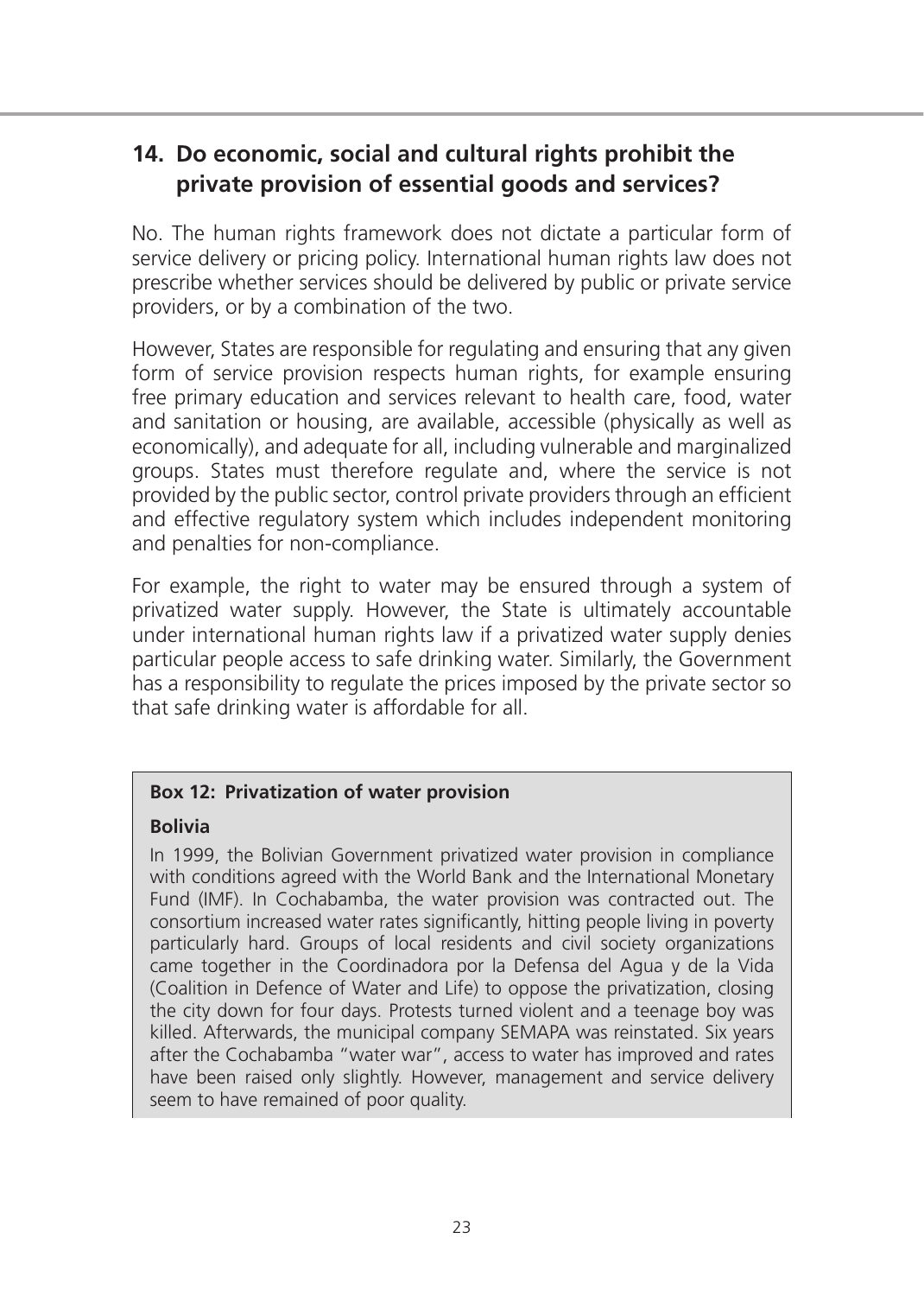### **Box 12:** *(continued)*

The case illustrates the importance of ensuring proper regulation of water services, including water rates. The same is true for private sector as well as public sector provision of all essential goods and services. Insufficient regulation can deny economic, social and cultural rights, and even lead to violence and conflict. In this regard, not only the Government, but also private companies and international financial institutions have important responsibilities to ensure that individuals living in poverty are not denied economic, social and cultural rights.

*Source*: Report of the High Commissioner for Human Rights on human rights, trade and investment (E/CN.4/Sub.2/2003/9).

### **15. Is achieving the Millennium Development Goals the same as realizing economic, social and cultural rights?**

The Millennium Development Goals provide a potentially powerful fillip for the realization of human rights, including economic, social and cultural rights, in the context of development. The Millennium Development Goals and human rights standards complement each other to a great degree, but human rights go further.

First of all, the *nature of the commitment* made by States is different. Human rights, including economic, social and cultural rights, are legally binding commitments, while the Millennium Development Goals are political commitments. The Millennium Development Goals are a set of benchmarks developed to reflect objectives agreed in the Millennium Declaration, which is a non-legally binding commitment. However, it should be noted that the Millennium Declaration is explicitly built on the recognition of human rights norms and standards. Thus the Millennium Development Goals should be pursued in a manner that is compatible with the legal obligations each State may have under human rights norms and standards.

Secondly, the *scope* of issues that economic, social and cultural rights cover is *wider* than those covered by the Millennium Development Goals. For example, the Millennium Development Goals do not directly address higher education, security of tenure or participation in cultural life. Thus, while goal 2 requires States to achieve universal primary education, the right to education requires States to address not only primary (which must be free) but also secondary and tertiary education. Furthermore, while the Millennium Development Goals address certain aspects of economic, social and cultural rights, social freedoms, such as protection against forced evictions, are additional human rights concerns not addressed by the Millennium Development Goals.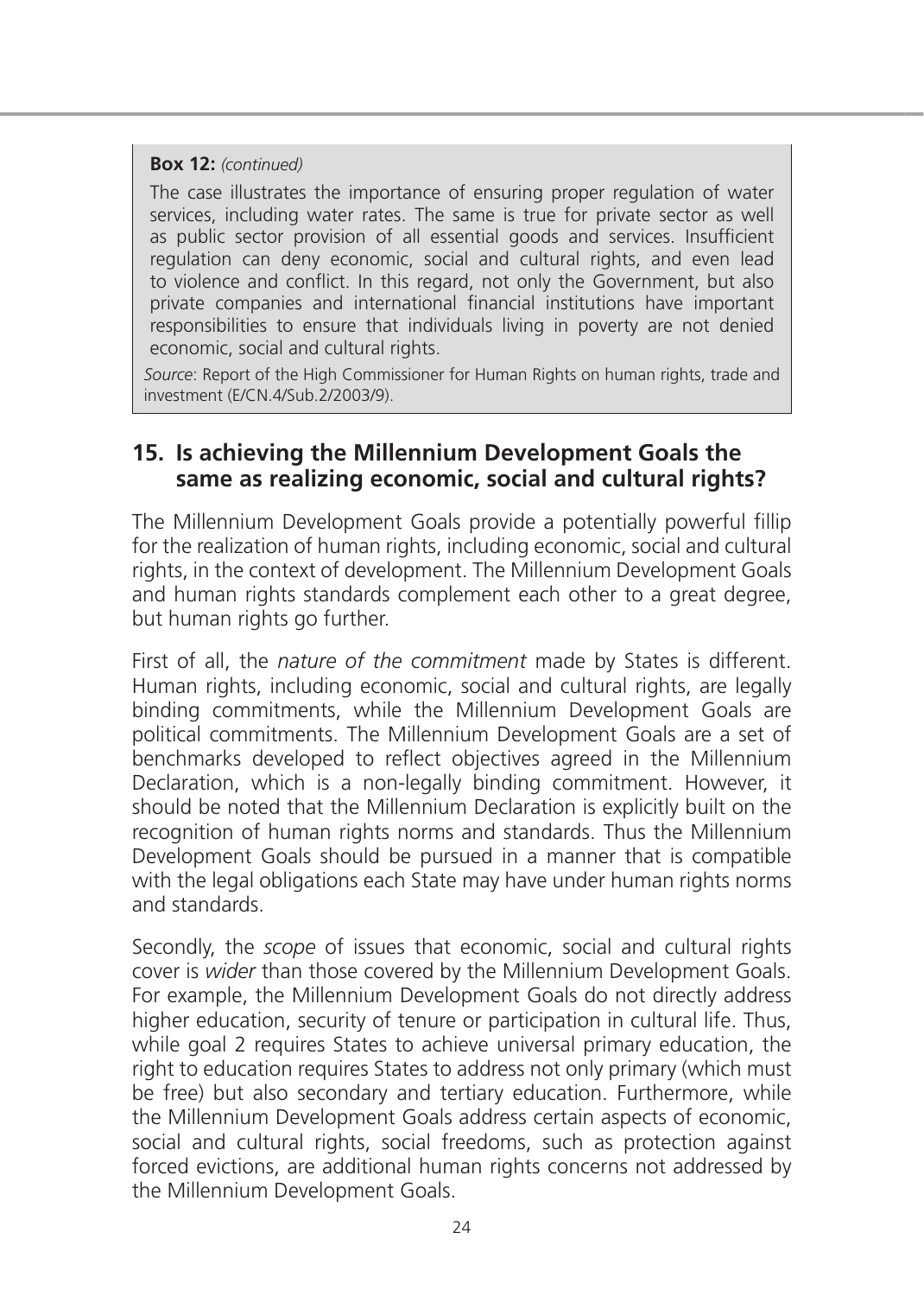Thirdly, economic, social and cultural rights together with the principle of non-discrimination bring in a *qualitative aspect* by asking not only *how many* but also *who* is being lifted out of poverty. For instance, goal 1 seeks to reduce by half the proportion of people who suffer from hunger by 2015. This clearly promotes the human right to be free from hunger. Yet human rights law goes further and requires this target to be met in a non-discriminatory manner. If, for example, the target is met by 2015, yet the proportion of indigenous people going hungry has increased or even stayed the same, goal 1 might be met but human rights breached.

Fourthly, the Millennium Development Goals are an intermediary target with a limited time frame, while human rights require States to make constant efforts until they achieve the final goal, i.e., full realization of human rights for all. For example, goal 7 requires States to reduce by half the proportion of people without sustainable access to safe drinking water. The right to water requires States, including those that have met goal 7, to continue efforts to ensure access to safe and affordable drinking water for *all*.

Lastly, there is a difference in *geographical* scope. The Millennium Development Goals focus mostly on the developing world, while international human rights norms are universal and provide a means to address poverty, HIV/AIDS, maternal mortality and so forth wherever they occur. For example, the rights of migrant workers are often under threat in developed and in developing countries alike. Similarly, poverty and social exclusion remain an issue, even in wealthy countries, highlighting that denials of economic, social and cultural rights occur anywhere.

Therefore, to realize economic, social and cultural rights, efforts should be made to achieve the Millennium Development Goals in a way that fully integrates a human rights perspective, and to go beyond.

# **16. Do economic, social and cultural rights apply during emergencies, disasters and armed conflicts?**

Yes. There is no express permission under human rights law for States to derogate from their obligations in relation to economic, social and cultural rights during emergencies, disasters or armed conflicts. In fact, in such circumstances, more attention is often required to protect economic, social and cultural rights, in particular those of the most marginalized groups of society.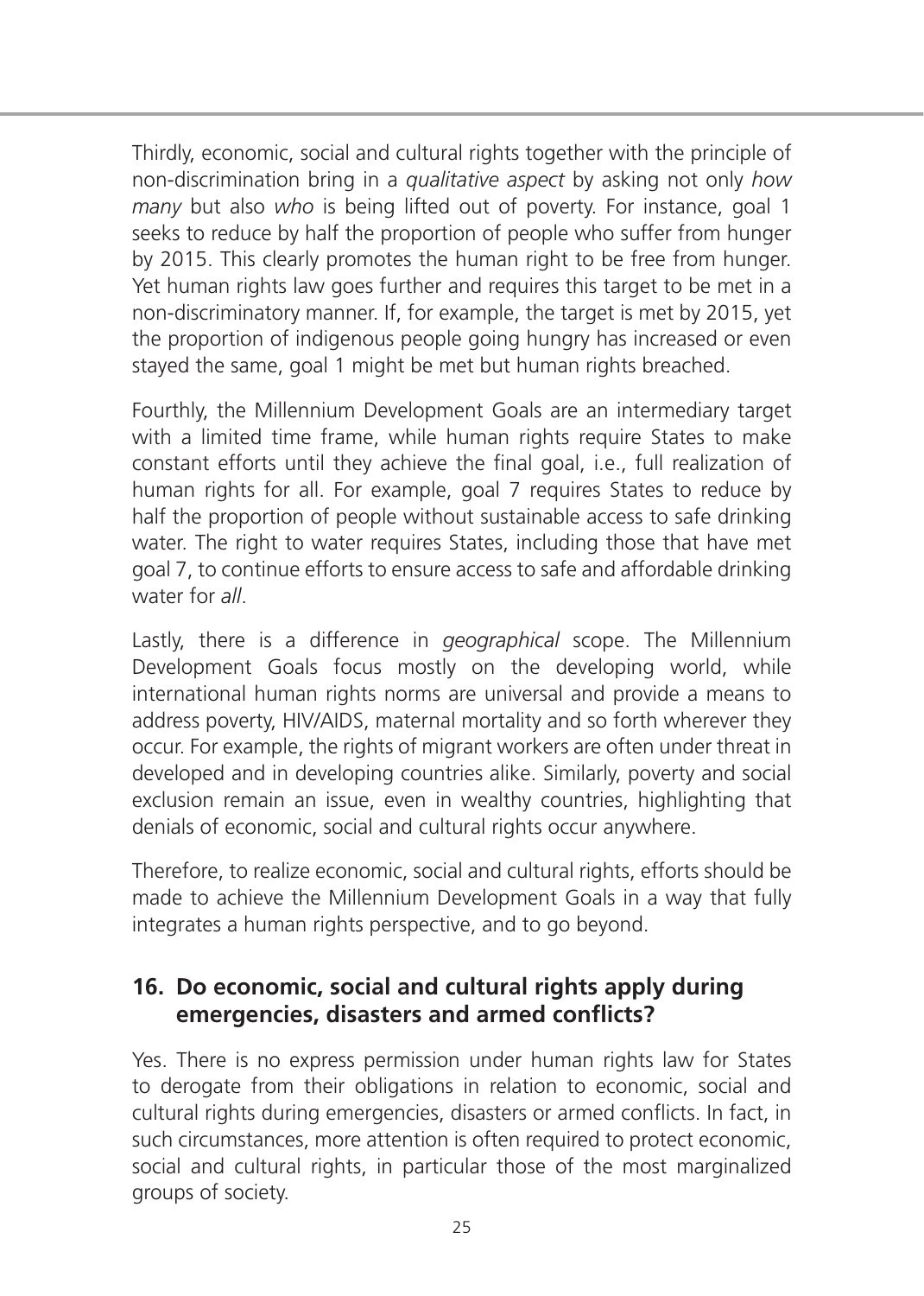Economic, social and cultural rights are often grossly and systematically violated during emergencies and armed conflicts. In conflicts, the systematic destruction of civilian objects or the forced displacement of the population is often deliberately used as a weapon of war. A further example is intentional action that can lead to starvation, notably raiding food stores, destroying harvests or wilfully impeding the distribution of relief supplies. In natural disasters, violations of economic, social and cultural rights may also occur, for example, if marginalized groups are overlooked in the delivery of emergency aid.

During armed conflict, human rights law reinforces international humanitarian law—the principles and rules which limit the use of force in times of armed conflict. Some violations of economic, social and cultural rights are already prohibited under humanitarian law and considered international crimes, such as denying medical attention, destroying or appropriating property or deliberately starving civilians as a method of warfare. The extent to which human rights law and international humanitarian law overlap is a matter of interpretation, but the absolute separation between the two legal regimes has been gradually bridged since the adoption of the Charter of the United Nations and especially since the 1968 International Conference on Human Rights. The Proclamation of Teheran, adopted at the Conference, recognizes that it is the obligation of States to eradicate the "massive denials of human rights, arising out of aggression or any armed conflict."

### **Box 13: Application of economic, social and cultural rights during conflicts**

The advisory opinion of the International Court of Justice on *the Legal Consequences of the Construction of a Wall in the Occupied Palestinian Territory* (9 July 2004) provides a concrete example of how economic, social and cultural rights interrelate with international humanitarian law and how these rights apply during armed conflict and occupation.

In its advisory opinion the Court highlighted that "some rights may be exclusively matters of international humanitarian law; others may be exclusively matters of human rights law; yet others may be matters of both these branches of international law." Importantly, the Court declared that "the protection offered by human rights conventions does not cease in case of armed conflict"—a judgement relevant to all conflicts worldwide.

Consequently, the Court not only found international humanitarian law applicable, it also noted that, in the territories under its occupation, the occupying Power (Israel) was bound by the human rights provisions of the International Covenant on Economic, Social and Cultural Rights and of the Convention on the Rights of the Child.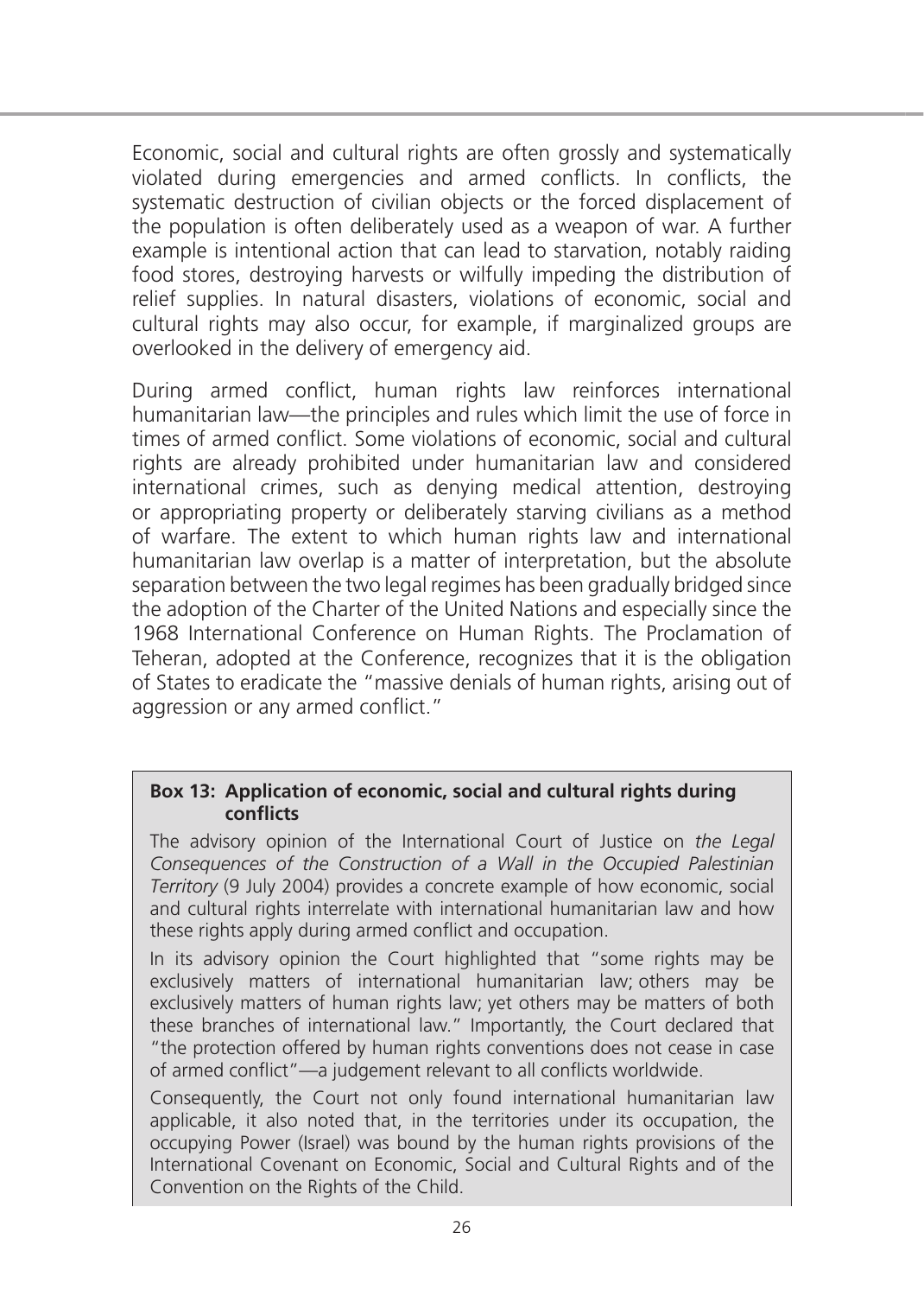It affirmed that the Convention applied "to each child" within the jurisdiction of a State party and thus to all children in the Occupied Palestinian Territory. It found a range of provisions in the Convention and the Covenant relevant, including the right to work, the right to protection and assistance accorded to the family and to children and young persons, the right to an adequate standard of living, including adequate food, clothing and housing, and the right "to be free from hunger", the right to health, and the right to education.

Addressing economic, social and cultural rights also helps to prevent, prepare for and recover from disasters and conflicts. Studies and investigations show that systematic discrimination and inequalities in the enjoyment of economic, social and cultural rights may cause, or exacerbate, social and political tensions leading to conflict or worsening the impact of disasters, and placing obstacles on the road to recovery.

### **Box 14: Transitional justice and economic, social and cultural rights**

*In spite of many achievements and occasional exceptions, transitional justice has, like mainstream justice, not yet dealt with economic, social, and cultural rights adequately or systematically. I suggest that transitional justice should take up the challenges to which mainstream justice is reluctant to rise:*  acknowledging that there is no hierarchy of rights and providing protection *for all human rights, including economic, social, and cultural rights. As with all other human rights, economic, social, and cultural rights call for constitutional protection, legislative promotion, and judicial enforcement. A comprehensive strategy for transitional justice would, therefore, address the gross violations of all human rights during the conflict as well as the gross violations that gave rise to or contributed to the conflict in the first place.*

*Source*: Louise Arbour, United Nations High Commissioner for Human Rights, "Economic and social justice for societies in transition", *New York University Journal of International Law and Politics*, vol. 40, No. 1 (2007).

## **17. Who has a role to play in promoting and protecting economic, social and cultural rights nationally?**

Various national actors have important roles to play in realizing economic, social and cultural rights. States have the primary responsibility to respect, protect and fulfil economic, social and cultural rights. Different State organs (the legislature, the executive, the judiciary) can play a variety of roles. In addition, civil society, the private sector as well as national human rights institutions, donor States and international organizations can all act to promote and protect economic, social and cultural rights.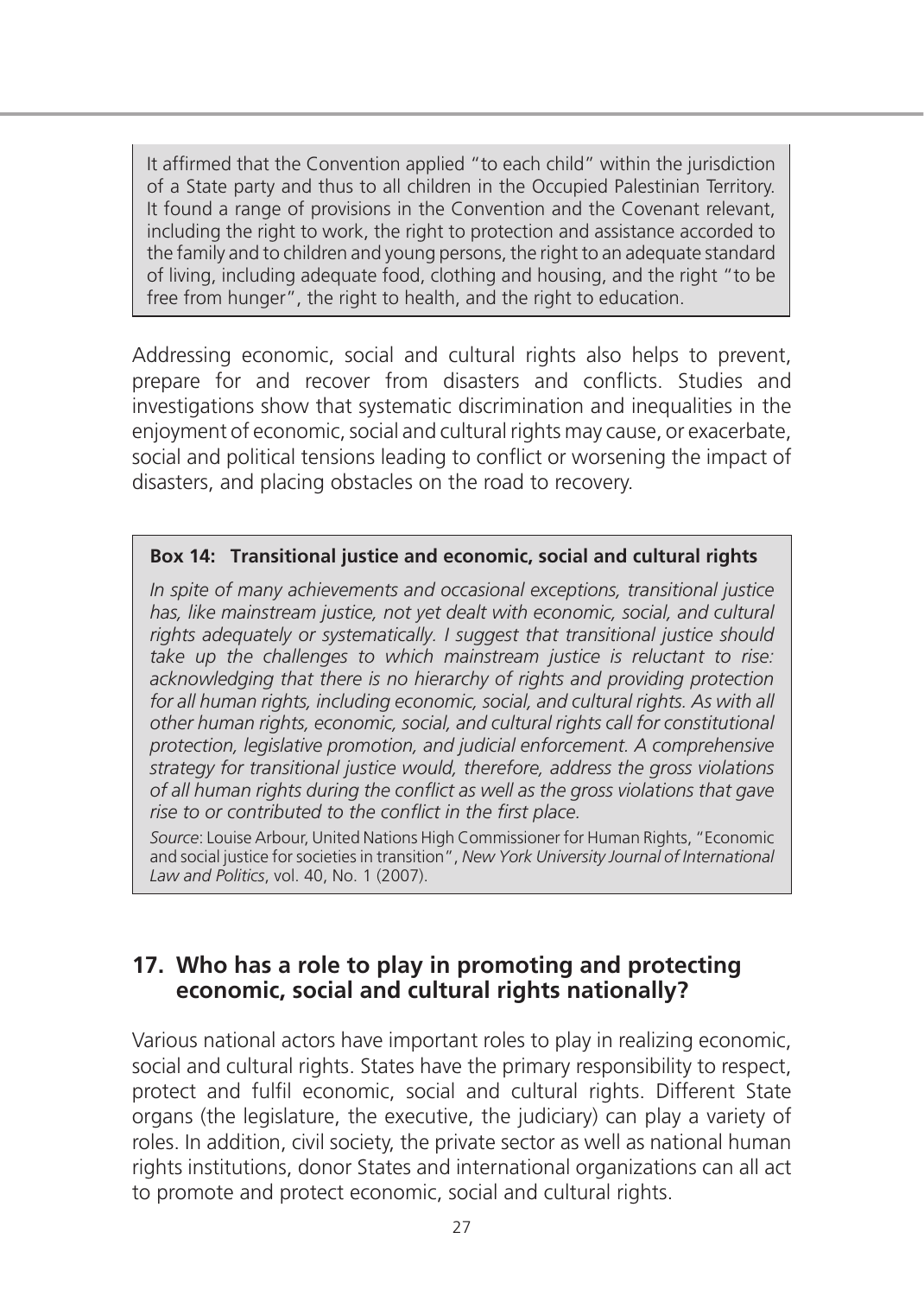Here are examples of actions that State organs can take:

(a) The **legislature** has, in many countries, a role to play in approving the ratification of international treaties, including those that recognize economic, social and cultural rights. It also approves legislation and regulations to ensure that national laws conform with international or constitutional norms on economic, social and cultural rights. Furthermore, the legislature is often in charge of approving the national budget and can thus ensure that the *maximum available resources* are devoted to fulfilling these rights. Many parliaments have cross-party human rights committees, which provide a forum for parliamentarians to work together on human rights, including economic, social and cultural rights;

(b) The **executive** complements the work of the legislature and has an important role in ensuring that legislation is supported by adequate policies and programmes, and that budgets are correctly prepared and executed and their use audited. The public administration can facilitate the coordination of various sectors within Government as well as with other partners, such as civil society, the private sector and development partners, so that they join forces to promote and protect economic, social and cultural rights. Local governments are also responsible for guaranteeing all human rights, particularly when the provision of basic services, such as education or health, has been decentralized;

(c) The **judiciary** has a role in ensuring that the State and others respect economic, social and cultural rights, and provides remedies if such rights are violated. It also has an important role in elaborating the legal contents of economic, social and cultural rights in its specific national context.

**National human rights institutions** (NHRIs), such as ombudsmen, national human rights commissions and *defensores del pueblo*, are increasingly working to promote and monitor economic, social and cultural rights. While the actions they can take depend on their individual mandates, NHRIs can protect and promote economic, social and cultural rights in a variety of ways, such as by handling complaints in cases of violations, undertaking investigations, monitoring implementation of relevant international human rights treaties, advising the Government on the domestic application of international treaties, recommending policy changes, and providing training and public education.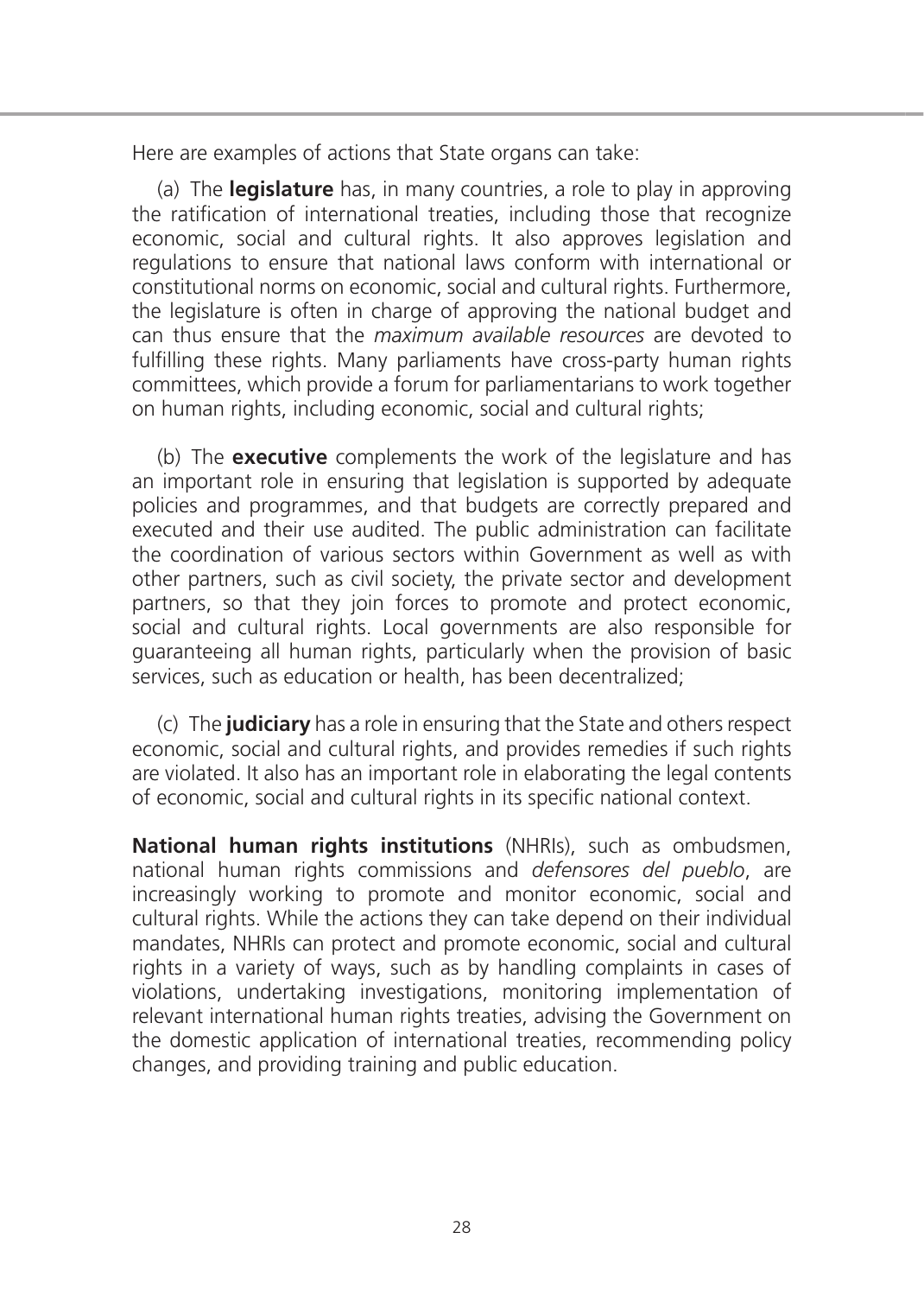#### **Box 15: Investigative monitoring of economic, social and cultural rights in the Philippines**

The 1987 Philippines Constitution stipulates that the Philippine Commission on Human Rights shall function "to investigate … all forms of human rights violations involving civil and political rights" and shall "monitor the Philippine Government's compliance with international treaty obligations on human rights." A Supreme Court ruling of 5 January 1994 confirmed that the Commission could investigate only civil and political rights violations. This decision led the Commission to look for other ways to include economic, social and cultural rights within its mandate.

Because of the large number of complaints alleging violations of economic, social and cultural rights the Commission received, it developed a system of *investigative monitoring* of economic, social and cultural rights based on the constitutional requirement that it should monitor Government compliance with international treaty obligations. The Philippines ratified the International Covenant on Economic, Social and Cultural Rights in 1974 and so obligations under that treaty were included in the Commission's constitutional mandate. The Commission has attempted to implement its investigative monitoring function through the development of the Philippine Human Rights Plan, which identifies administrative, programme and legislative measures to address the needs of 16 vulnerable sectors in Philippine society. The Commission has also placed considerable emphasis on monitoring forced evictions and the resulting violations of human rights.

*Source*: OHCHR, *Economic, Social and Cultural Rights: Handbook for National Human Rights Institutions*, Professional Training Series No. 12 (United Nations publication, Sales No. F.04 XIV.8).

Various actors in civil society, such as **NGOs, social movements**, **community-based organizations**, **human rights defenders**, **professional associations** (e.g., associations of lawyers, health professionals, teachers), **trade unions**, **academics** and **religious institutions**, have crucial roles in working with individuals and groups to promote their economic, social and cultural rights, and in holding the Government accountable for realizing these rights.

Increasing numbers of **private business enterprises**, both national as well as multinational, are providing basic goods and services related to the realization of economic, social and cultural rights. In such cases, the State still carries the obligation to ensure that such organizations and enterprises respect human rights norms and standards in the delivery of these goods and services.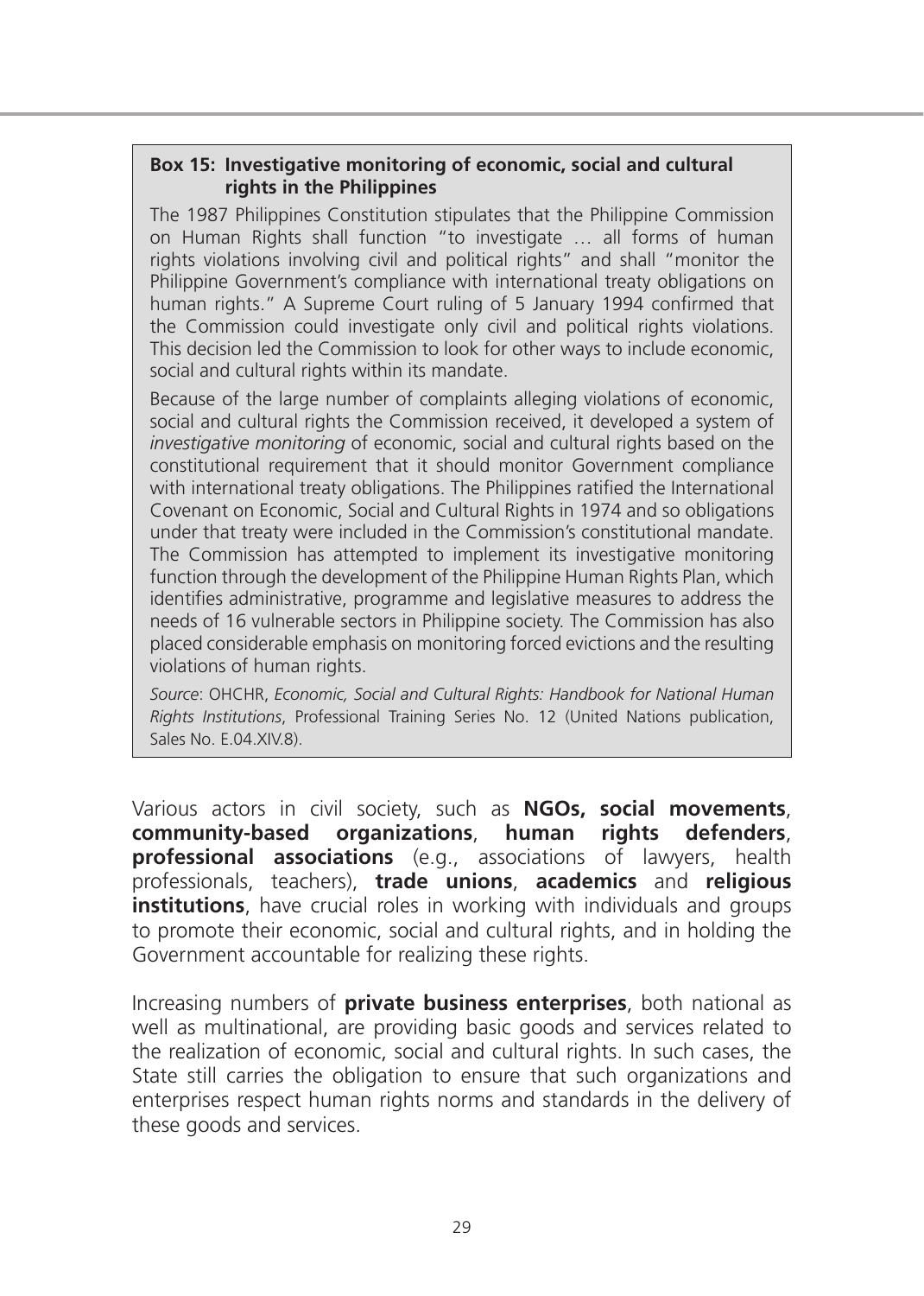The **media** can provide a forum for public discussion on human rights and for disseminating information and raising awareness of human rights. At the same time, considering their strong influence in the modern world, the information and image they disseminate can have a substantial negative impact on human rights if they are not sensitive to human rights issues, norms and standards.

Finally, **donor agencies and intergovernmental organizations operating in the country** in humanitarian assistance, development aid and other international cooperation should also comply with human rights obligations which may be imposed on them under international law or the law of their country of nationality. For example, all Member States of the United Nations and United Nations agencies should respect and observe human rights and fundamental freedoms for all without discrimination in their international cooperation, as enshrined in the Charter of the United Nations. They should also respect the human rights obligations that the recipient country has accepted under international as well as national law. They should ensure that their cooperation will not undermine the recipient country's efforts to realize human rights, including economic, social and cultural rights, and ideally facilitate and support such efforts. They must also ensure that the conduct of their staff, contractors or other people under their control complies with applicable human rights norms and standards.

# **18. Are economic, social and cultural rights "justiciable"?**

Yes. Decisions of courts in countries from all regions of the world covering all economic, social and cultural rights demonstrate that these rights can be subject to judicial enforcement. Nonetheless, the justiciability of economic, social and cultural rights has traditionally been questioned for a number of reasons.

First, economic, social and cultural rights have been seen by some as being too "vaguely worded" to allow judges to justify decisions on whether violations have occurred. While adjudicating such rights may raise questions of what constitutes, for example, *hunger*, *adequate* housing, or a *fair* wage, judges have already dealt ably with questions of what constitutes *torture*, a *fair trial* or *arbitrary or unlawful interference with privacy*. Filling in the gaps in legislation is a clear function of the judiciary, not only in human rights law but in any area of law.

Second, the realization of economic, social and cultural rights depends heavily on Government policies. Yet, reviewing Government policies in this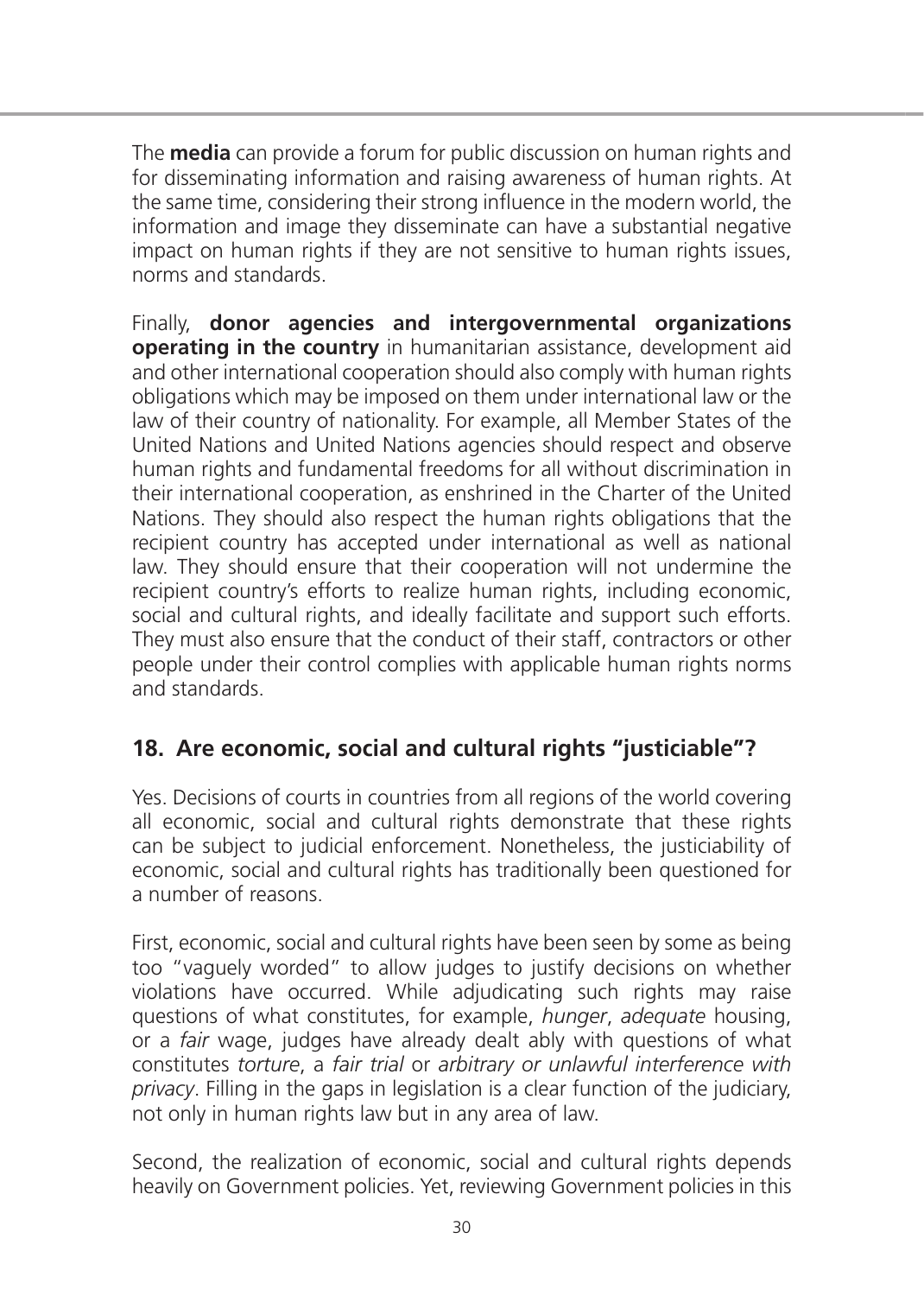area, as in any other, to ensure that they are consistent with constitutional principles and obligations under international human rights law is clearly a function of the judiciary. While the role of the judiciary in reviewing Government policy may vary from country to country, policy review is not policymaking. The judiciary is therefore not overstepping its constitutional role by taking decisions on economic, social and cultural rights.

Third, and linked to the previous point, some have questioned whether it is possible for a court to assess the progressive realization of economic, social and cultural rights. Monitoring progressive realization can rely on several mechanisms, including the courts. In South Africa, courts have assessed whether the State is meeting its obligations towards progressive realization by considering whether the steps taken by the Government are *reasonable*. A failure to take into account the needs of the most vulnerable in, for instance, a housing policy would suggest that the policy would not meet the test of reasonableness.

Judicial enforcement of human rights is fundamental. A right without a remedy raises questions of whether it is in fact a right at all. This is not to say that judicial enforcement is the only, or indeed the best, way of protecting economic, social and cultural rights. However, judicial enforcement has a clear role in developing our understanding of these rights, in affording remedies in cases of clear violations and in providing decisions on test cases which can lead to systematic institutional change to prevent violations of rights in the future.

### **Box 16: Some case law on economic, social and cultural rights**

Increasing numbers of individuals are bringing cases alleging violations of economic, social and cultural rights before courts in many countries, and before global and regional human rights mechanisms. For example:

- In South Africa, Government policy restricted the ability of doctors at public hospitals and clinics other than designated research and training sites to prescribe a drug reducing mother-to-child transmission of HIV, even where it was medically indicated and adequate facilities existed for testing and counselling pregnant women. In *The Minister of Health and Others* v. *Treatment Action Campaign*, in 2002, the Constitutional Court found that this policy fell short of compliance with the right of everyone to have access to health-care services under the Constitution and required the Government to review its policy on access to HIV/AIDS treatments.
- In Latvia, in 2000, the Constitutional Court found that the Government's failure to ensure all employers paid full social insurance premiums into a fund for their employees constituted a violation of the right to social security. If employers did not perform this task, the Government should compel them to do so.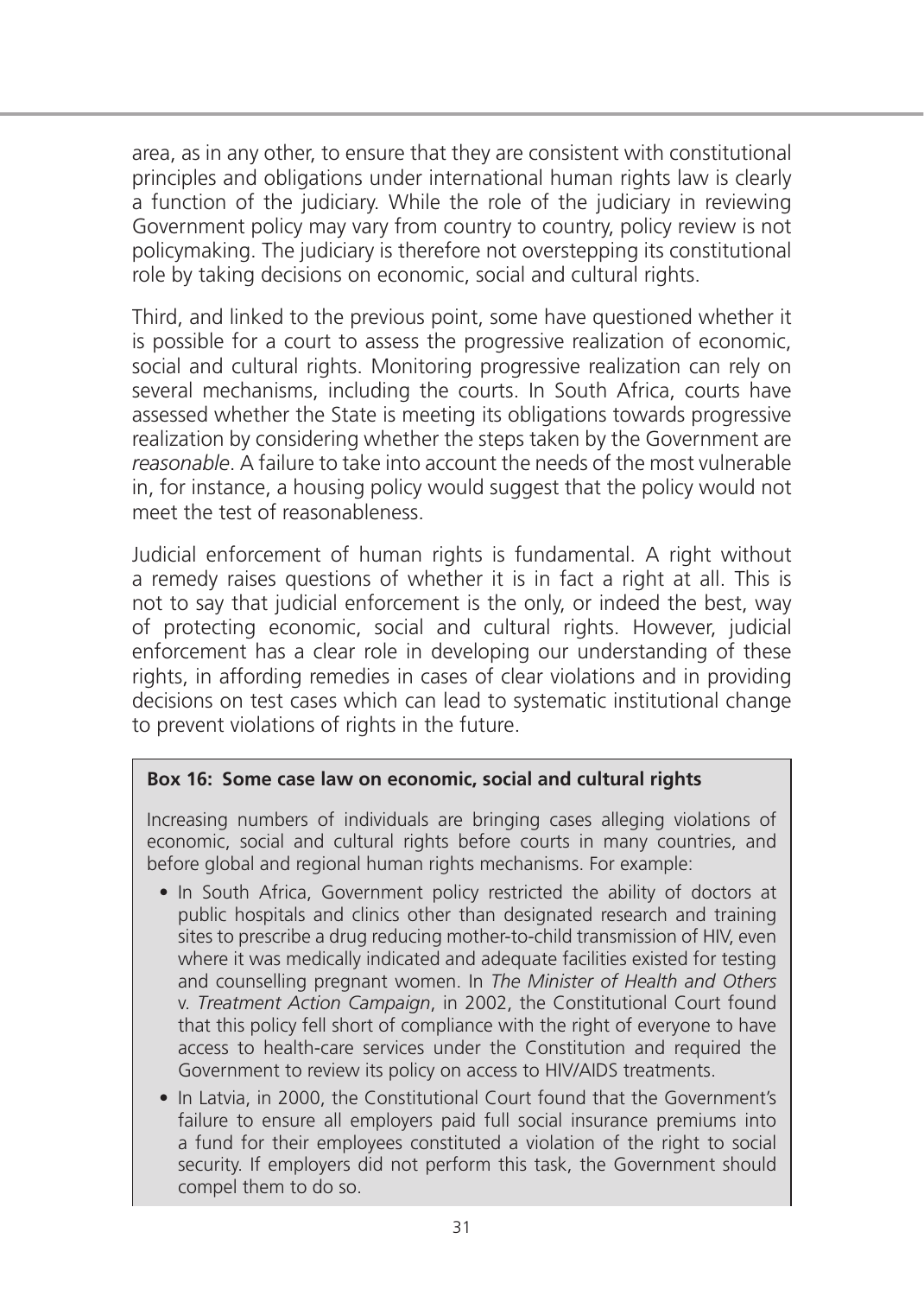- In Brazil, the Federal Supreme Court in 2005 ruled that the State was obliged to ensure access to day care and kindergarten for children between 0 and 6 years old under the Constitution. The case was brought before the Court in a *civil public action* on the right to education for children. The Court underlined that, in some situations where the administrative powers fail to protect social rights through adequate public policies, courts can have a role to play in protecting economic, social and cultural rights.
- In the Gambia, the legislative regime for mental health patients, which lacked therapeutic objectives, provision of matching resources and programmes of treatment of persons with mental disabilities, was considered a violation of the right to health. Taking resource constraints into consideration, the African Commission on Human and Peoples' Rights held, in *Purohit and Moore* v. *The Gambia*, that the State is under the obligation to "take concrete and targeted steps, while taking full advantage of its available resources" to realize the right to health. The Commission also required the State to repeal and replace the impugned legislative regime, and provide adequate medical and material care to persons with mental disabilities.
- In Argentina, a family was arbitrarily deprived from food aid following reforms to the programme. The arbitrary exclusion put the life of the family's children in danger, leading to hospitalization. In *María Delia Cerrudo and Others* v. *Government of the City of Buenos Aires*, the Administrative Disputes Tribunal ordered that, in order to protect the right to health and the right to life of the children, the family should be provisionally included in the new programme pending final determination of its long-term eligibility.

# **19. How can we monitor the progressive realization of economic, social and cultural rights?**

While courts are important in addressing claims by individuals of breaches of economic, social and cultural rights, it is also important to ensure that Government policy is generally on track to achieve the progressive realization of these rights. This is particularly important to prevent economic, social and cultural rights being denied. Various methodologies have been developed in recent years to measure if, and how, a State is making progress in the realization of economic, social and cultural rights.

NHRIs, intergovernmental organizations, experts and civil society organizations are increasingly examining ways to monitor the progressive realization of economic, social and cultural rights through the use of statistical indicators, and analysis of national law and policy as well as budgets. Here are examples of ways to monitor the realization of economic, social and cultural rights and the efforts made by the State to meet its obligations towards these rights: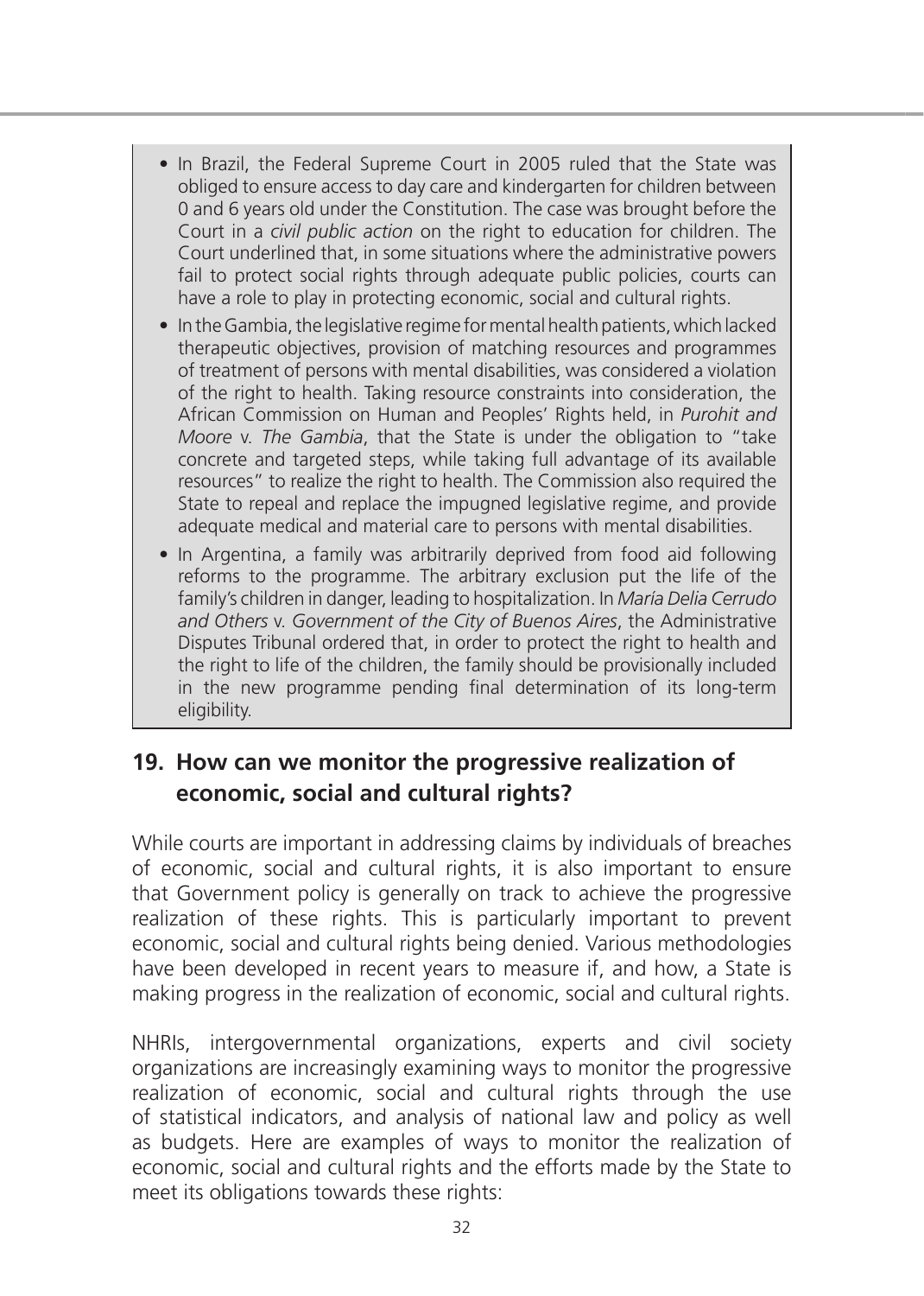- Identifying trends—such as measuring changes in literacy rates and gender breakdown of educational attainment over time;
- Analysing legal provisions and policies—such as constitutional provisions, national strategies, laws and policies aiming to realize the right to food (including those on nutrition, food safety, agriculture, etc.) to see whether they are consistent with international law and whether they are implemented;
- Analysing budgets—in particular, trends in budget allocations (such as analysing trends in health sector budgets as a proportion of gross national product). Unless fully justified, a decrease in budget allocation may indicate a failure to take steps towards the progressive realization of a particular right.

Monitoring budgets is particularly important when analysing the realization of economic, social and cultural rights. National budgets are key political documents reflecting States' policy priorities as well as the level of public resources. Analysing them is therefore relevant for monitoring efforts towards the progressive realization of rights, including the extent to which the most efficient use is made of the available resources. Underfunding of programmes, manifest disparities in the use of public funds for specific groups and regions, or significant decreases in funding to particular sectors may indicate a State's failure to realize economic, social and cultural rights progressively.

Given the importance of resources to achieve economic, social and cultural rights, monitoring should identify the effort the Government makes in relation to implementation, not only the extent to which a particular right is enjoyed. Measuring the proportion of the budget spent on realizing economic, social and cultural rights can help measure Government effort. For instance, a Government with limited resources might devote more effort to meeting economic, social and cultural rights than a Government of a wealthy country, even though the population of the latter appears to enjoy such rights to a greater degree. A State with few resources might make slow progress in realizing the right to health, but make a significant effort. Another State with many resources might invest little in the most marginalized in society and might even reduce its effort over time. By measuring effort, a poor country using scarce resources fairly might compare favourably to a wealthy country.

While the analysis of budget processes can be useful to monitor efforts to realize economic, social and cultural rights, there are limitations and challenges. For example, the national budget does not necessarily give the full picture of the financial resources available to a State. In some cases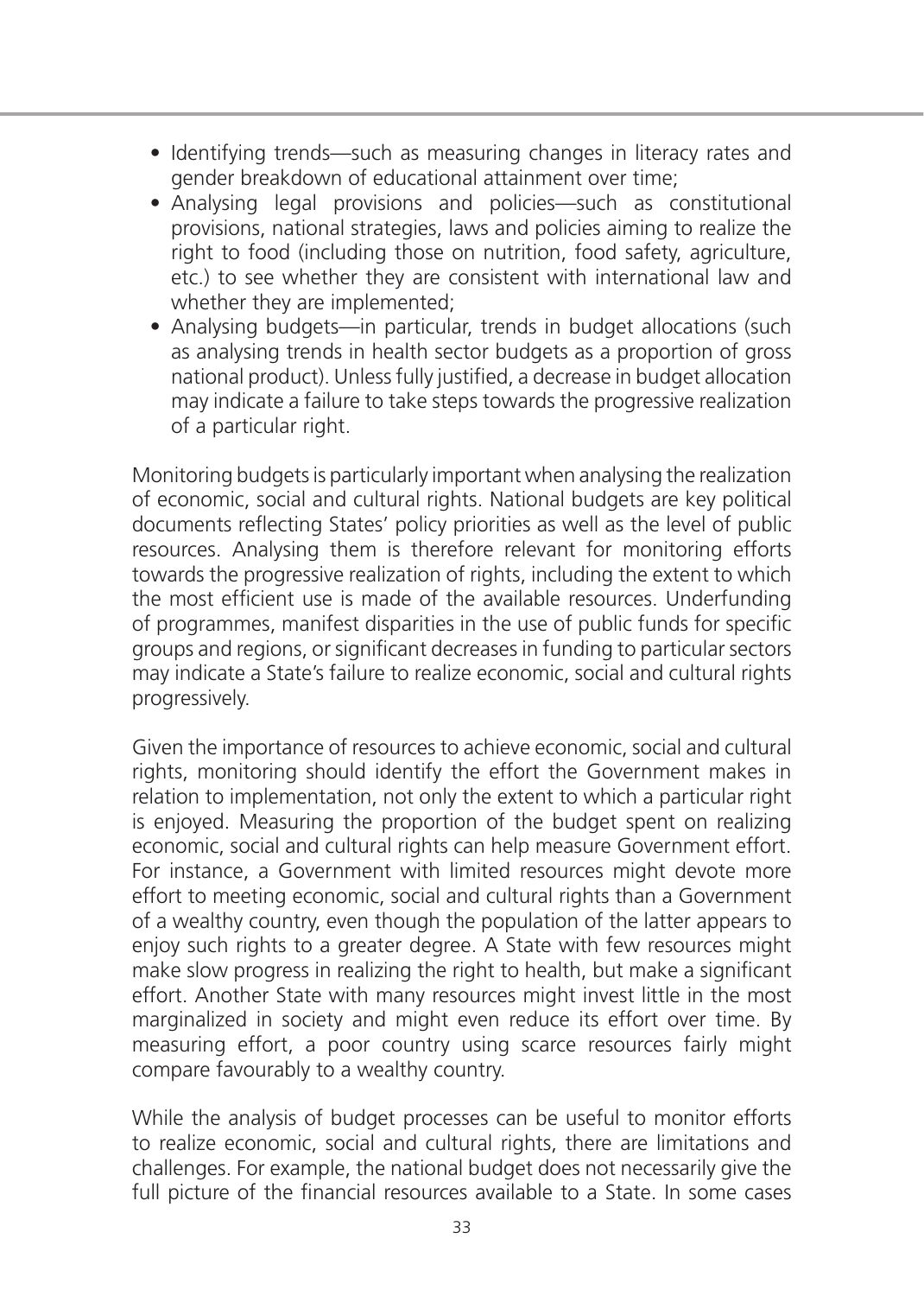reforms to ensure more equitable taxes may be an effective strategy to give practical meaning to the use of the maximum available resources. Equally, the size of budget allocations to different sectors does not necessarily lead to improved access to services and the realization of rights. Often the key issue is not the amounts spent, but rather *how* they are spent.

*A country's ability to progressively realize economic, social and cultural rights hinges upon, in no small measure, its capacity to formulate an appropriate budget based on sound policy and participation, and to ensure its effective and efficient utilization*.

(Bernards Mudho, independent expert on the effects of structural adjustment policies and foreign debt on the full enjoyment of all human rights, particularly economic, social and cultural rights)

### **Box 17: Indicators framework developed by OHCHR**

OHCHR has developed a framework for using quantitative and qualitative indicators to promote and monitor the implementation of human rights, including economic, social and cultural rights. The basic idea is to translate universal human rights standards into indicators that are contextually relevant and operational at country level.

In brief, the framework translates human rights, as articulated in core international human rights treaties and other instruments, into a few characteristic attributes and a set of *structural*, *process* and *outcome* indicators. For a particular human right, the identified indicators should bring to the fore an assessment of the steps taken by a State in addressing its obligations from commitment and acceptance of international human rights standards (*structural* indicators) to its efforts, as the primary duty-bearer, to meet the obligations that flow from the standards (*process* indicators), on to the impact of those efforts on rights-holders (*outcome* indicators).

For instance, for the right to health, as stated in article 12 of the International Covenant on Economic, Social and Cultural Rights and elaborated in general comment No. 14 (2000) by the Committee on Economic, Social and Cultural Rights, OHCHR, in consultation with a panel of experts, has identified indicators for five attributes, namely reproductive health, child mortality and health care, natural and occupational environment, prevention, treatment and control of diseases, and accessibility to health facilities and essential medicines. The indicators identified under the "reproductive health" attribute include the time frame and coverage of a national policy on maternal and reproductive health (*structural* indicator), the proportion of births attended by skilled health personnel (*process* indicator) and the maternal mortality ratio (*outcome* indicator).

*Source*: "Report on indicators for monitoring compliance with international human rights instruments" (HRI/MC/2006/7).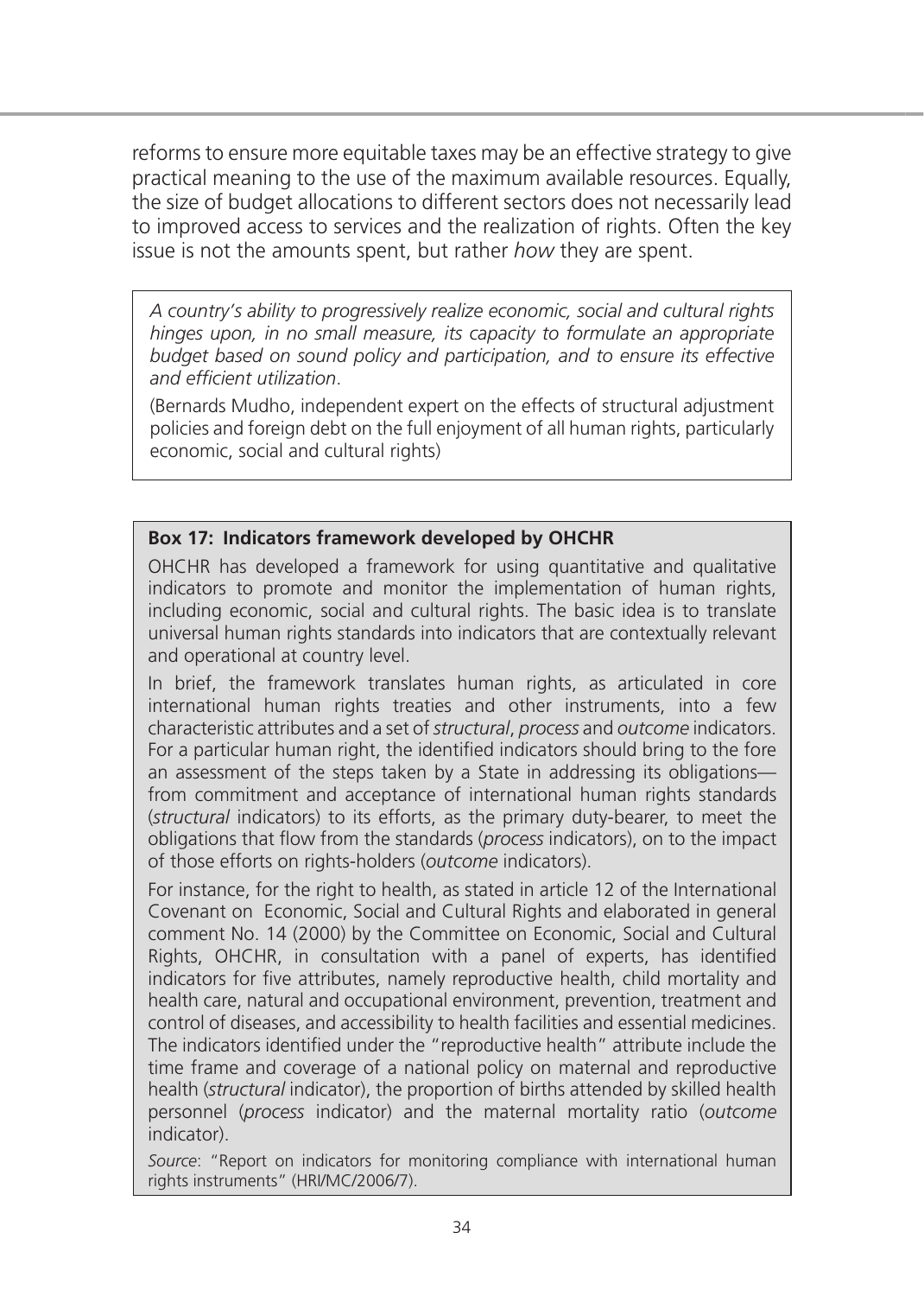# **20. What monitoring mechanisms exist internationally?**

There are various international mechanisms, global as well as regional, to monitor and protect economic, social and cultural rights. They include the monitoring bodies of the United Nations human rights treaties, the special procedures and universal periodic review mechanism established by the Human Rights Council, and regional human rights mechanisms.

All the nine core United Nations human rights treaties have their own monitoring mechanisms—committees of independent experts known as **treaty bodies**. The main treaty body overseeing the implementation of economic, social and cultural rights is the Committee on Economic, Social and Cultural Rights. Other treaty bodies monitor the implementation of economic, social and cultural rights in relation to, for example, the prohibition of discrimination on the grounds of sex or ethnicity or rights of specific groups, such as children, migrant workers and persons with disabilities. Reflecting the nature of human rights, i.e., their interdependency and indivisibility, the other treaty bodies, whose main focus is not on economic, social and cultural rights, have also been monitoring compliance with economic, social and cultural rights directly or indirectly. For example, certain aspects of the right to health and the right to food have been monitored in relation to the right to life or the prohibition of inhuman and degrading treatment by bodies dealing with civil and political rights or torture.

Treaty bodies perform four main functions:

(a) They periodically review reports on States' implementation of treaties;

(b) They articulate the contents of rights and obligations under the treaties through their **general comments** or general recommendations;

(c) Most treaty bodies **examine complaints** known as *communications* or *petitions* from individuals and groups of individuals.

(d) Some treaty bodies also **conduct inquiries**, under certain conditions, when they receive reliable information of grave or systematic violations of human rights.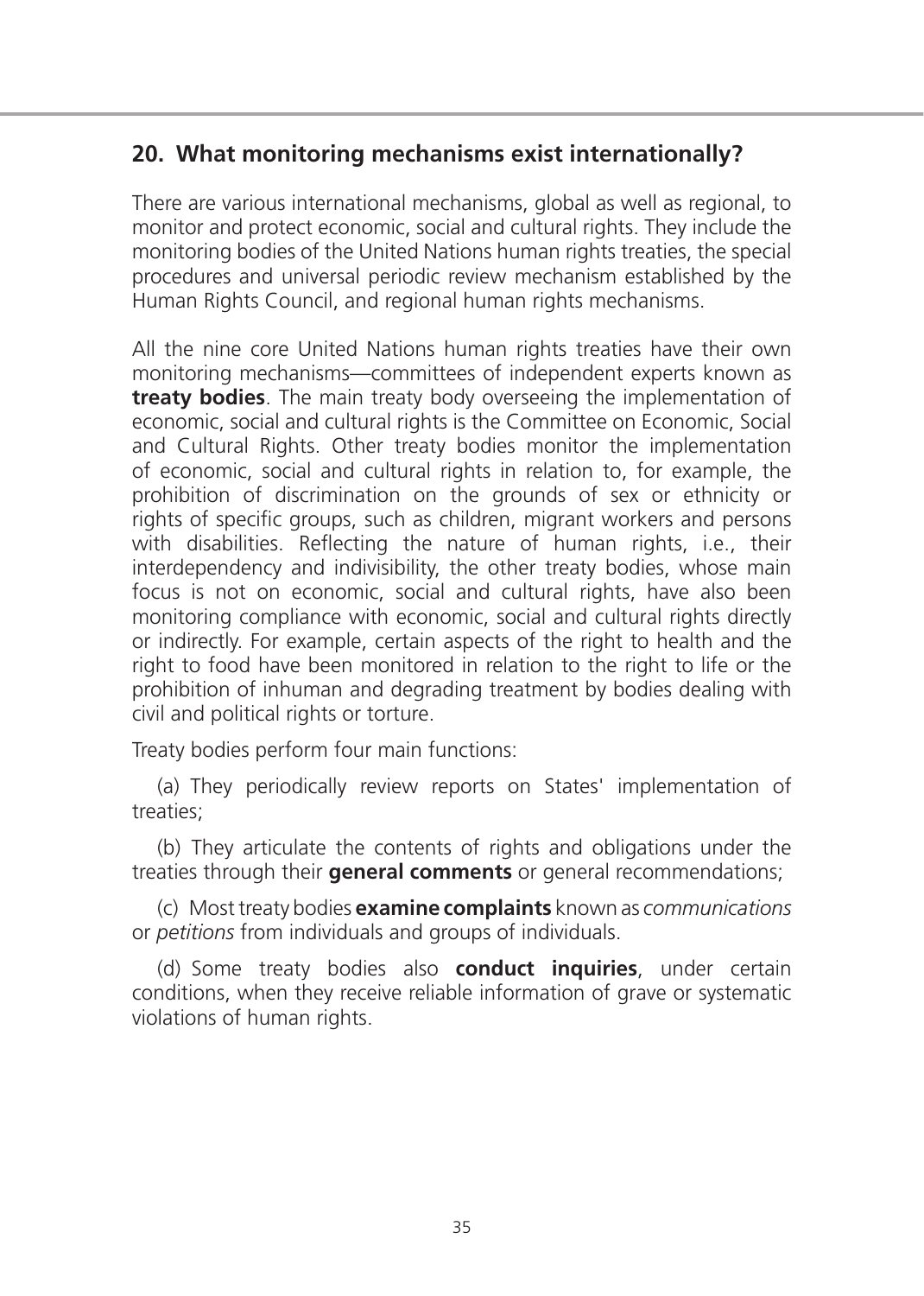|                                                                                                                                     |                                                                       | <b>Functions</b>                                  |                                 |                                               |
|-------------------------------------------------------------------------------------------------------------------------------------|-----------------------------------------------------------------------|---------------------------------------------------|---------------------------------|-----------------------------------------------|
| <b>Treaty</b>                                                                                                                       | <b>Treaty body</b>                                                    | Regular<br>review<br>of State<br>party<br>reports | <b>Individual</b><br>complaints | <b>Inquiry</b><br>into<br>grave<br>violations |
| <b>International Covenant</b><br>on Economic, Social<br>and Cultural Rights                                                         | Committee on<br>Economic, Social and<br><b>Cultural Rights</b>        | J                                                 | $\sqrt{2}$                      | $J^2$                                         |
| Convention on the<br>Elimination of All<br>Forms of Discrimination<br>against Women                                                 | Committee on<br>the Elimination<br>of Discrimination<br>against Women | ✓                                                 | ✓                               | ✓                                             |
| International<br>Convention on the<br>Elimination of All<br>Forms of Racial<br>Discrimination                                       | Committee on the<br>Elimination of Racial<br>Discrimination           | ✓                                                 | ✓                               |                                               |
| Convention on the<br>Rights of the Child                                                                                            | Committee on the<br>Rights of the Child                               | ✓                                                 |                                 |                                               |
| International<br>Convention on the<br>Protection of the Rights<br>of All Migrant Workers<br>and Members of Their<br><b>Families</b> | Committee on<br>Migrant Workers                                       | ✓                                                 | $\checkmark$                    |                                               |
| International Covenant<br>on Civil and Political<br>Rights                                                                          | Human Rights<br>Committee                                             | ✓                                                 | ✓                               |                                               |
| Convention against<br>Torture and Other<br>Cruel, Inhuman or<br>Degrading Treatment<br>or Punishment                                | Committee against<br>Torture                                          | ✓                                                 | ✓                               |                                               |
| Convention on the<br>Rights of Persons with<br><b>Disabilities</b>                                                                  | Committee on the<br><b>Rights of Persons</b><br>with Disabilities     | ✓                                                 | J                               | ✓                                             |
| <b>International Convention</b><br>on the Protection of All<br>Persons against Enforced<br>Disappearance (not yet<br>in force)      | Committee<br>on Enforced<br>Disappearances (to be<br>established)     |                                                   | ✓                               |                                               |

<sup>2</sup> This function will be established when the Optional Protocol to the International Covenant on Economic, Social and Cultural Rights enters into force.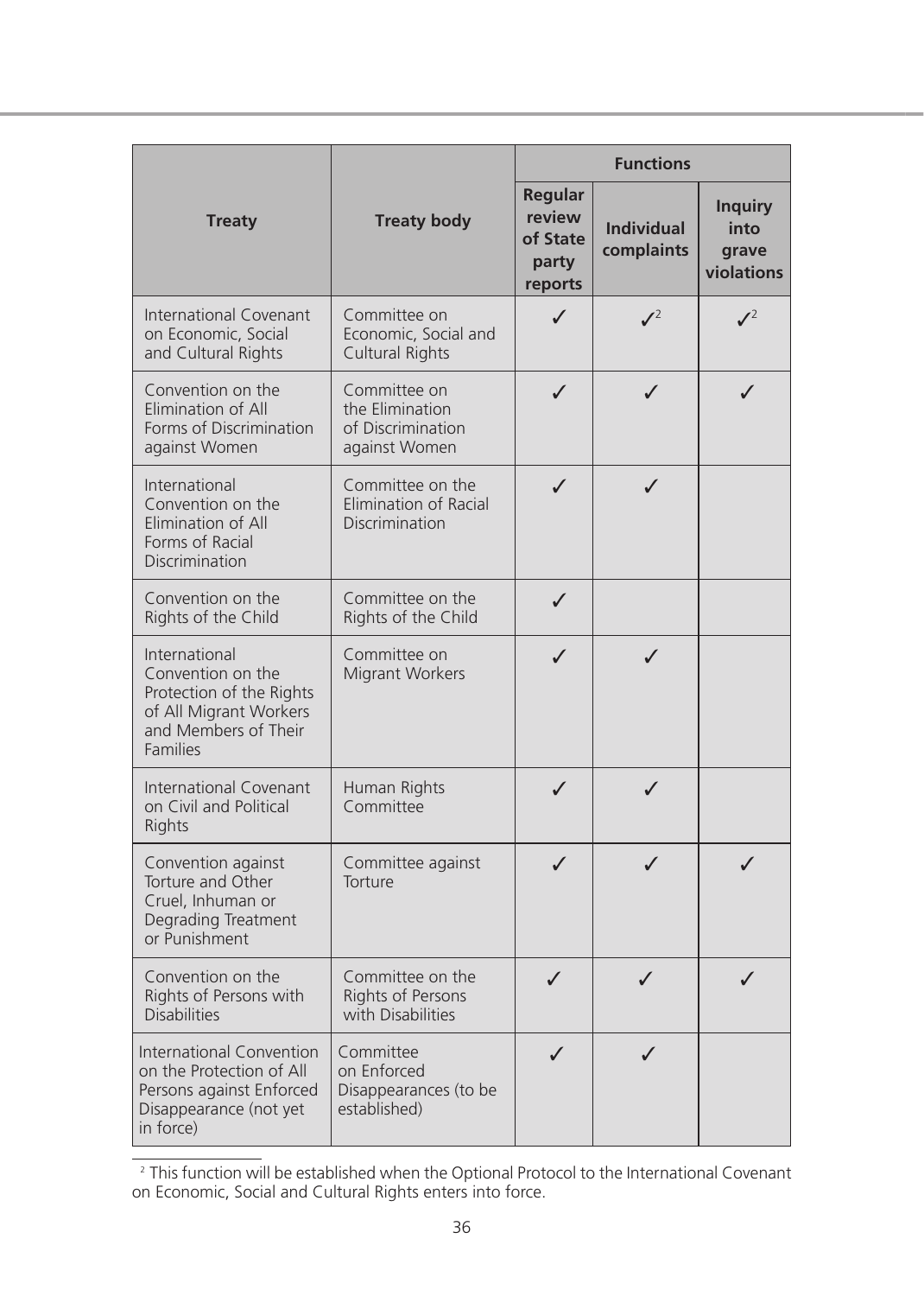The other main United Nations human rights mechanisms which monitor States' compliance with their human rights obligations are the **special procedures** of the Human Rights Council. The Human Rights Council appoints independent experts to address specific country situations or thematic issues. Such experts are called special rapporteurs, independent experts, special representative, or they are appointed as working groups. Currently, there are several thematic mandates which focus on specific economic, social and cultural rights.

### **Box 18: Special procedures on specific economic, social and cultural rights**

- The Special Rapporteur on the **right to education** *(*since 1998)
- The Special Rapporteur on the **right to food** (since 2000)
- The Special Rapporteur on **adequate housing** as a component of the right to an adequate standard of living, and on the right to non-discrimination in this context (since 2000)
- The Special Rapporteur on the right of everyone to the enjoyment of the highest attainable standard of physical and mental **health** (since 2002)
- The Independent Expert on the issue of human rights obligations related to access to **safe drinking water** and **sanitation** (since 2008)

In addition, there are many other special procedure mandate holders who address economic, social and cultural rights, such as the Special Rapporteur on the rights of indigenous people, the Special Rapporteur on violence against women, the Special Rapporteur on countering terrorism or the Special Representative of the Secretary-General on human rights and transnational corporations and other business enterprises.

The mandates of the special procedures are normally threefold:

- (a) They **examine, monitor, advise and publicly report** on human rights situations.
- (b) Most special procedures respond to **individual complaints** of human rights falling within their mandates by sending letters transmitting allegations to States or communications requesting the State to take action to protect economic, social and cultural rights.
- (c) The special procedures also carry out **country visits** to examine the implementation of the rights concerned, report on their findings to the Human Rights Council and make recommendations to the countries concerned.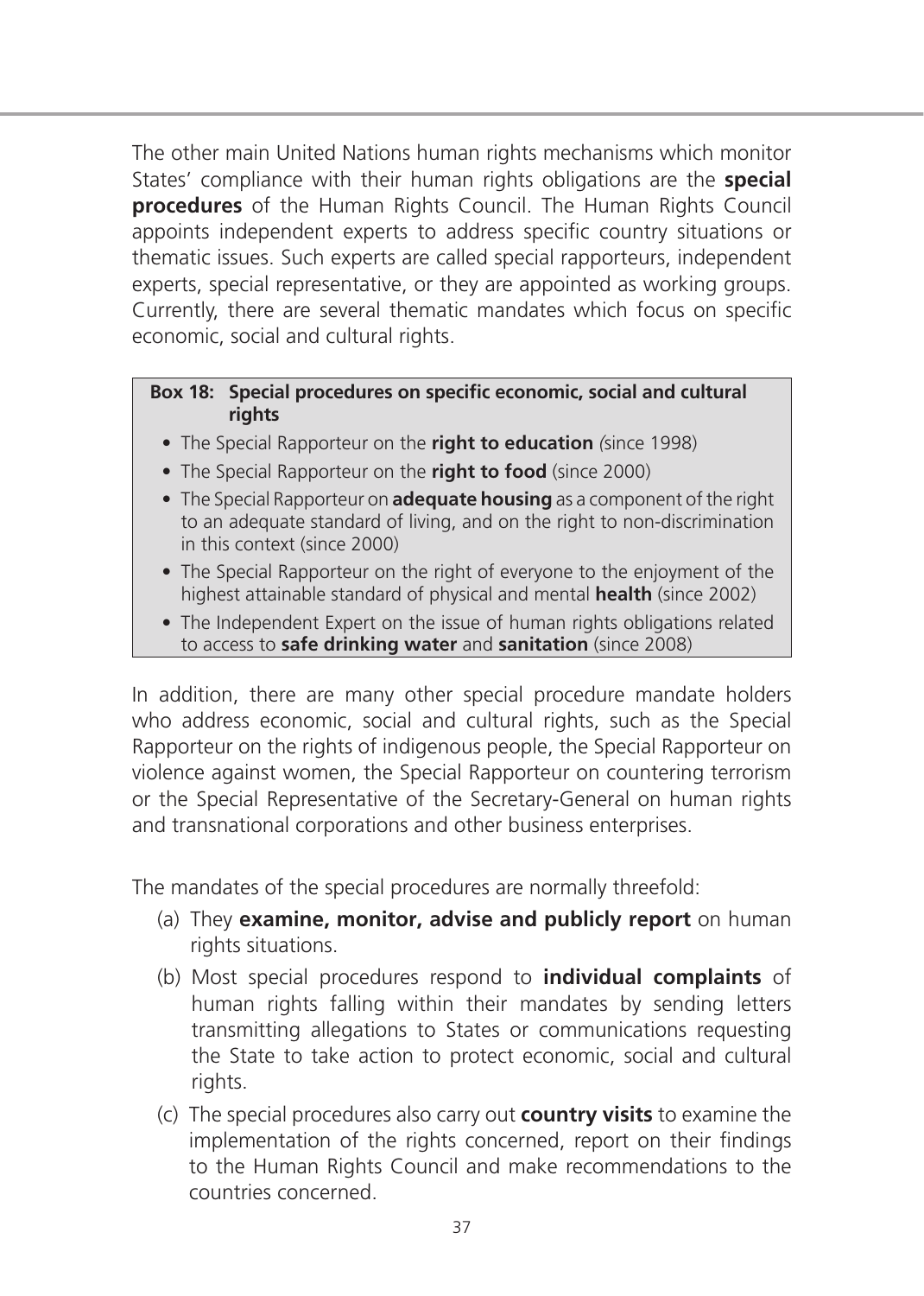Finally, in 2007 the Human Rights Council established a new monitoring process: the universal periodic review. Through this mechanism, it periodically reviews the fulfilment of the human rights obligations of all countries. It is envisaged as a cooperative mechanism, based on an interactive dialogue, with the full involvement of the country concerned and with consideration given to its capacity-building needs. The review process started in 2008.

### **Regional mechanisms**

There are regional mechanisms to monitor economic, social and cultural rights in Africa, the Americas and Europe. They also **regularly review State party reports**, **interpret treaties** and receive **individual complaints**.

#### **Box 19: Regional human rights monitoring mechanisms with clear mandates covering the protection of economic, social and cultural rights**

### **African system**

The African Commission on Human and Peoples' Rights The African Court on Human and Peoples' Rights

### **Council of Europe**

The European Committee of Social Rights

### **Inter-American system**

The Inter-American Commission on Human Rights

The Inter-American Court of Human Rights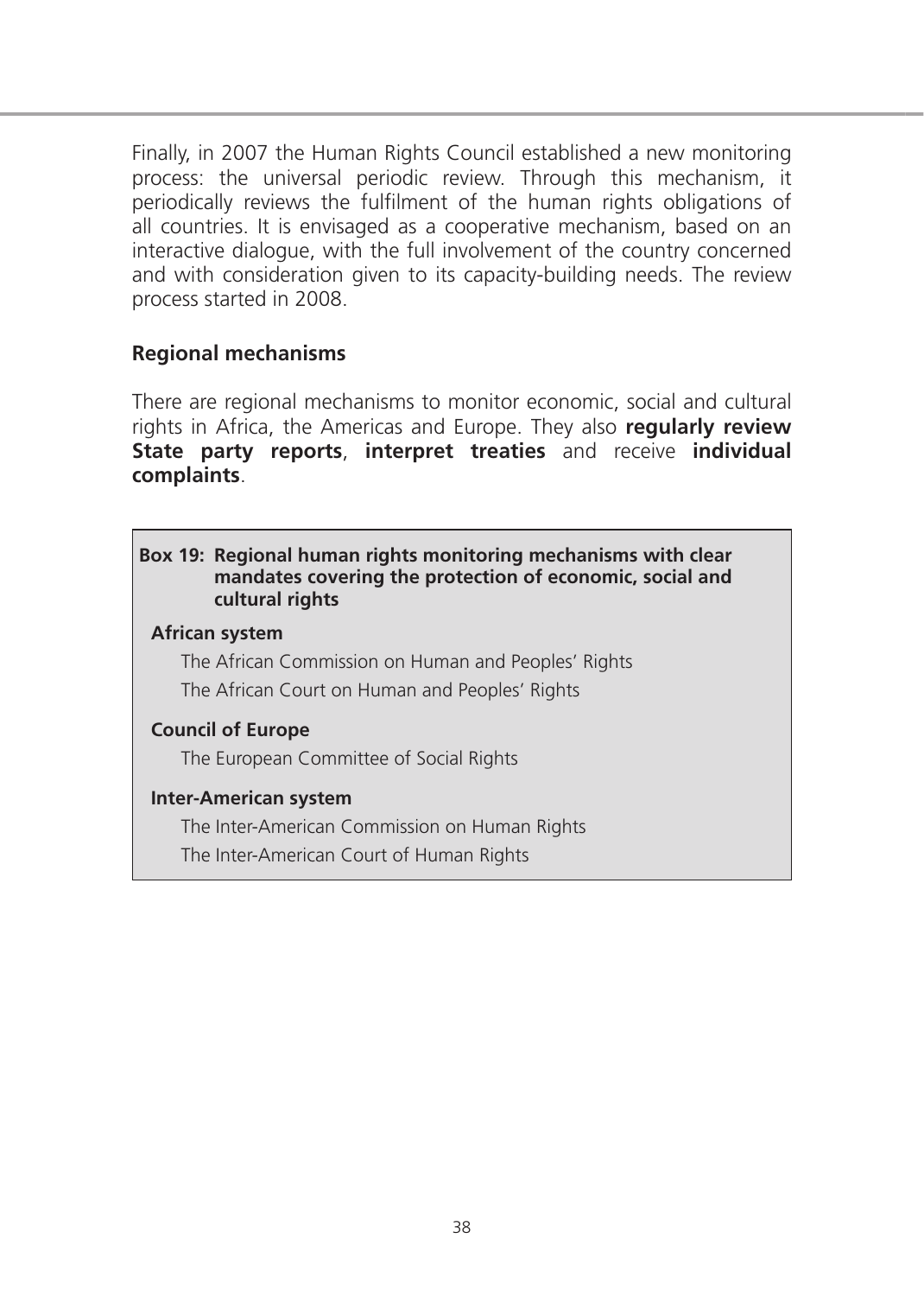# **Annex**

# **International instruments:**

• Universal Declaration of Human Rights (1948)

# *Core international treaties*

- International Convention on the Elimination of All Forms of Racial Discrimination (1965)
- International Covenant on Civil and Political Rights (1966)
- International Covenant on Economic, Social and Cultural Rights (1966)
- Convention on the Elimination of All Forms of Discrimination against Women (1979)
- Convention against Torture and Other Cruel, Inhuman or Degrading Treatment or Punishment (1984)
- Convention on the Rights of the Child (1989)
- International Convention on the Protection of the Rights of All Migrant Workers and Members of Their Families (1990)
- Convention on the Rights of Persons with Disabilities (2006)
- International Convention for the Protection of All Persons from Enforced Disappearance (2006)

## *Regional treaties most relevant to economic, social and cultural rights*

# **The Americas**

- American Convention on Human Rights (1969)
- Additional Protocol to the American Convention on Human Rights in the Area of Economic, Social and Cultural Rights (Protocol of San Salvador) (1988)

# **Africa**

- African Charter on Human and Peoples' Rights (1981)
- African Charter on the Rights and Welfare of the Child (1990)
- Protocol to the African Charter on Human and Peoples' Rights on the Rights of Women in Africa (2003)

# **Europe**

- European Convention for the Protection of Human Rights and Fundamental Freedoms (1950)
- European Social Charter (1961) and revised European Social Charter (1996)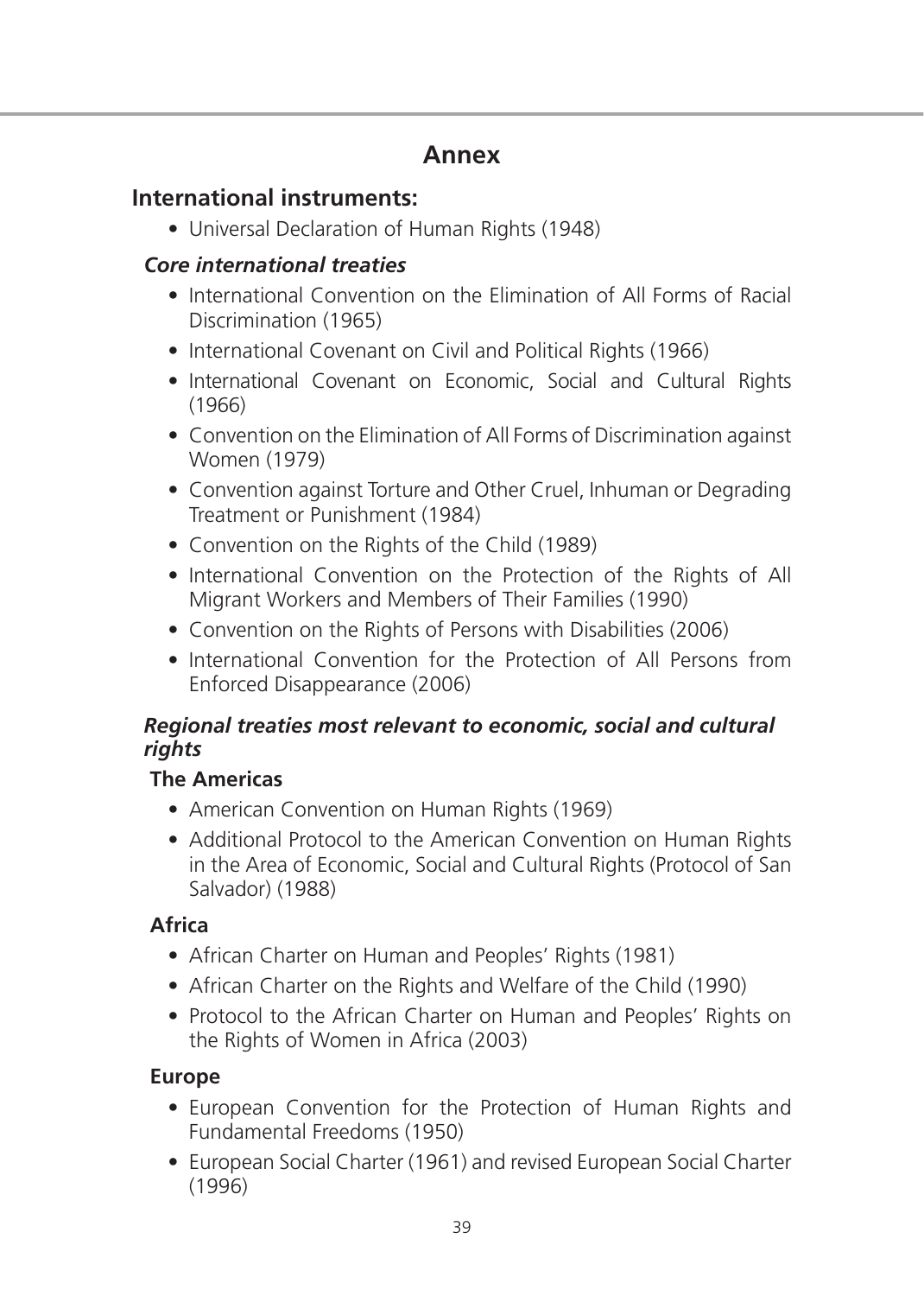### *General comments/recommendations adopted by the United Nations treaty-monitoring bodies relevant to economic, social and cultural rights (as of January 2008)*

### **Committee on Economic, Social and Cultural Rights – general comments**

| No.            | <b>Subject</b>                                                                                                                                                                                                      | <b>Date</b> |
|----------------|---------------------------------------------------------------------------------------------------------------------------------------------------------------------------------------------------------------------|-------------|
| 19             | The right to social security (art. 9)                                                                                                                                                                               | 2007        |
| 18             | The right to work (art. 6)                                                                                                                                                                                          | 2005        |
| 17             | The right of everyone to benefit from the protection of the<br>moral and material interests resulting from any scientific,<br>literary or artistic production of which he or she is the author<br>(art. 15 (1) (c)) | 2005        |
| 16             | The equal right of men and women to the enjoyment of all<br>economic, social and cultural rights (art. 3)                                                                                                           | 2005        |
| 15             | The right to water (arts. 11 and 12)                                                                                                                                                                                | 2002        |
| 14             | The right to the highest attainable standard of health (art. 12)                                                                                                                                                    | 2000        |
| 13             | The right to education (art. 13)                                                                                                                                                                                    | 1999        |
| 12             | The right to adequate food (art. 11)                                                                                                                                                                                | 1999        |
| 11             | Plans of action for primary education (art. 14)                                                                                                                                                                     | 1999        |
| 10             | The role of national human rights institutions in the protection<br>of economic, social and cultural rights                                                                                                         | 1998        |
| 9              | The domestic application of the Covenant                                                                                                                                                                            | 1998        |
| 8              | The relationship between economic sanctions and respect for<br>economic, social and cultural rights                                                                                                                 | 1997        |
| $\overline{7}$ | The right to adequate housing: forced evictions (art.11 (1))                                                                                                                                                        | 1997        |
| 6              | The economic, social and cultural rights of older persons                                                                                                                                                           | 1995        |
| 5              | Persons with disabilities                                                                                                                                                                                           | 1994        |
| $\overline{4}$ | The right to adequate housing (art. 11 (1))                                                                                                                                                                         | 1991        |
| 3              | The nature of States parties' obligations (art. 2 (1))                                                                                                                                                              | 1990        |
| $\overline{2}$ | International technical assistance measures (art. 22)                                                                                                                                                               | 1990        |
| 1              | Reporting by States parties                                                                                                                                                                                         | 1989        |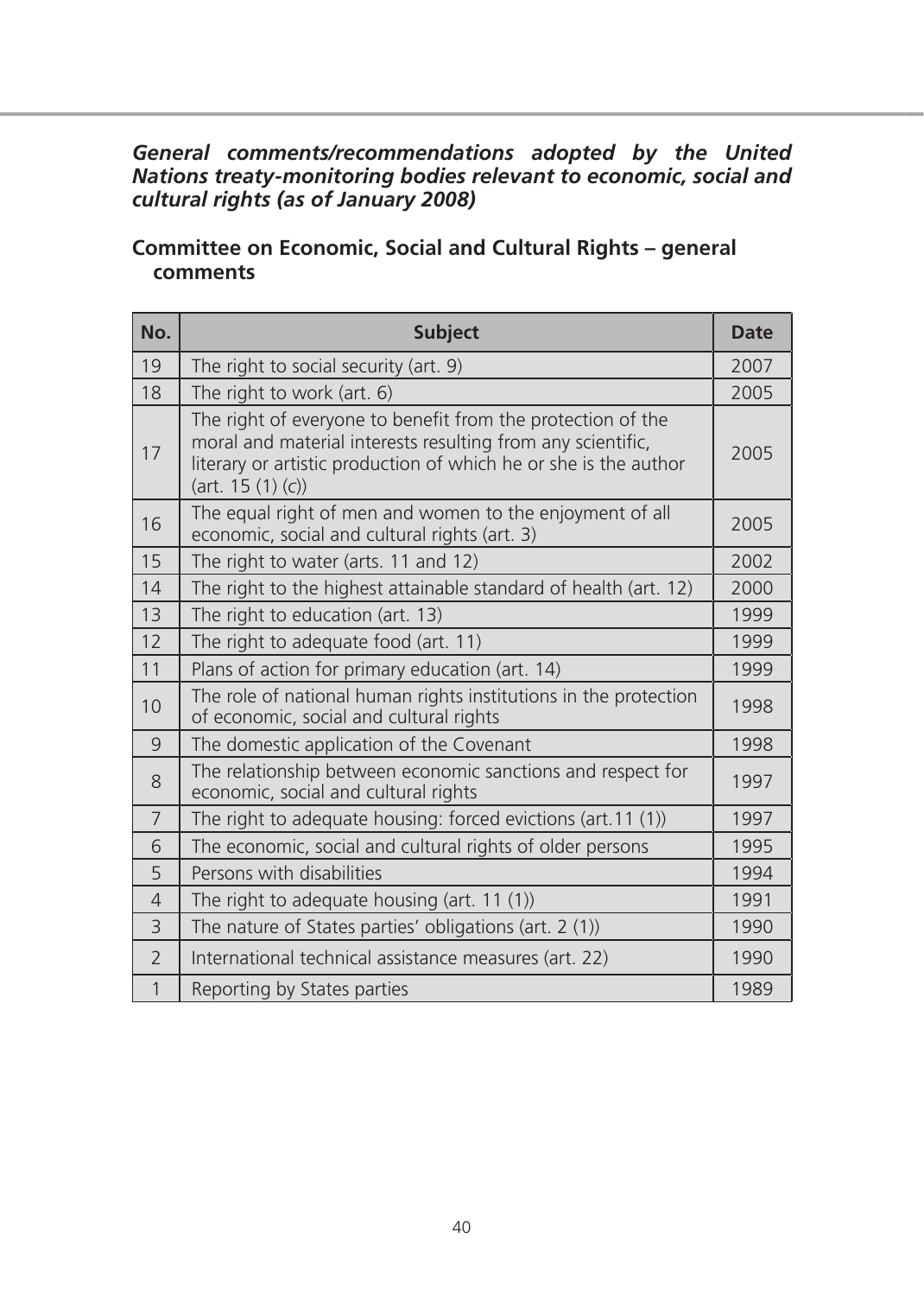# **Human Rights Committee – general comments**

| No. | <b>Subject</b>                                                                           | <b>Date</b> |
|-----|------------------------------------------------------------------------------------------|-------------|
| 28  | Equality of rights between men and women (art. 3)                                        | 2000        |
| 27  | Freedom of movement (art. 12)                                                            | 1999        |
| 23  | The rights of minorities (art. 27)                                                       | 1994        |
| 21  | Humane treatment of persons deprived of liberty (art. 10)                                | 1992        |
| 19  | Protection of the family, the right to marriage and equality of<br>the spouses (art. 23) | 1990        |
| 18  | Non-discrimination                                                                       | 1989        |
| 17  | Rights of the child (art. 24)                                                            | 1989        |
| 8   | Right to liberty and security of persons (art. 9)                                        | 1982        |

### **Committee on the Elimination of Discrimination against Women – general recommendations**

| No. | Subject                                                                                                                                            | Date |
|-----|----------------------------------------------------------------------------------------------------------------------------------------------------|------|
| 24  | Women and health (art. 12)                                                                                                                         | 1999 |
| 21  | Equality in marriage and family relations                                                                                                          | 1994 |
| 19  | Violence against women                                                                                                                             | 1992 |
| 18  | Disabled women                                                                                                                                     | 1991 |
| 17  | Measurement and quantification of the unremunerated<br>domestic activities of women and their recognition in the<br>gross national product         | 1991 |
| 16  | Unpaid women workers in rural and urban family enterprises                                                                                         | 1991 |
| 15  | Avoidance of discrimination against women in national<br>strategies for the prevention and control of acquired<br>immunodeficiency syndrome (AIDS) | 1990 |
| 14  | Female circumcision                                                                                                                                | 1990 |
| 13  | Equal remuneration for work of equal value                                                                                                         | 1989 |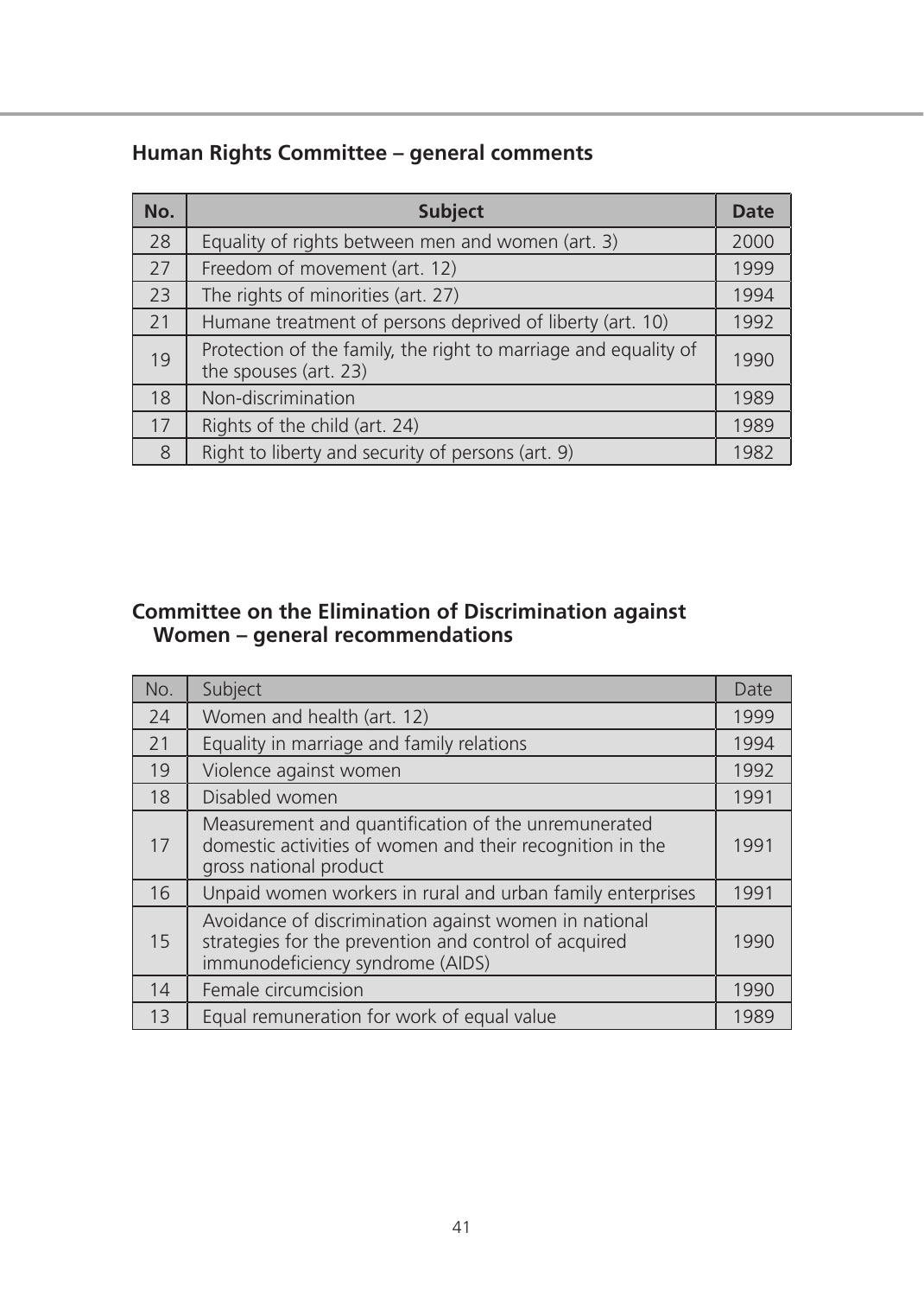# **Committee on the Rights of the Child – general comments**

| No.            | <b>Subject</b>                                                                                                           | <b>Date</b> |
|----------------|--------------------------------------------------------------------------------------------------------------------------|-------------|
| 9              | The rights of children with disabilities                                                                                 | 2006        |
| 7              | Implementing child rights in early childhood                                                                             | 2005        |
| 5              | General measures of implementation for the Convention on the<br>Rights of the Child (arts. 4, 42 and 44 (6))             | 2003        |
| $\overline{4}$ | Adolescent health and development in the context of the<br>Convention on the Rights of the Child                         | 2003        |
| $\overline{3}$ | HIV/AIDS and the rights of the child                                                                                     | 2003        |
| $\overline{2}$ | The role of independent national human rights institutions in<br>the promotion and protection of the rights of the child | 2002        |
|                | The aims of education (art. 29 (1))                                                                                      | 2001        |

# **Resources (websites, publications and tools)**

## *General information on economic, social and cultural rights*

## **Website: Portal site on economic, social and cultural rights**

• OHCHR: http://www.ohchr.org, search for "Economic, Social and Cultural Rights: General information and resources"

### **Websites: Intergovernmental organizations**

- International Labour Organization (ILO): http://www.ilo.org/
- International Organization for Migration (IOM): http://www.iom.int/
- Food and Agriculture Organization (FAO): www.fao.org, with a "Right to Food" page
- United Nations Human Settlements Programme (UN-Habitat): http:// www.unhabitat.org, with a "Housing Rights" page
- World Health Organization (WHO): http://www.who.int, with a "Health and Human Rights" page
- United Nations Educational, Scientific and Cultural Organization (UNESCO) – Human Rights page: http://www.unesco.org, with a "Right to Education" page

### **Websites: Non-governmental organizations**

- Amnesty International: http://www.amnesty.org/
- Center for Economic and Social Rights: http://www.cesr.org/
- International Network for Economic, Social and Cultural Rights (ESCR-Net): http://www.escr-net.org/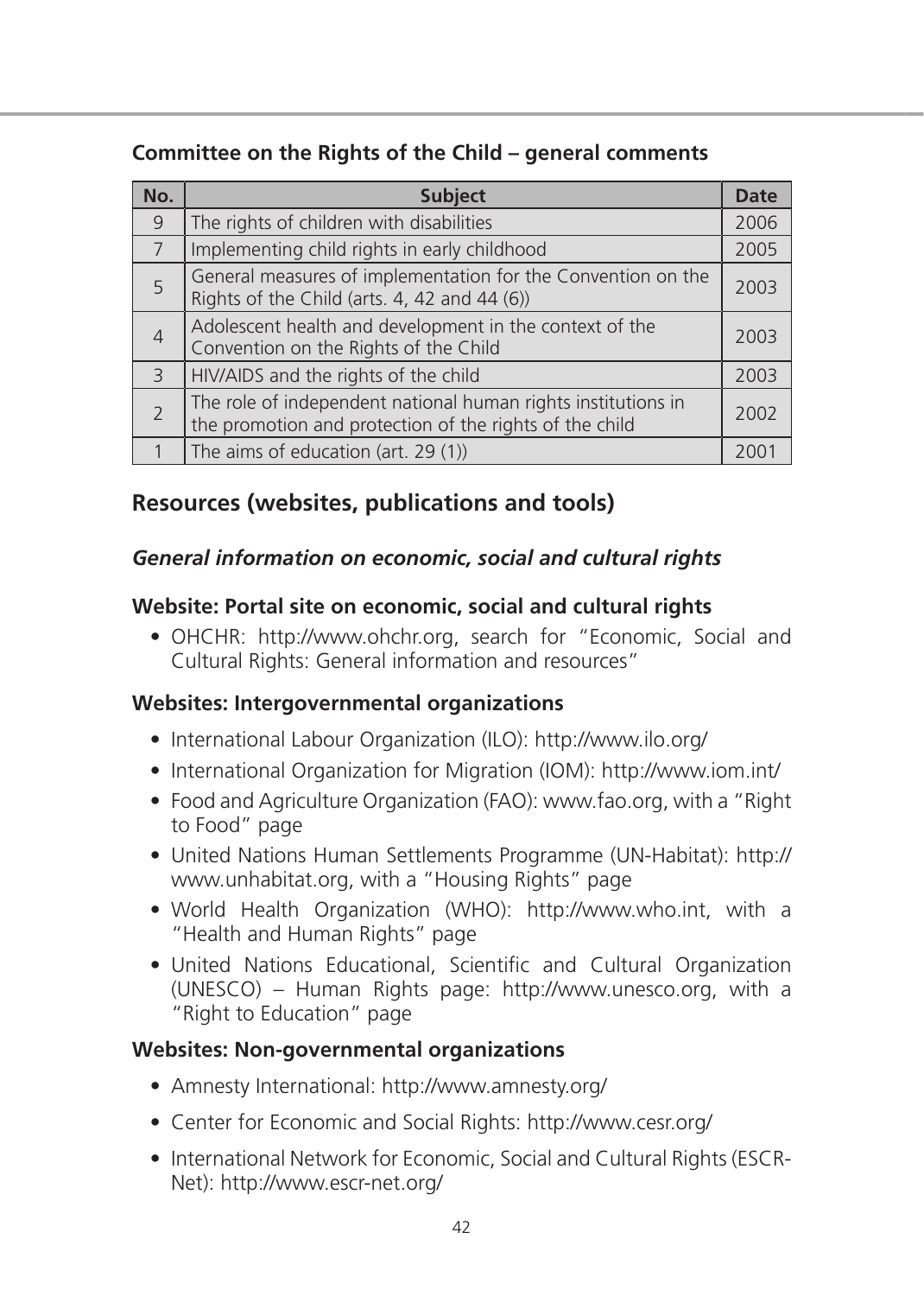- International Federation for Human Rights (FIDH): http://www.fidh.org/
- Human Rights Watch (HRW): http://www.hrw.org/
- International Centre for the Legal Protection of Human Rights (INTERIGHTS): http://www.interights.org
- International Commission of Jurists (ICJ): http://www.icj.org/
- International NGO Coalition for an Optional Protocol to the ICESCR: http://www.op-icescr-coalition.org/
- International Women's Rights Action Watch (IWRAW) Asia Pacific: http://www.iwraw-ap.org/
- World Organisation Against Torture (OMCT): http://www.omct.org/
- Social Watch: http://www.socialwatch.org/
- FoodFirst Information and Action Network (FIAN): http://www.fian.org/
- Centre on Housing Rights and Evictions (COHRE): http://www.cohre.org
- Habitat International Coalition (HIC): http://www.hic-net.org/
- Asian Coalition for Housing Rights: http://www.achr.net/
- 3D Trade Human Rights Equitable Economy: http://www.3dthree.org/

### **Special procedures of the Human Rights Council**

• OHCHR: http://www.ohchr.org, search for "Special Procedures" to find thematic reports, mission reports by special rapporteurs and other documents

### **Official reports** (see www.ods.un.org)

- Report of the United Nations High Commissioner for Human Rights on the scope and content of the relevant human rights obligations related to equitable access to safe drinking water and sanitation under international human rights instruments (A/HRC/6/3).
- Report of the United Nations High Commissioner for Human Rights to the Economic and Social Council's substantive session of 2007 (E/2007/82). The report focuses on the progressive realization of economic, social and cultural rights in international human rights law.
- Report of the Secretary-General on the question of the realization in all countries of economic, social and cultural rights (A/HRC/4/62).
- Report of the United Nations High Commissioner for Human Rights to the Economic and Social Council's substantive session of 2006 (E/2006/86). The report focuses on the legal protection of economic, social and cultural rights.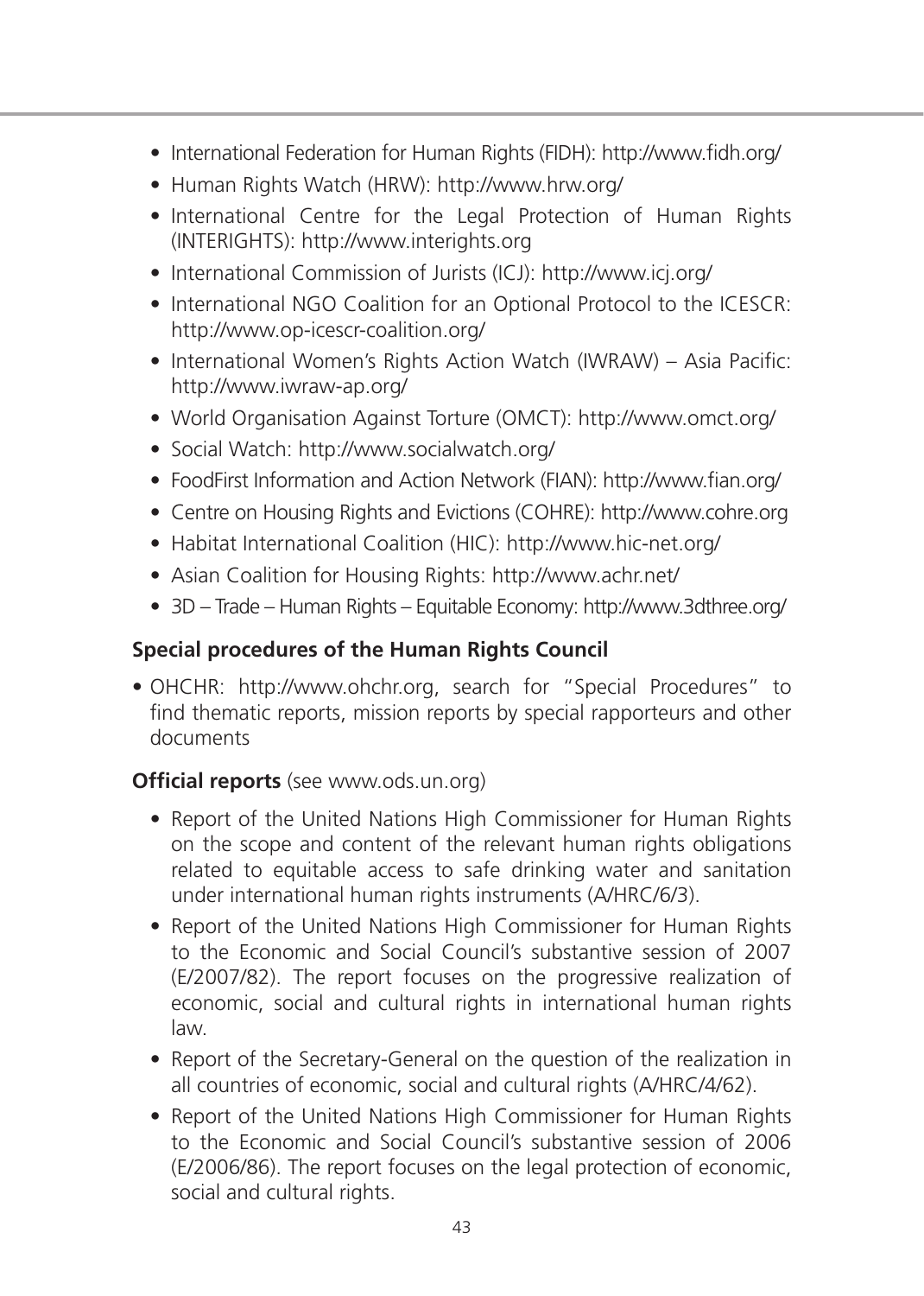### **Fact sheets and publications** (see www.ohchr.org)

- OHCHR, Fact Sheet No. 21, *The Human Right to Adequate Housing*
- OHCHR, Fact Sheet No. 23, *Harmful Traditional Practices Affecting the Health of Women and Children*
- OHCHR, Fact Sheet No. 24/Rev.1, *The International Convention on Migrant Workers and its Committee*
- OHCHR, Fact Sheet No. 25, *Forced Evictions and Human Rights*
- OHCHR, Fact Sheet No. 31, *The Right to Health*
- OHCHR/UNAIDS, *International Guidelines on HIV/AIDS and Human Rights – 2006 Consolidated Version* (United Nations publication, Sales No. E.06.XIV.4)
- OHCHR, *Principles and Guidelines for a Human Rights Approach to Poverty Reduction Strategies* (HR/PUB/06/12)
- OHCHR, *Human Rights and Poverty Reduction: A Conceptual Framework* (HR/PUB/04/1)
- OHCHR, *Claiming the Millennium Development Goals: A human rights approach* (United Nations publication, Sales No. E.08.XIV.6)
- OHCHR, "Human rights, poverty reduction and sustainable development: health, food and water", background paper
- WHO/OHCHR/COHRE/WaterAid/CESR, *The Right to Water*
- United Nations Housing Rights Programme (UNHRP), "Indigenous peoples' right to adequate housing: a global overview", Report No. 7
- OHCHR/UNESCO, *Plan of Action for the first phase of the World Programme for Human Rights Education*

# **Tools**

- ESCR-Net case law database: http://www.escr-net.org/
- Universal Human Rights Index: http://www.universalhumanrightsindex.org/
- Circle of Rights Economic, Social and Cultural Rights Activism: A Training Resource: http://www1.umn.edu/humanrts/edumat/IHRIP/ circle/toc.htm
- ILO online databases: http://www.ilo.org/
	- Applis database on the application of international labour standards
	- ILOLEX database of international labour standards
	- LibSynd Committee on Freedom of Association database
	- NATLEX database of national labour, social security and related human rights legislation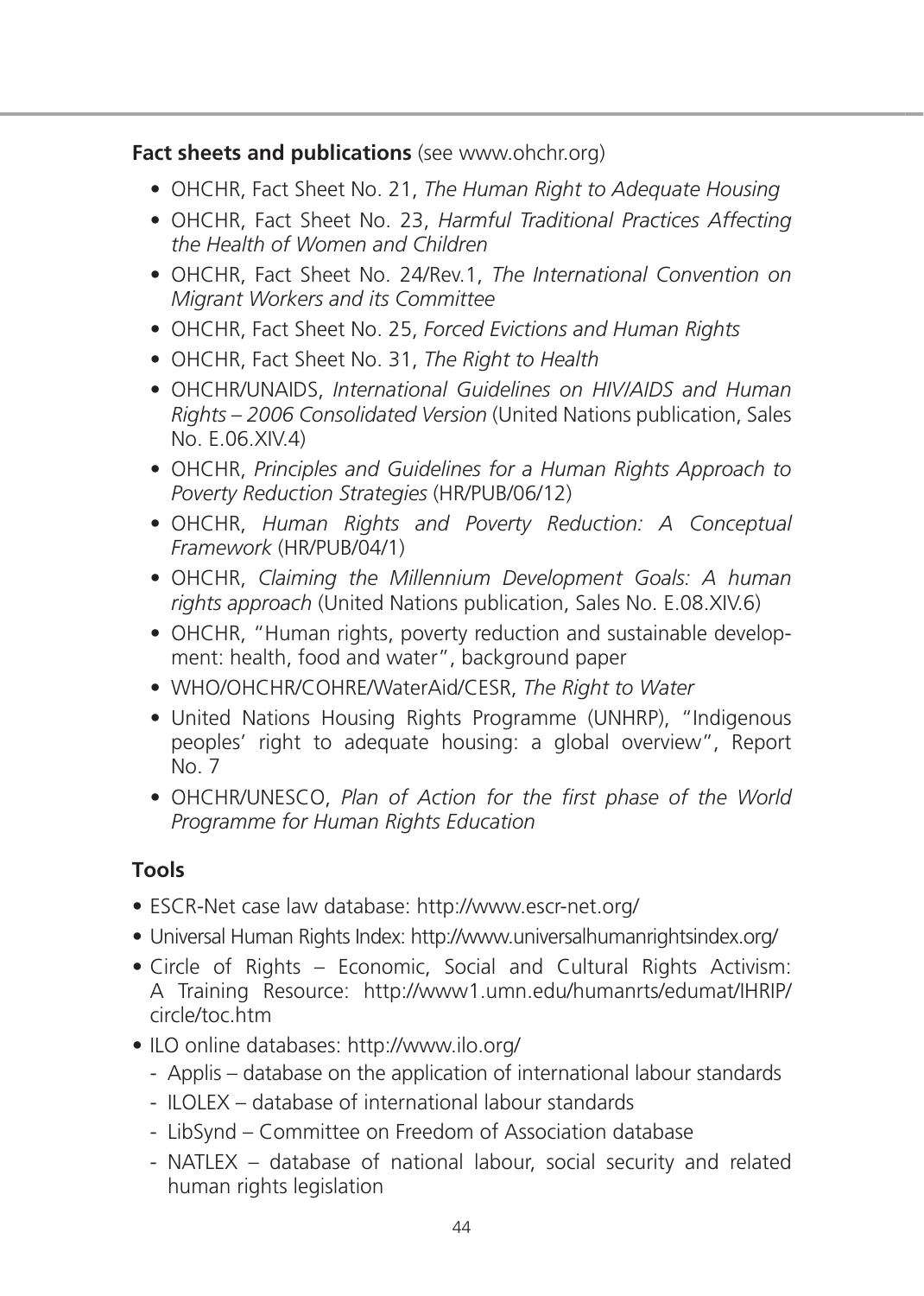- FAO, The Right to Food Virtual Library: www.fao.org
- FIAN, *Screen State action against hunger! How to use the Voluntary Guidelines on the Right to Food to monitor public policies?* (2007), available at: www.fian.org
- International Federation of Health and Human Rights Organisations: http://www.ifhhro.org/
- People's Health Movement: http://phmovement.org/
- Physicians for Human Rights: http://physiciansforhumanrights.org/
- International organization for the development of freedom of education (OIDEL): http://www.oidel.ch/
- FAO/iDMC/OCHA/OHCHR/UN-HABITAT/UNHCR, *Handbook on Housing and Property Restitution for Refugees and Displaced Persons: Implementing the "Pinheiro Principles"*, available at: www.ohchr.org
- Basic principles and guidelines on development-based eviction and displacement (A/HRC/4/18, annex I), available at: www.ods.un.org
- United Nations Housing Rights Programme (UNHPR), "Monitoring housing rights: Developing a set of indicators to monitor the full and progressive realisation of the human right to adequate housing" (2003), Working Paper No. 1
- UNHPR, "Housing rights legislation: Review of international and national legal instruments" (2002), Report No. 1, available at: www. ohchr.org
- COHRE, AAAS, SDC and UN-HABITAT, *Manual on the Right to Water and Sanitation* (2007)
- COHRE, *Legal Resources for the Right to Water: International and National Standards* (2003), Source No. 8
- WHO/OHCHR, The Right to Health, information sheet
- Draft human rights guidelines for pharmaceutical companies in relation to access to medicines prepared by Paul Hunt, United Nations Special Rapporteur on the right of everyone to the enjoyment of the highest attainable standard of physical and mental health, available at: www.ohchr.org
- OHCHR/UNAIDS/WHO, *HIV/AIDS: Stand Up for Human Rights* (2003), available at: www.ohchr.org
- United Nations Population Fund (UNFPA)/OHCHR, *Application of Human Rights to Reproductive and Sexual Health* (2001), Recommendations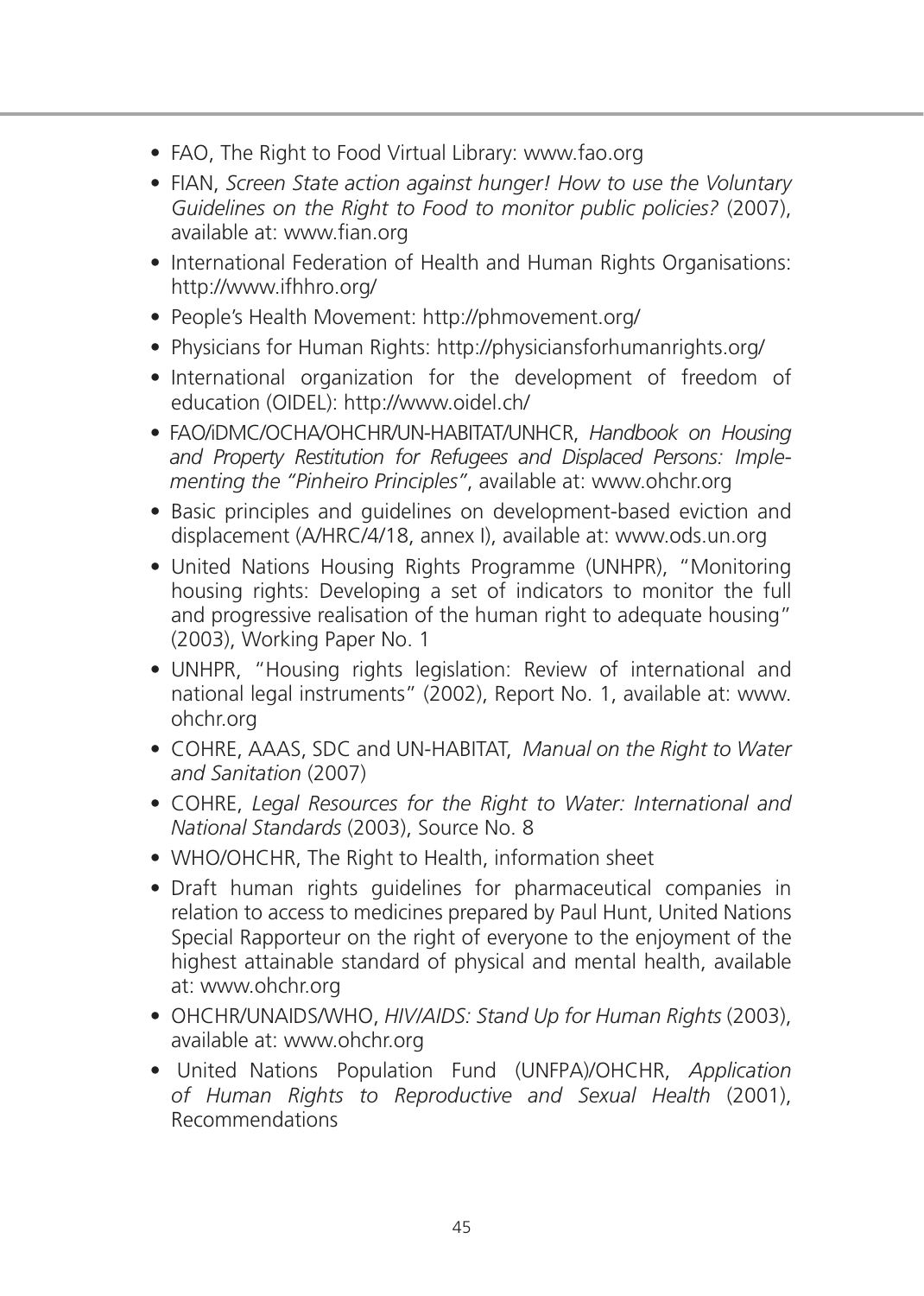### **Human Rights Fact Sheets:\***

- No. 2 The International Bill of Human Rights (Rev.1)
- No. 3 Advisory Services and Technical Cooperation in the Field of Human Rights (Rev.1)
- No. 4 Combating Torture (Rev.1)
- No. 6 Enforced or Involuntary Disappearances (Rev.2)
- No. 7 Complaint Procedures (Rev.1)
- No. 9 The Rights of Indigenous Peoples (Rev.2)
- No. 10 The Rights of the Child (Rev.1)
- No. 11 Extrajudicial, Summary or Arbitrary Executions (Rev.1)
- No. 12 The Committee on the Elimination of Racial Discrimination
- No. 13 International Humanitarian Law and Human Rights
- No. 14 Contemporary Forms of Slavery
- No. 15 Civil and Political Rights: The Human Rights Committee (Rev.1)
- No. 16 The Committee on Economic, Social and Cultural Rights (Rev.1)
- No. 17 The Committee against Torture
- No. 18 Minority Rights (Rev.1)
- No. 19 National Institutions for the Promotion and Protection of Human Rights
- No. 20 Human Rights and Refugees
- No. 21 The Human Right to Adequate Housing
- No. 22 Discrimination against Women: The Convention and the Committee
- No. 23 Harmful Traditional Practices Affecting the Health of Women and Children
- No. 24 The International Convention on Migrant Workers and its Committee (Rev.1)
- No. 25 Forced Evictions and Human Rights
- No. 26 The Working Group on Arbitrary Detention
- No. 27 Seventeen Frequently Asked Questions about United Nations Special **Rapporteurs**
- No. 28 The Impact of Mercenary Activities on the Right of Peoples to Self-determination
- No. 29 Human Rights Defenders: Protecting the Right to Defend Human Rights
- No. 30 The United Nations Human Rights Treaty System An Introduction to the Core Human Rights Treaties and the Treaty Bodies
- No. 31 The Right to Health
- No. 32 Human Rights, Terrorism and Counter-terrorism

\* Fact sheets Nos. 1, 5 and 8 are no longer issued. All fact sheets are available online at http://www.ohchr.org.